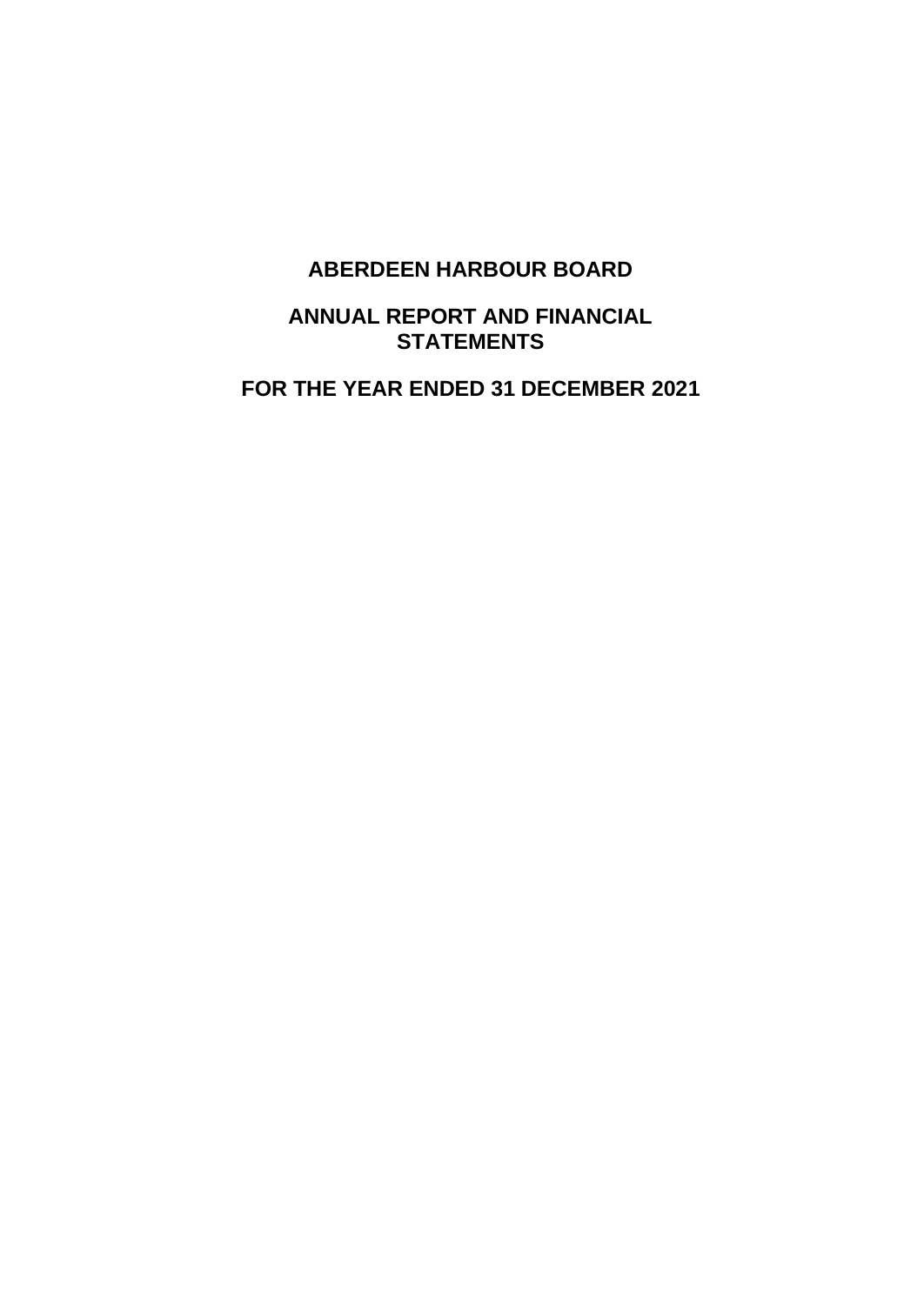## **INFORMATION**

| <b>Board members</b>     | C A Armstrong<br>F Black<br>J Brebner<br>R Buchan<br>E Craig<br>M Keith<br>A Y MacKenzie<br>J MacLennan<br>M North<br>J Oakey<br>R Sanguinetti<br>K Shand | (Appointed 20 September 2021)<br>(Appointed 1 January 2022) |
|--------------------------|-----------------------------------------------------------------------------------------------------------------------------------------------------------|-------------------------------------------------------------|
| <b>Board secretary</b>   | <b>MacKinnons Solicitors</b>                                                                                                                              |                                                             |
| <b>Registered office</b> | 16 Regent Quay<br><b>ABERDEEN</b><br><b>AB115SS</b>                                                                                                       |                                                             |
| <b>Auditor</b>           | Johnston Carmichael LLP<br><b>Bishop's Court</b><br>29 Albyn Place<br><b>ABERDEEN</b>                                                                     |                                                             |

AB10 1YL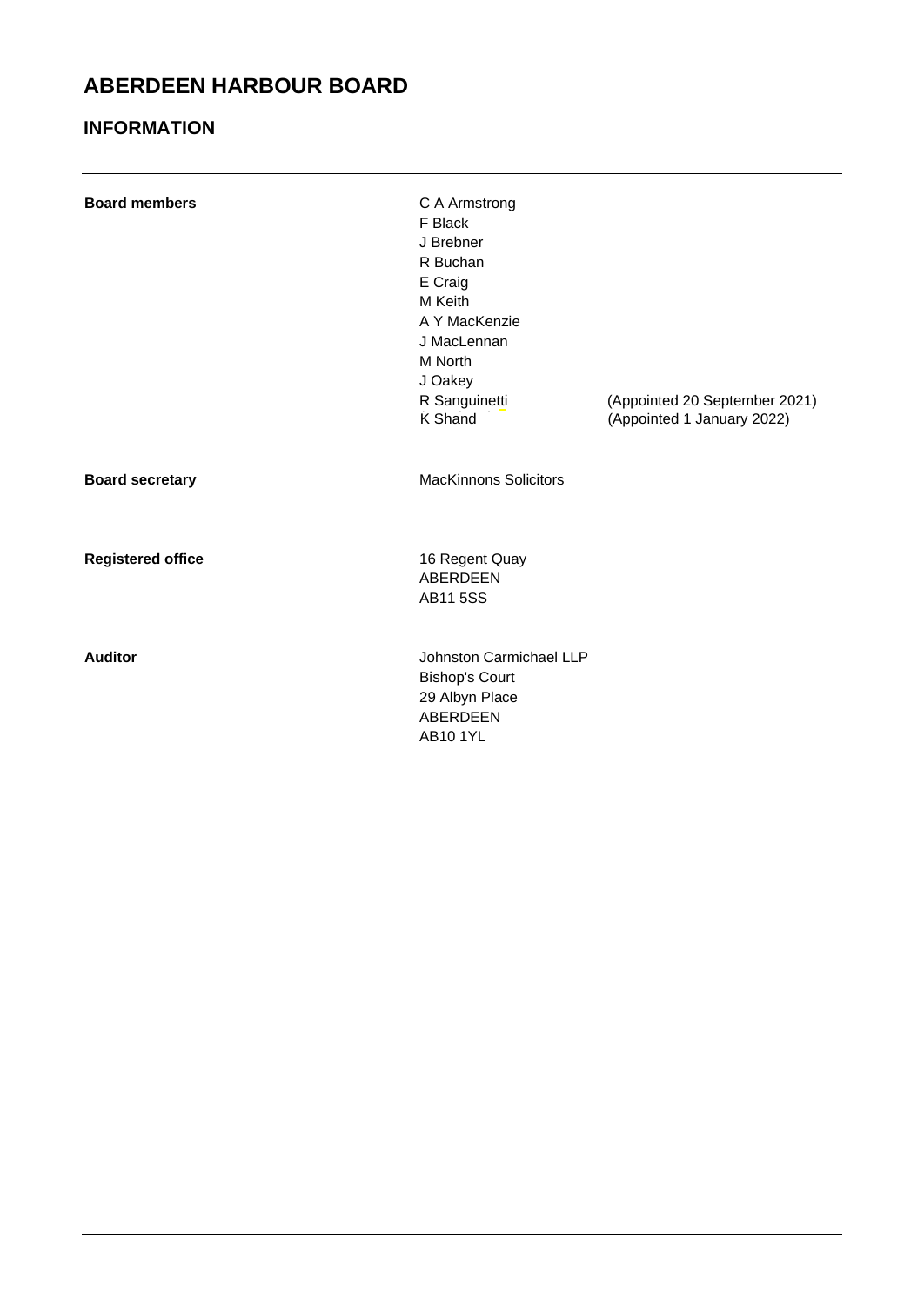## **CONTENTS**

|                                                    | Page           |
|----------------------------------------------------|----------------|
| <b>Strategic Report</b>                            | $1 - 4$        |
| Report of the Board Members                        | $5 - 6$        |
| Statement of Responsibilities of the Board Members | $\overline{7}$ |
| Independent Auditor's Report                       | $8 - 11$       |
| Profit and Loss Account                            | 12             |
| Statement of Comprehensive Income                  | 13             |
| <b>Balance Sheet</b>                               | 14             |
| Statement of Changes in Equity                     | 15             |
| <b>Statement of Cash Flows</b>                     | 16             |
| Notes to The Financial Statements                  | $17 - 36$      |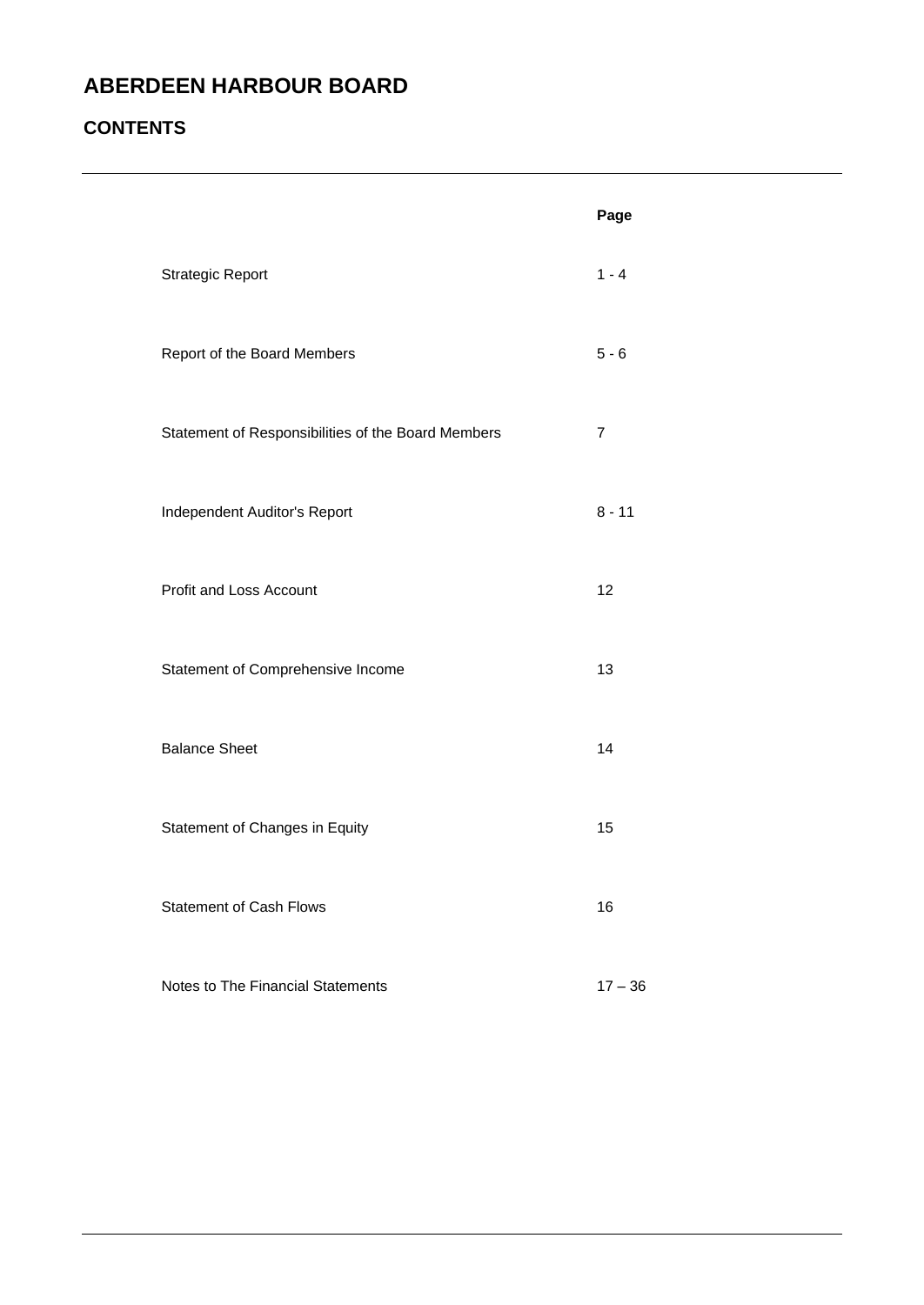### **STRATEGIC REPORT**

### *FOR THE YEAR ENDED 31 DECEMBER 2021*

The Board members present the Strategic Report and the audited financial statements for the year ended 31 December 2021.

#### **Fair Review of the Business**

The reach and scale of the impacts from the global pandemic have continued to impact businesses across the globe for most of the reporting period for these accounts, and Aberdeen Harbour Board ("the Board") has not escaped the economic pressures of future uncertainty throughout the global economy. However, the diverse nature of the businesses that support our operations has meant that a solid core of revenue remained unaffected which, together with careful cost management, has allowed the Board to maintain its slow recovery.

At just over 24.6 million tonnes, the port experienced a 4% decrease in vessel tonnage compared with 2020, and this figure was underlined by a 2% decrease in vessel arrival numbers, with just over 6,000 vessels entering the port in the period. The decline in visits was in the smaller tonnage classifications, particularly focussed on oil and gas supply vessels, while larger tonnage vessels numbers, including general goods and dive support vessels, remained less volatile.

Passenger numbers in 2021 made some recovery as restrictions for Covid-19 lifted with some 111,000 passengers transferred through the port, representing a 73% increase compared to the record low numbers in 2020. Though Serco Northlink ferry services continued throughout the period, physical distancing and travel restrictions have impacted the available capacity and very little cruise traffic was seen throughout the year.

Rental income again recovered ground lost in 2020. No discounting of operational rents and rental holidays for office premises were required and occupation levels remained stable. Even with the reduction in vessel visits referred to above, pilotage income remained stable as training for pilotage exemptions had lapsed during lockdown.

Turnover for the year amounted to £33.5 million, an increase of 1.5% compared with 2020. An operating profit of £17.4 million was earned in 2021 compared to an operating profit of £16.9 million in 2020.

The profit for the year after taxation amounted to £6.1 million (2020: £11.9m). As a Trust Port the business retains all profits for reinvestment in harbour developments for the benefit of the harbour's stakeholders.

At the year-end, the Board has a strong Balance Sheet with net assets of £266 million (2020: £256 million). The main movements during the year were increased fixed asset values, reflecting the progress of the Aberdeen Harbour expansion, offset by the necessary reduction in cash reserves to fund this.

While the extended nature of the global pandemic has established another set of variables on the needs and expectations of our customers, recovery in the face of unprecedented economic challenges has started, though there is a growing need to adapt to a changing commercial environment. The strength of expectations regarding diversification, climate change and global trading patterns have not slackened despite the pandemic and, as the world emerges from that challenge, the pace of change has quickened.

For Aberdeen Harbour Board that need to adapt and change is manifested in the construction of the South Harbour and that construction has continued throughout the period. There has been no change to the requirement for largescale marine infrastructure to accommodate the renewables industry, in particular offshore and floating wind activities, and to create a natural home for energy transition activities. Our aim to become the UK's Energy Port remains as strong a goal today as it did when this vision was first conceived.

The establishment of an Energy Transition Zone adjacent to South Harbour, where new energy solutions such as the harnessing of hydrogen into a future energy source, the development of carbon capture, and the creation of port centric logistics and high value manufacturing is gathering momentum. The Energy Transition Zone is a key enabler for the growth of future harbour business.

The Post-Brexit trading landscape also holds potential for UK Ports, and for Aberdeen Harbour. The combined quayside of the Port of Aberdeen will make us the largest berthage port in Scotland and this considerable component in building Scotland's international trading capability will enable Aberdeen to become an increasingly intrinsic driver for growth within the Scottish economy as a whole.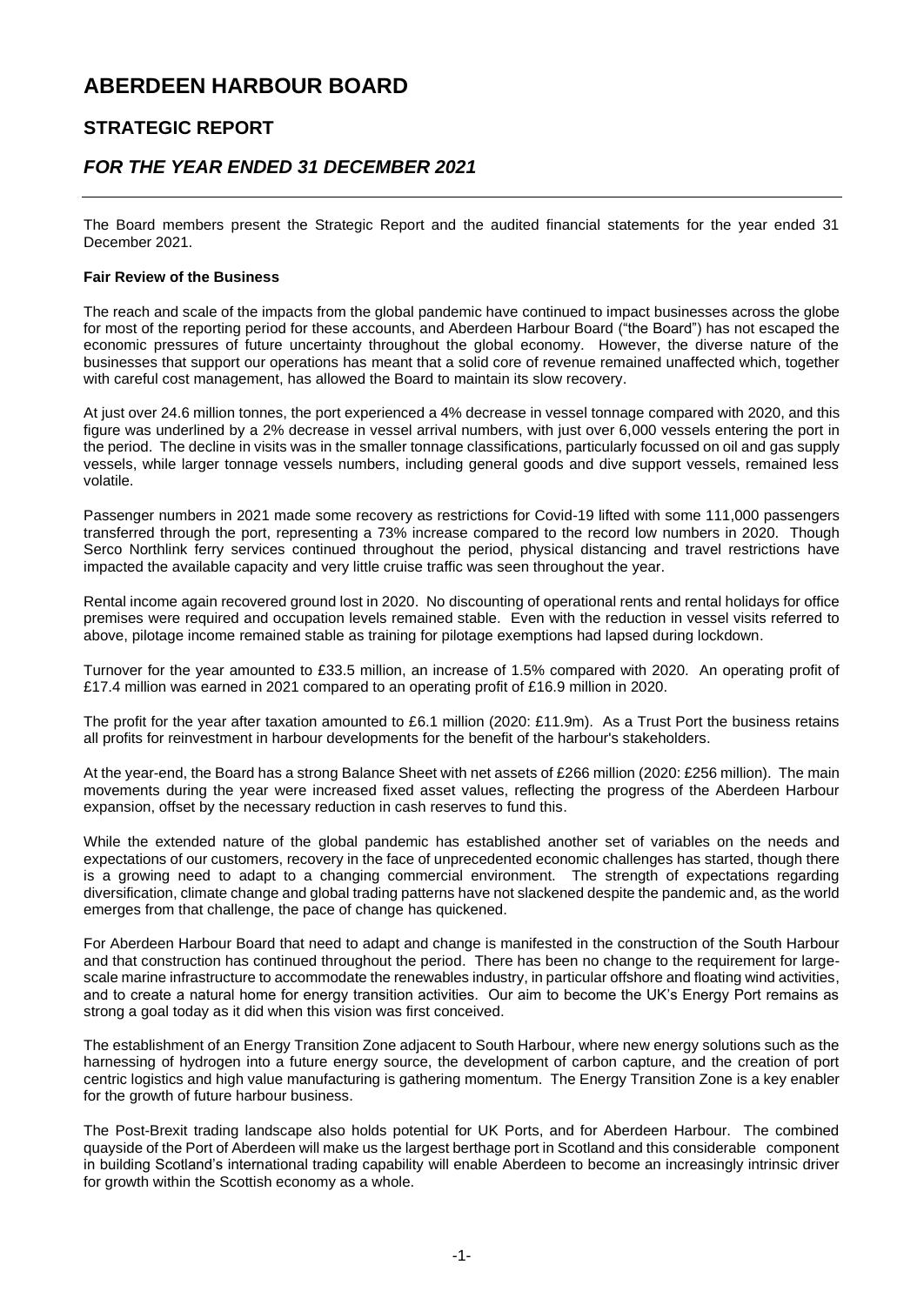### **STRATEGIC REPORT (CONTINUED)**

### *FOR THE YEAR ENDED 31 DECEMBER 2021*

The role that ports will play in the green arena is vital, not only through the transformation of their own activities, and working facilities, but also in acting as facilitator in the development of ground-breaking net-zero initiatives by our customers and associated industries.

The benefit of electric shore-power, of alternative vessel fuels and of the decarbonisation of offshore oil and gas activities present significant challenges and opportunities, not just in Aberdeen, but around the globe.

#### **Principal Risks and Uncertainties**

The Board members consider the Board operates in an area where there will be an ongoing demand for its services. The Board has a strong record of investing in modern facilities, plant, and equipment and this, together with increased training for our employees, will enable us to meet the challenges of the future in offering our port customers a quality, cost effective service.

The Board is currently working to address certain business risks regarding capacity constraints by building a new deep-water harbour to the south of the current harbour. Building works commenced on 1<sup>st</sup> January 2017 and the project is due for completion in 2022, which represents an extension to the original opening date of some two years. This is due to a combination of technical issues in the early stages of the project and the impact of the COVID-19 pandemic that closed the site and led to the departure of the principal contractor. Progress was resumed in June 2020 and all significant marine works are now complete.

Activity levels in the harbour are strongly supported by traffic related to the oil and gas industry and the early stages of the pandemic negatively impacted oil prices in the industry though these have since recovered to a position better than before the pandemic. Price volatility is expected to continue, however, the growth in both the drive for Energy Transition and the Climate Change agenda indicates that the oil and gas element of activity will decline over time.

The harbour currently has a wide portfolio of different port users that will mitigate this change and expect to derive new activity as a result of the changes noted above. The Board is actively engaging in the work currently being performed to introduce alternative fuel solutions and is well placed to benefit in the future.

The financial risks are limited to the normal commercial risks associated with running a business. The harbour expansion project has resulted in the business taking debt from the European Investment Bank of £180 million and the Board has agreed fixed interest rates for the full 16 years of the debt on all tranches drawn down. There is no currency exposure. Throughout the project performance against budget and adequacy of funds are monitored using forecasts and forward looking cash flow analysis to ensure adequate resources are available to complete the project.

The Board's principal financial assets are bank balances and cash and trade and other receivables. The credit risk in liquid funds is limited because the counterparties are banks with credit ratings assigned by international credit ratings agencies. The Board has no significant concentration of credit risk, with exposure spread over a large number of customers.

To maintain liquidity, to ensure that sufficient funds are available for ongoing operations and projects, the Board monitors the timing of cash flows and aligns this with its strategic planning. Budgets and forecasts are produced to assist the Board in identifying requirements and maintaining adequate resources.

The Board operates a Defined Benefit Pension Scheme and also employs four marine pilots who are members of the Pilots' National Pension Fund. These arrangements are fully explained in Note 22 to the financial statements.

In the harbour's business, the Board has statutory responsibility for operations in our areas of jurisdiction.

Any significant business risks identified are reviewed by the Executive Team and the Board to ensure the designated measures to eliminate, or at least mitigate, the risk are suitable and sufficient.

The Board has compiled a Risk Register which is reviewed in full by the Audit & Risk Committee with the highest risks reviewed by the Board monthly.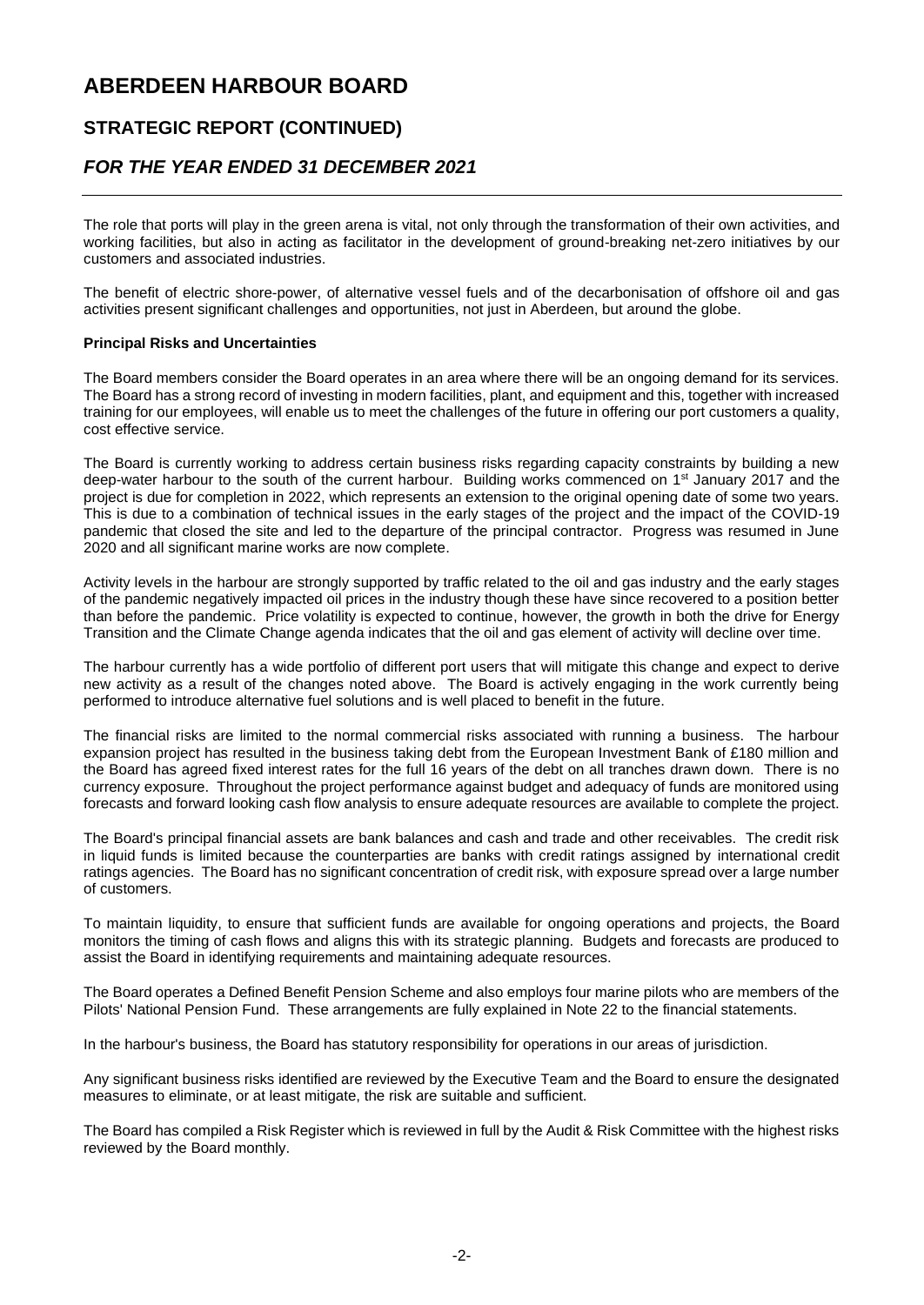### **STRATEGIC REPORT (CONTINUED)**

### *FOR THE YEAR ENDED 31 DECEMBER 2021*

The Board continues to monitor the current situation regarding the UK's recent completion of its exit from the European Union. At this early stage in the process, the Board is confident that there is no material direct impact on revenue and is confident that the business is well placed to react to significant changes in trade or duty regulation. The achievement of Authorised Economic Operator accreditation by HM Revenue & Customs, and the current project to strengthen Border protection, has positioned the Board to benefit now that the future trading relationship with the EU is clarified.

The Board also continues to monitor the ongoing situation regarding the economic impact of the global COVID-19 pandemic. The Board's robust business continuity plan remains in place ensuring that the port remains open and that our employees and stakeholders' interests are protected. Current cash reserves and cost saving measures are continuing to minimise economic impacts. Continued uncertainty regarding the timescale for emergence from protective measures has been factored into forecasts and forward looking cash flows.

#### **Development and Performance**

#### Future Developments

The future plans for the business are focussed on the deliverability of the Aberdeen Harbour Expansion Plan, which will provide capacity for larger vessels with 1,400 metres of deep-water berths, supported by 125,000 square metres of laydown area. This is expected to provide an attractive base for the renewable industry, cruise operations and further developments associated with Energy Transition and Decommissioning. The Board announced an extension to the completion date into 2022 during the year and efforts are focussed on ensuring momentum is maintained as the Project continues.

The Board has engaged work to support research into electrification of both North and South harbours to reduce vessel emissions while in port. Projects developing the use of artificial intelligence in monitoring and allocating berth usage within the port during the year, and alternative fuel provision for shipping in the North Sea, are continuing.

The Board has commissioned work to support a potential application to the Scottish Government's Greenport initiative that would grant potential freeport status to the port. It is also engaged closely with local business partners on the development of the Energy Transition Zone.

#### **Key Performance Indicators**

The annual budget agreed by the Board is the basis for measuring the performance of the business throughout the year. In addition, this drives financial and non-financial targets for the senior management team. As part of the budgeting process the Board considers the financial projections for a five-year time horizon with the strategic aim of the business to provide state-of-the-art facilities for its customers and to leave the business in a better condition than when they took office.

The KPI's, which are used to measure these aspects include:

- 1. Quayside utilisation there was a decrease of 5.6% in overall utilisation compared to the previous period consistent with the decrease in vessel tonnages seen in the year ending 31 December 2021.
- 2. Vessel movements/Pilotage acts licensed pilotage acts increased and exempt pilotage acts declined in 2021 when compared to 2020 and vessel movements reduced slightly compared to 2020.
- 3. Income per tonne vessels this improved to 61.5p from 59.5p in 2020 as the increase in rates and charges applied by the business in the year.
- 4. Income per tonne goods this increased from £2.49 to £2.57 as the increase in rates and charges applied by the business in the year combined with the increased tonnages achieved.
- 5. Debtors days the number of debtor days has decreased from 44 days to 41 days through improved debt management control.
- 6. EBITDA actual versus budget EBITDA was only 5% behind budget for 2021, largely driven by the increases in vessel numbers despite the continuing global pandemic and also good cost control.
- 7. Rental property occupied the level of property occupied was 81% for 2021 and 84% for 2020.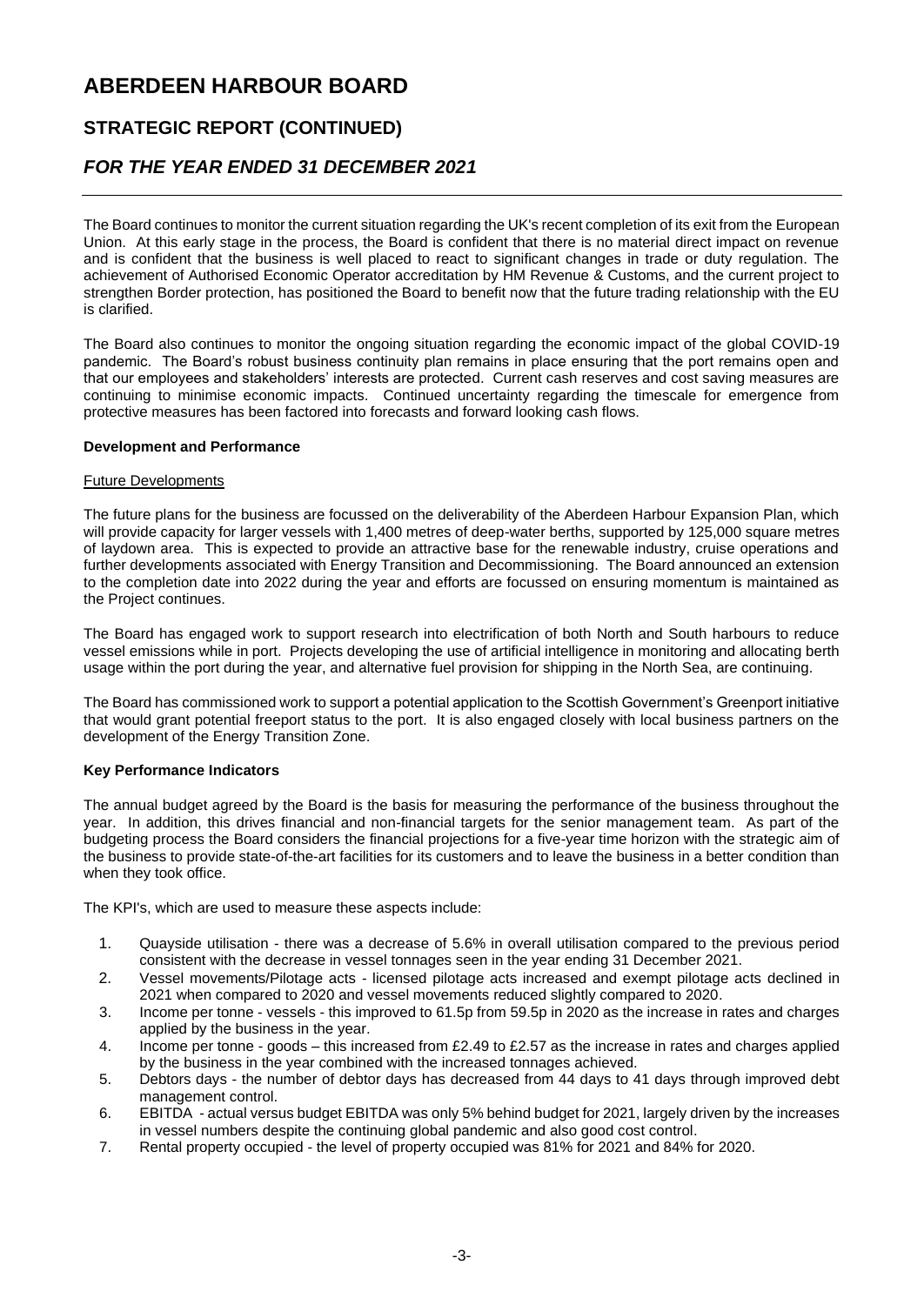### **STRATEGIC REPORT (CONTINUED)**

### *FOR THE YEAR ENDED 31 DECEMBER 2021*

By including EBITDA as a KPI the business aims to monitor the profitability of the business in order that the business generates the necessary funds to re-invest in the port infrastructure to ensure the relevant facilities can be provided for our customers.

On behalf of the Board members:

Abut Y Why

A Y MacKenzie **R** Sanguinetti Chairman Chairman Chief Executive 28 March 2022 28 March 2022

bob fywert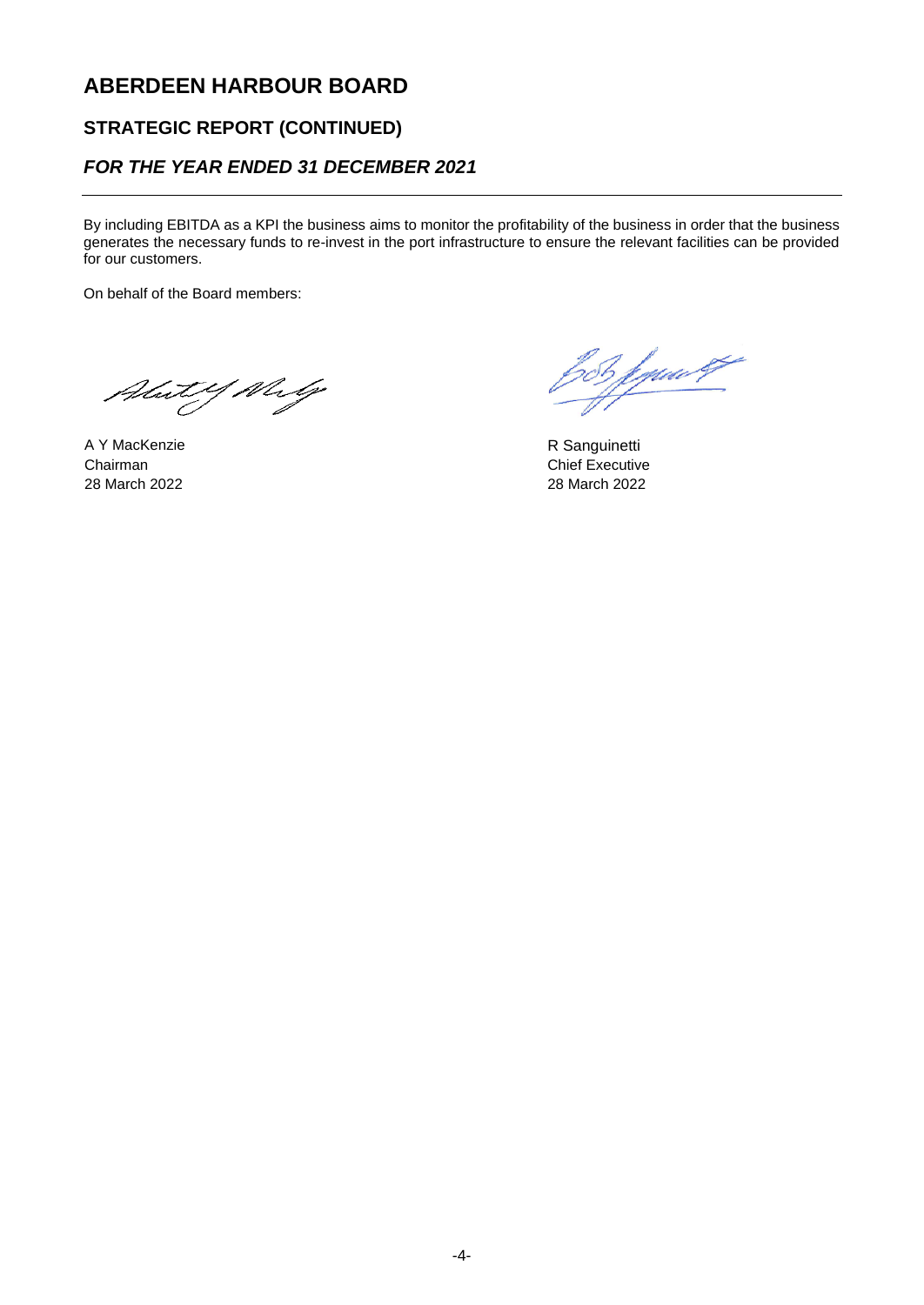### **REPORT OF THE BOARD MEMBERS**

### *FOR THE YEAR ENDED 31 DECEMBER 2021*

The Board members presents their report with the Financial Statements for the year ended 31 December 2021.

Administration, maintenance and improvement of the harbour is entrusted to Aberdeen Harbour Board, an independent statutory body formed under the terms of the Aberdeen Harbour Order Confirmation Act 1960. Certain modifications to this constitution were embodied in the Aberdeen Harbour Order Confirmation Act 1987 and the Aberdeen Harbour Revision (Constitution) Order 2002.

#### **Principal activities**

The principal activities of the Board are the operation and maintenance of the harbour facilities and the provision of services ancillary thereto.

#### **Review of business, future developments and financial risk management**

Review of business, future developments and financial risk management for the year can be found in the Strategic Report and form part of this report by cross reference.

#### **Board members**

Other than as set out below board members have held office during the whole of the period from 1 January 2021 to the date of this report.

#### **Chairman**

A Y MacKenzie

#### **Vice-Chairman**

| M McNeill | (Resigned 31 December 2021) |
|-----------|-----------------------------|
| R Buchan  | (Appointed 1 January 2022)  |

#### **Members**

| C A Armstrong            |                                                             |
|--------------------------|-------------------------------------------------------------|
| F Black                  | (Appointed 1 January 2021)                                  |
| J Brebner                |                                                             |
| E Craig                  |                                                             |
| M Handforth              | (Resigned 16 July 2021)                                     |
| M Keith                  |                                                             |
| J MacLennan              |                                                             |
| M J North                |                                                             |
| J Oakey                  |                                                             |
| R Sanguinetti<br>K Shand | (Appointed 20 September 2021)<br>(Appointed 1 January 2022) |
|                          |                                                             |

#### **Principal Officers**

| M Handforth   | <b>Chief Executive</b>         |
|---------------|--------------------------------|
| R Sanguinetti | <b>Chief Executive</b>         |
| M J North     | <b>Chief Operating Officer</b> |
| J Oakey       | <b>Chief Financial Officer</b> |
| A McIntosh    | <b>Harbour Master</b>          |
| K Young       | <b>Engineering Director</b>    |

#### **Board secretary**

MacKinnons Solicitors

(Resigned 16 July 2021) (Appointed 20 September 2021)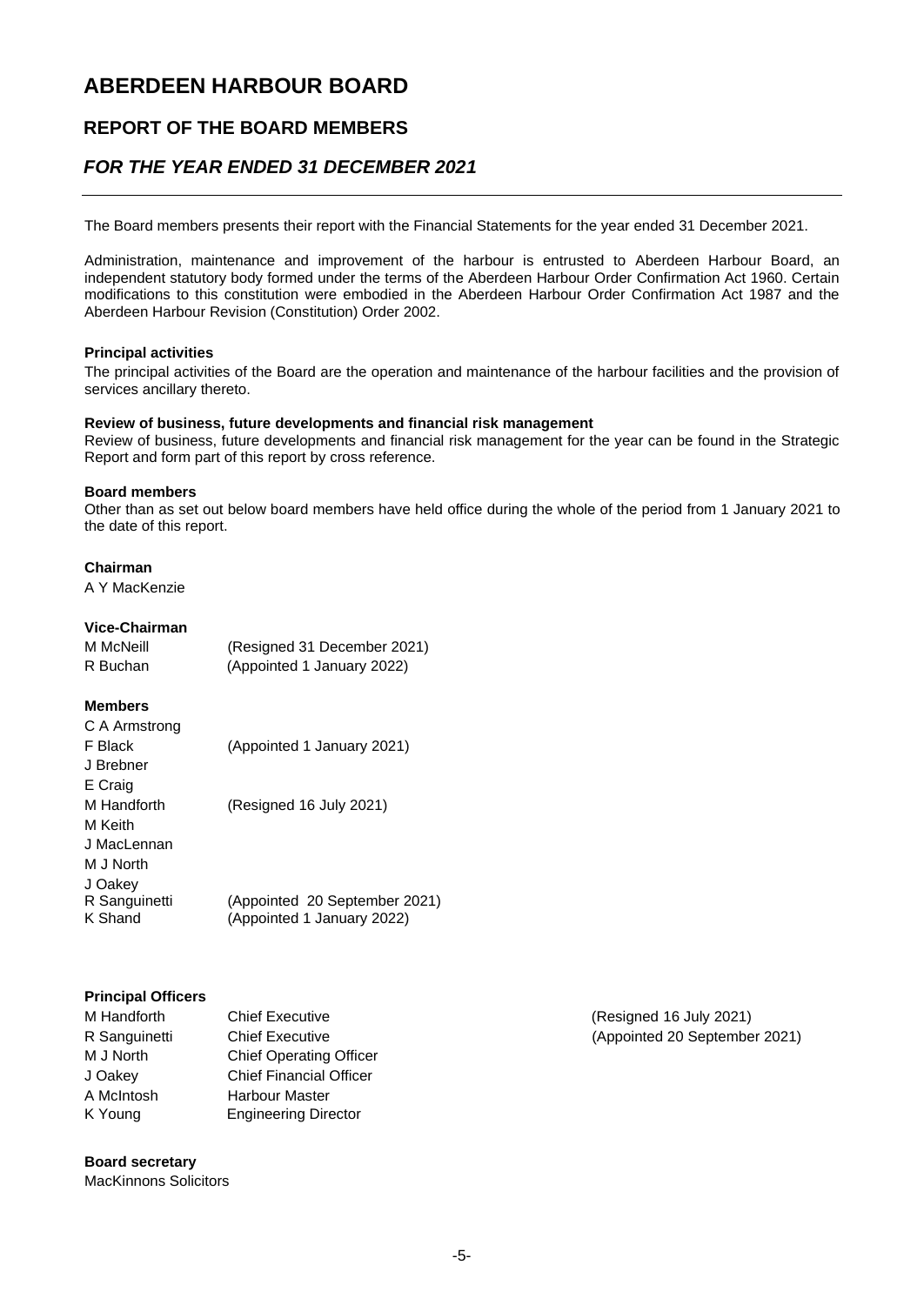### **REPORT OF THE BOARD MEMBERS (CONTINUED)**

### *FOR THE YEAR ENDED 31 DECEMBER 2021*

#### **Supplier payment policy**

It is the policy of the Board to pay all verified accounts within agreed settlement terms.

#### **Auditor**

The auditor, Johnston Carmichael LLP, will be deemed re-appointed under S487 of the Companies Act 2006.

#### **Statement of disclosure to auditor**

So far as each person who was a Board member at the date of approving this report is aware, there is no relevant audit information of which the Board's auditor is unaware. Additionally, the Board members individually have taken all necessary steps that they ought to have taken as Board members in order to make themselves aware of all relevant audit information and to establish that the Board's auditor is aware of that information.

On behalf of the Board members

Abut Y Why

 A Y MacKenzie R Sanguinetti 28 March 2022 28 March 2022

for fym <sup>eg</sup>

**Chairman Chairman Chief Executive**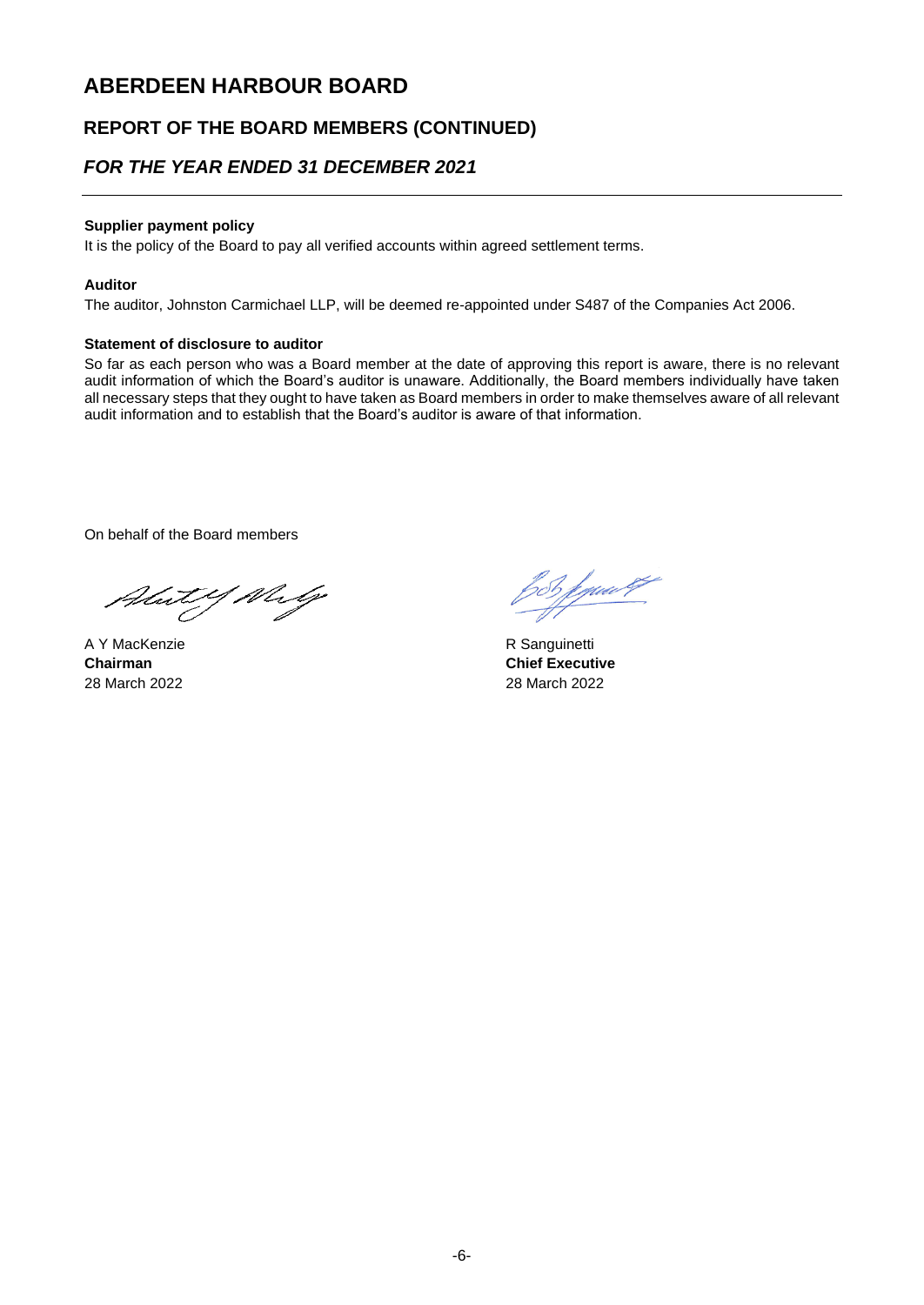### **STATEMENT OF RESPONSIBILITIES OF THE BOARD MEMBERS**

### *FOR THE YEAR ENDED 31 DECEMBER 2021*

The Board members are responsible for preparing the Strategic Report, Report of the Board Members and the Financial Statements in accordance with applicable law and regulations.

Legislation requires the Board members to prepare financial statements for each financial year. Under that law the Board members have elected to prepare the financial statements in accordance with United Kingdom Generally Accepted Accounting Practice (United Kingdom Accounting Standards and applicable law). Under company law the Board members must not approve the financial statements unless they are satisfied that they give a true and fair view of the state of affairs of the Board and of the profit or loss of the Board for that period. In preparing these financial statements, the Board members are required to:

- select suitable accounting policies and then apply them consistently;
- make judgements and accounting estimates that are reasonable and prudent;
- prepare the financial statements on the going concern basis unless it is inappropriate to presume that the Board will continue in business.

The Board members are responsible for keeping adequate accounting records that are sufficient to show and explain the transactions and disclose with reasonable accuracy at any time the financial position of the Board and enable them to ensure that the financial statements comply with the applicable legislation. They are also responsible for safeguarding the harbour's assets and hence for taking reasonable steps for the prevention and detection of fraud and other irregularities.

Financial statements comply with the Companies Act 2006 and Harbours Act 1964 as amended by the Transport Act 1981.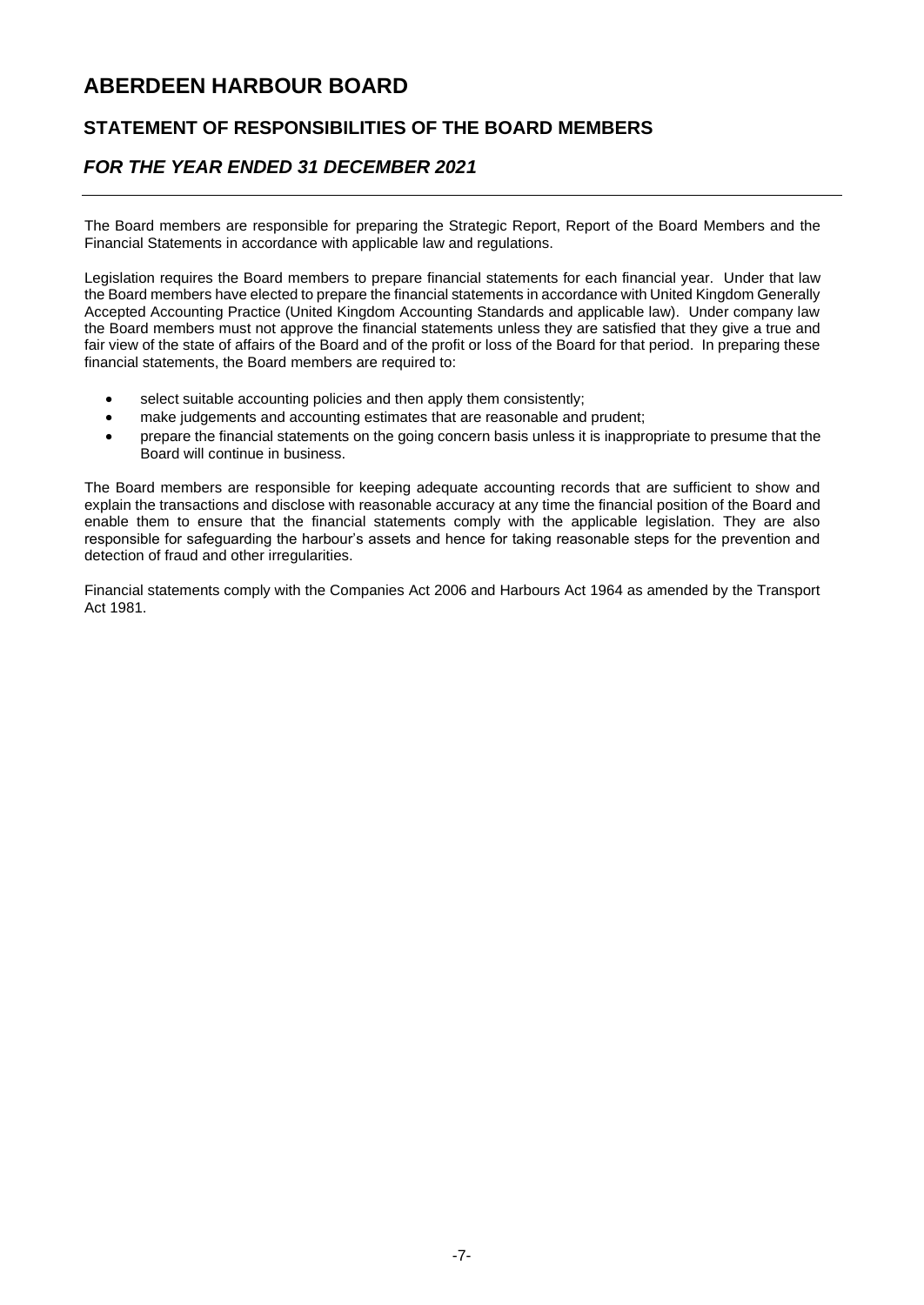### **INDEPENDENT AUDITOR'S REPORT**

### **TO THE MEMBERS OF ABERDEEN HARBOUR BOARD**

#### **Opinion**

We have audited the financial statements of Aberdeen Harbour Board ("the Board") for the year ended 31 December 2021 which comprise the Profit and Loss Account, the Statement of Comprehensive Income, the Balance Sheet, the Statement of Changes in Equity, the Statement of Cash Flows and notes to the financial statements, including significant accounting policies. The financial reporting framework that has been applied in their preparation is applicable law and United Kingdom Accounting Standards, including FRS 102 The Financial Reporting Standard applicable in the UK and Republic of Ireland (United Kingdom Generally Accepted Accounting Practice).

In our opinion the financial statements:

- give a true and fair view of the state of the Board's affairs as at 31 December 2021 and of its profit for the year then ended;
- have been properly prepared in accordance with United Kingdom Generally Accepted Accounting Practice; and
- have been prepared in accordance with the requirements of the Companies Act 2006 and Harbours Act 1964, as amended by the Transport Act 1981.

#### **Basis for opinion**

We conducted our audit in accordance with International Standards on Auditing (UK) (ISAs (UK)) and applicable law. Our responsibilities under those standards are further described in the Auditor's responsibilities for the audit of the financial statements section of our report. We are independent of the Board in accordance with the ethical requirements that are relevant to our audit of the financial statements in the UK, including the FRC's Ethical Standard, and we have fulfilled our other ethical responsibilities in accordance with these requirements. We believe that the audit evidence we have obtained is sufficient and appropriate to provide a basis for our opinion.

#### **Conclusions relating to going concern**

In auditing the financial statements, we have concluded that the Board members' use of the going concern basis of accounting in the preparation of the financial statements is appropriate.

Based on the work we have performed, we have not identified any material uncertainties relating to events or conditions that, individually or collectively, may cast significant doubt on the Board's ability to continue as a going concern for a period of at least twelve months from when the financial statements are authorised for issue.

Our responsibilities and the responsibilities of the Board members with respect to going concern are described in the relevant sections of this report.

#### **Other information**

The other information comprises the information included in the annual report, other than the financial statements and our auditors report thereon. The Board members are responsible for the other information contained within the annual report. Our opinion on the financial statements does not cover the other information and, except to the extent otherwise explicitly stated in our report, we do not express any form of assurance conclusion thereon.

Our responsibility is to read the other information and, in doing so, consider whether the other information is materially inconsistent with the financial statements or our knowledge obtained in the audit or otherwise appears to be materially misstated. If we identify such material inconsistencies or apparent material misstatements, we are required to determine whether this gives rise to a material misstatement in the financial statements themselves. If, based on the work we have performed, we conclude that there is a material misstatement of this other information, we are required to report that fact.

We have nothing to report in this regard.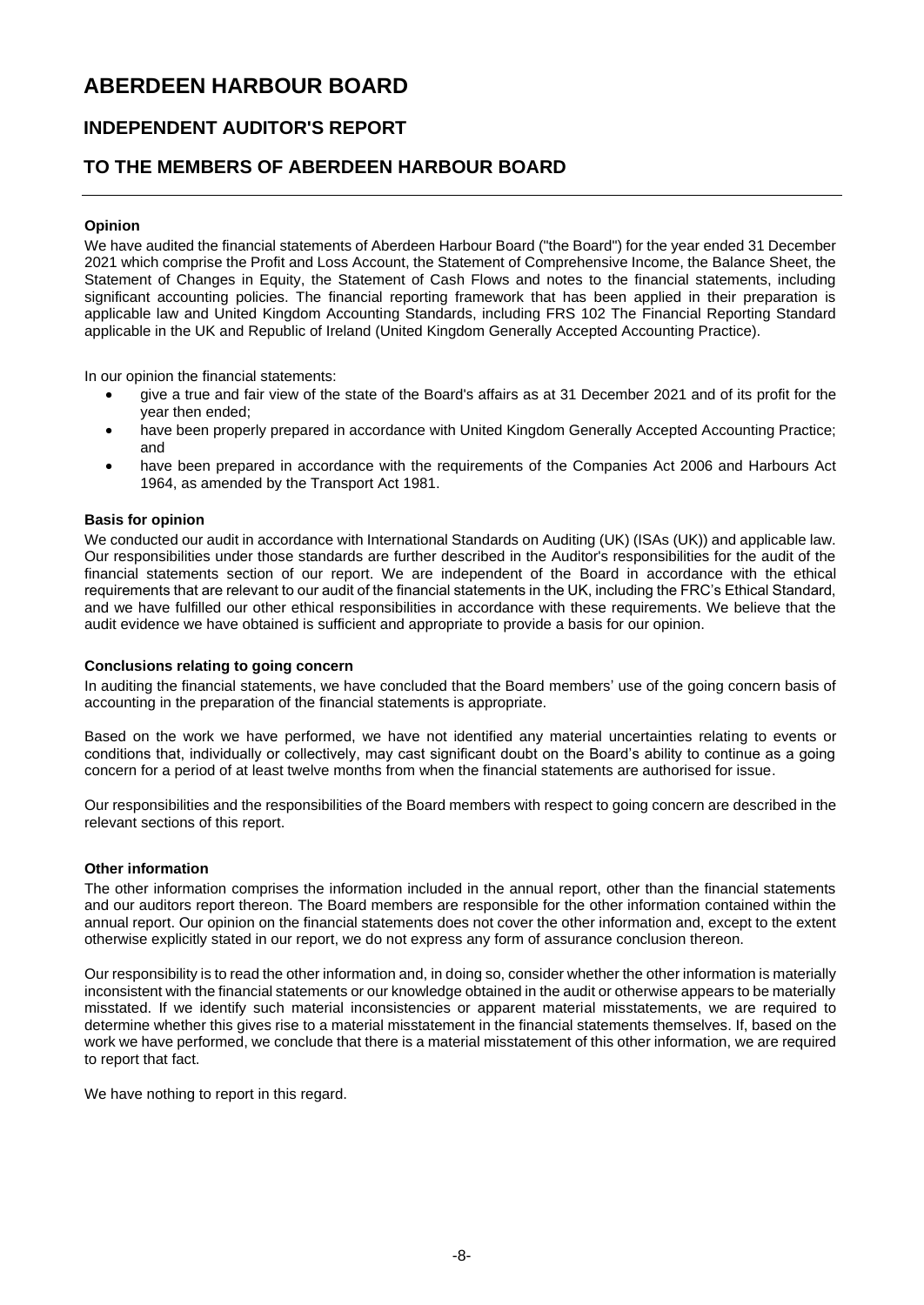## **INDEPENDENT AUDITOR'S REPORT (CONTINUED)**

### **TO THE MEMBERS OF ABERDEEN HARBOUR BOARD**

#### **Opinions on other matters prescribed by the Companies Act 2006 and Harbours Act 1964, as amended by the Transport Act 1981**

In our opinion, based on the work undertaken in the course of the audit:

- the information given in the Strategic Report and the Report of the Board Members for the financial year for which the financial statements are prepared is consistent with the financial statements; and
- the Strategic Report and the Report of the Board Members have been prepared in accordance with applicable legal requirements.

#### **Matters on which we are required to report by exception**

In the light of the knowledge and understanding of the Board and its environment obtained in the course of the audit, we have not identified material misstatements in the Strategic Report and the Report of the Board Members.

We have nothing to report in respect of the following matters where the Companies Act 2006 and Harbours Act 1964, as amended by the Transport Act 1981 requires us to report to you if, in our opinion:

- adequate accounting records have not been kept, or returns adequate for our audit have not been received from branches not visited by us; or
- the financial statements are not in agreement with the accounting records and returns; or
- certain disclosures of Board members remuneration specified by law are not made; or
- we have not received all the information and explanations we require for our audit.

#### **Responsibilities of Board members**

As explained more fully in the Statement of Responsibilities of the Board Members set out on page 7, the Board members are responsible for the preparation of the financial statements and for being satisfied that they give a true and fair view, and for such internal control as the Board members determine is necessary to enable the preparation of financial statements that are free from material misstatement, whether due to fraud or error.

In preparing the financial statements, the Board members are responsible for assessing the Board's ability to continue as a going concern, disclosing, as applicable, matters related to going concern and using the going concern basis of accounting unless the Board members either intend to liquidate the Board or to cease operations, or have no realistic alternative but to do so.

#### **Auditor's responsibilities for the audit of the financial statements**

Our objectives are to obtain reasonable assurance about whether the financial statements as a whole are free from material misstatement, whether due to fraud or error, and to issue an auditor's report that includes our opinion. Reasonable assurance is a high level of assurance, but is not a guarantee that an audit conducted in accordance with ISAs (UK) will always detect a material misstatement when it exists. Misstatements can arise from fraud or error and are considered material if, individually or in the aggregate, they could reasonably be expected to influence the economic decisions of users taken on the basis of these financial statements.

#### *Extent to which the audit is considered capable of detecting irregularities, including fraud*

Irregularities, including fraud, are instances of non-compliance with laws and regulations. We design procedures in line with our responsibilities, outlined above, to detect material misstatements in respect of irregularities, including fraud. The extent to which our procedures are capable of detecting irregularities, including fraud, are detailed below.

We obtained an understanding of the legal and regulatory frameworks that are applicable to the Board, focusing on provisions of those laws and regulations that had a direct effect on the determination of material amounts and disclosures in the financial statements. The most relevant frameworks we identified include:

- UK GAAP
- Companies Act 2006
- The Harbours Act 1964, as amended by the Transport Act 1981
- Corporate Tax legislation
- VAT legislation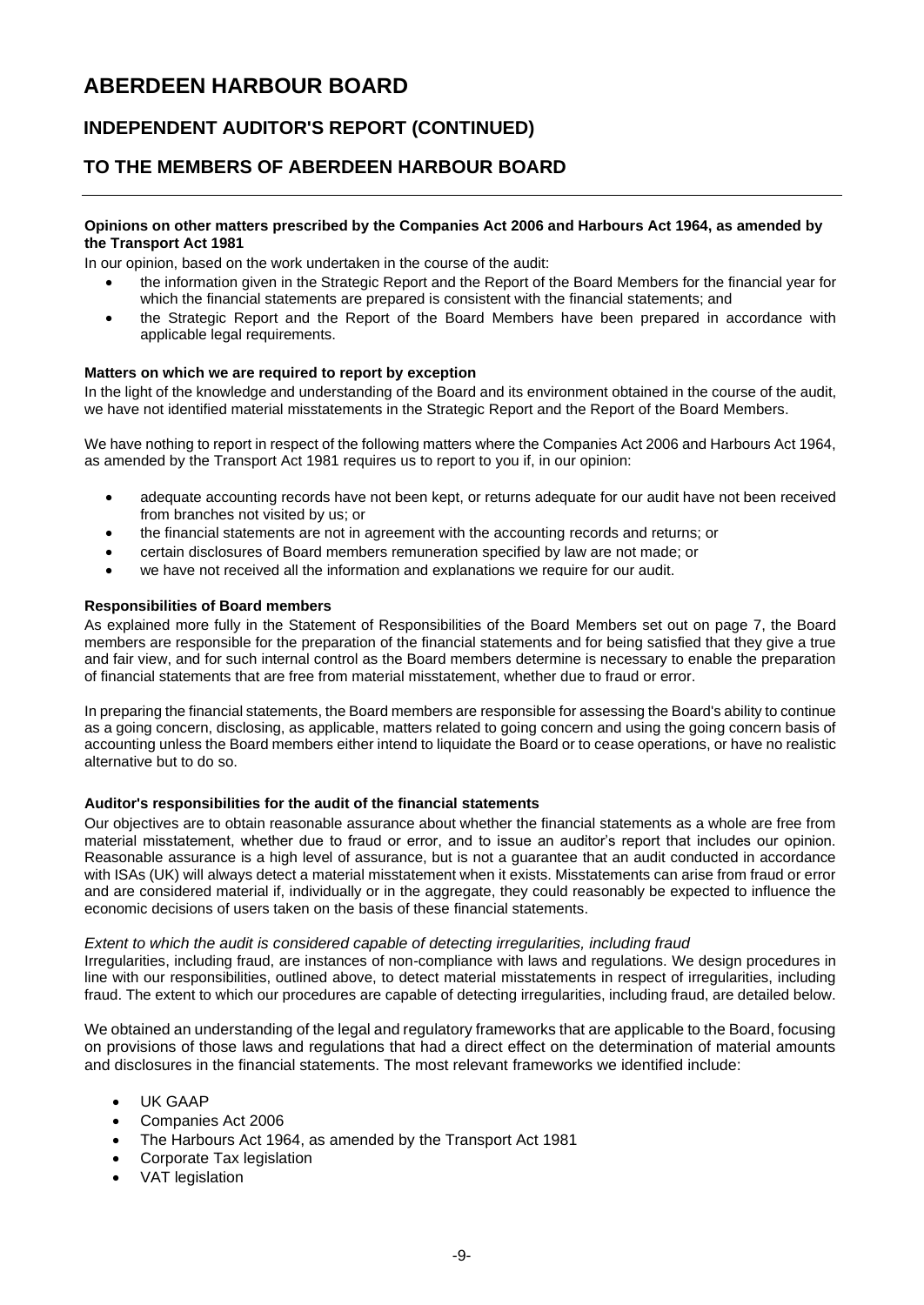## **INDEPENDENT AUDITOR'S REPORT (CONTINUED)**

### **TO THE MEMBERS OF ABERDEEN HARBOUR BOARD**

#### *Extent to which the audit is considered capable of detecting irregularities, including fraud (continued)*

We gained an understanding of how the Board is complying with these laws and regulations by making enquiries of management and those charged with governance. We corroborated these enquiries through our review of submitted returns, relevant correspondence with regulatory bodies and Board meeting minutes.

We assessed the susceptibility of the Board's financial statements to material misstatement, including how fraud might occur, by meeting with management and those charged with governance to understand where it was considered there was susceptibility to fraud. This evaluation also considered how management and those charged with governance were remunerated and whether this provided an incentive for fraudulent activity. We considered the overall control environment and how management and those charged with governance oversee the implementation and operation of controls. In areas of the financial statements where the risks were considered to be higher, we performed procedures to address each identified risk.

The following procedures were performed to provide reasonable assurance that the financial statements were free of material fraud or error:

- Reviewing the level of and reasoning behind the Board's procurement of legal and professional services;
- Making enquiries of executive management, the Board members and the Board's finance team around instances of actual and suspected fraud and actual and potential litigation and claims;
- Reviewing minutes of meetings of those charged with governance;
- Undertaking a disclosure checklist on the financial statements to ensure the Companies Act 2006 requirements are satisfied; and
- Performing audit work over the risk of management override of controls, including testing of journal entries and other adjustments for appropriateness, evaluating the business rationale of significant transactions outside the normal course of business and reviewing judgements made by management in their calculation of accounting estimates for potential management bias.

Our audit procedures were designed to respond to the risk of material misstatements in the financial statements, recognising that the risk of not detecting a material misstatement due to fraud is higher than the risk of not detecting one resulting from error, as fraud may involve intentional concealment, forgery, collusion, omission or misrepresentation. There are inherent limitations in the audit procedures performed and the further removed noncompliance with laws and regulations is from the events and transactions reflected in the financial statements, the less likely we are to become aware of it.

A further description of our responsibilities is available on the Financial Reporting Council's website at: [https://www.frc.org.uk/Our-Work/Audit/Audit-andassurance/Standards-and-guidance/Standards-and-guidance-for](https://www.frc.org.uk/Our-Work/Audit/Audit-andassurance/Standards-and-guidance/Standards-and-guidance-for-auditors/Auditors-responsibilities-for-audit/Description-of-auditors-responsibilities-for-audit.aspx)[auditors/Auditors-responsibilities-for-audit/Description-of-auditors-responsibilities-for-audit.aspx.](https://www.frc.org.uk/Our-Work/Audit/Audit-andassurance/Standards-and-guidance/Standards-and-guidance-for-auditors/Auditors-responsibilities-for-audit/Description-of-auditors-responsibilities-for-audit.aspx) This description forms part of our auditor's report.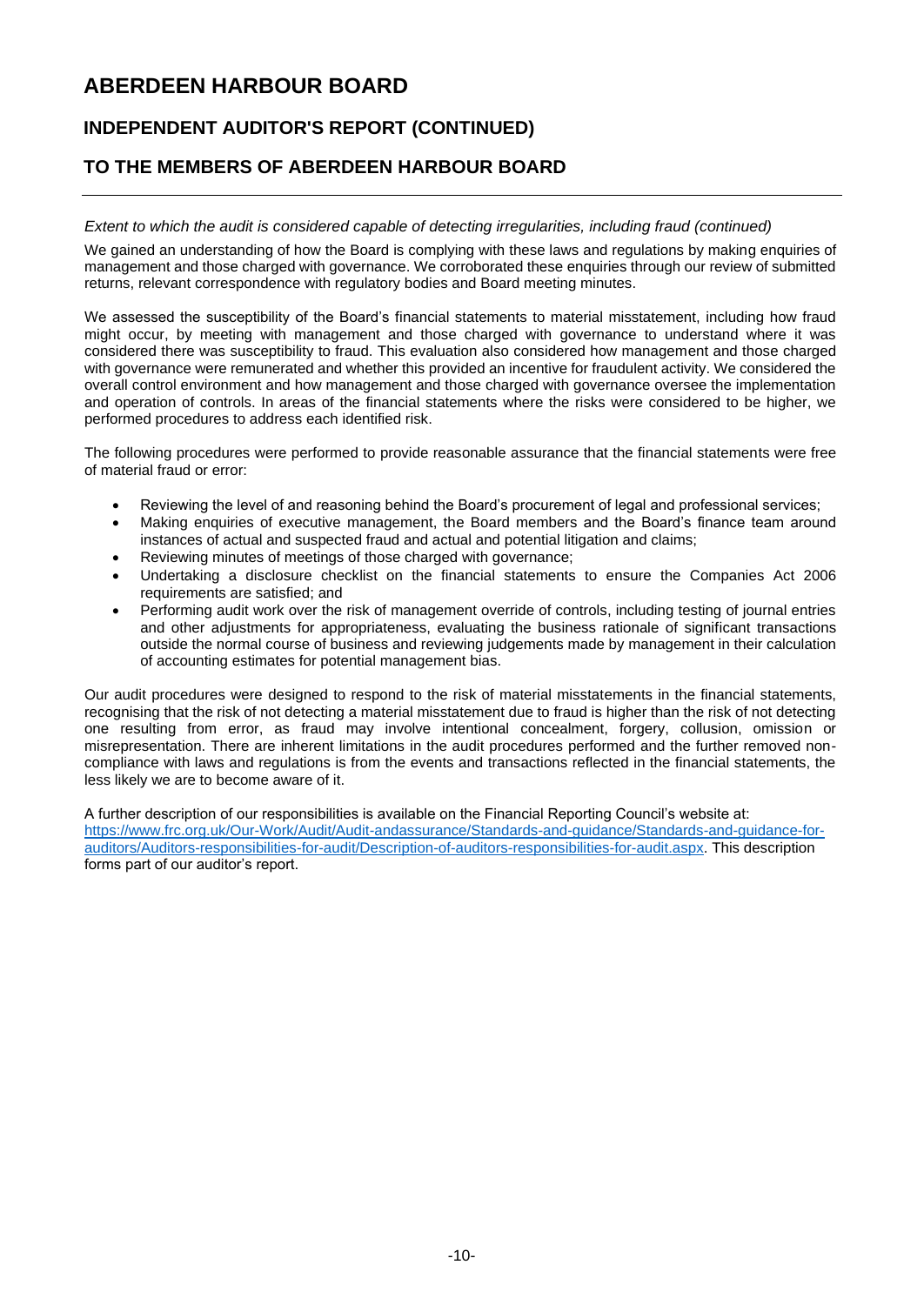### **INDEPENDENT AUDITOR'S REPORT (CONTINUED)**

### **TO THE MEMBERS OF ABERDEEN HARBOUR BOARD**

#### **Use of our report**

This report is made solely to the members of Aberdeen Harbour Board, as a body, in accordance with Chapter 3 of Part 16 of the Companies Act 2006 and Harbours Act 1964, as amended by the Transport Act 1981. Our audit work has been undertaken so that we might state to the Board's members those matters we are required to state to them in an auditor's report and for no other purpose. To the fullest extent permitted by law, we do not accept or assume responsibility to anyone other than the Board and the Board's members as a body, for our audit work, for this report, or for the opinions we have formed.

Stephen H that

**Stephen McIlwaine (Senior Statutory Auditor) for and on behalf of Johnston Carmichael LLP** 07 April 2022

**Chartered Accountants Statutory Auditor** Bishop's Court

29 Albyn Place ABERDEEN AB10 1YL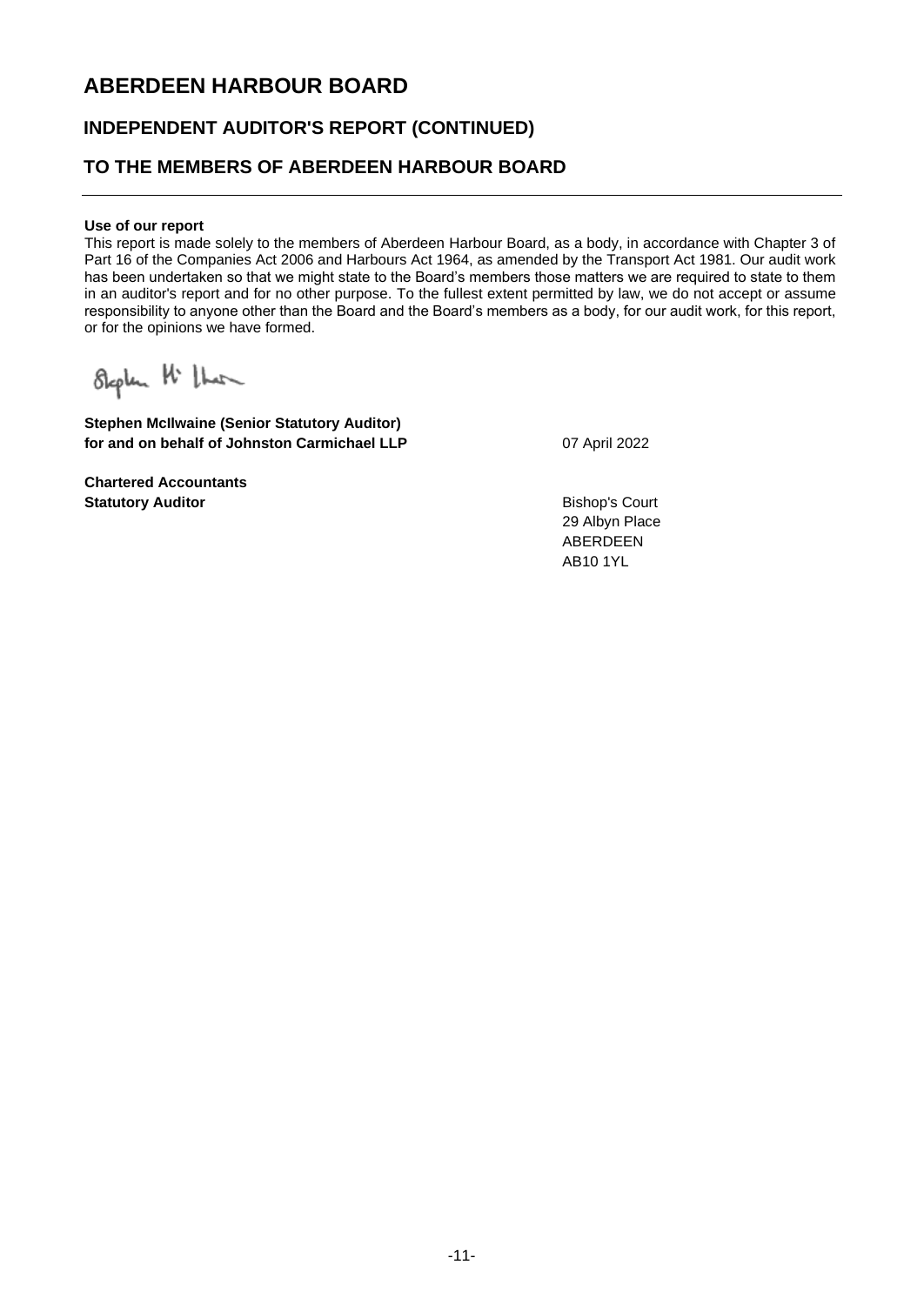## **PROFIT AND LOSS ACCOUNT**

### *FOR THE YEAR ENDED 31 DECEMBER 2021*

|                                            | <b>Notes</b> | 2021<br>£000 | 2020<br>£000 |
|--------------------------------------------|--------------|--------------|--------------|
|                                            |              |              |              |
| Turnover                                   | 3            | 33,549       | 33,051       |
| Cost of sales                              | 4            | (9,792)      | (9, 927)     |
| <b>Gross profit</b>                        |              | 23,757       | 23,124       |
| Administrative expenses                    |              | (6, 349)     | (6, 248)     |
| <b>Operating profit</b>                    | 5            | 17,408       | 16,876       |
| Interest receivable and similar income     | 9            | 216          | 588          |
| Fair value losses on investment properties | 12           | (4, 154)     |              |
| Gain on realisation of fixed assets        |              |              | 1,271        |
| Interest payable and similar expenses      | 8            | (3,800)      | (3, 489)     |
| <b>Profit before taxation</b>              |              | 9,670        | 15,246       |
| Taxation                                   | 10           | (3, 564)     | (3,312)      |
| Profit for the financial year              |              | 6,106        | 11,934       |
|                                            |              |              |              |

The Profit and Loss Account has been prepared on the basis that all operations are continuing operations.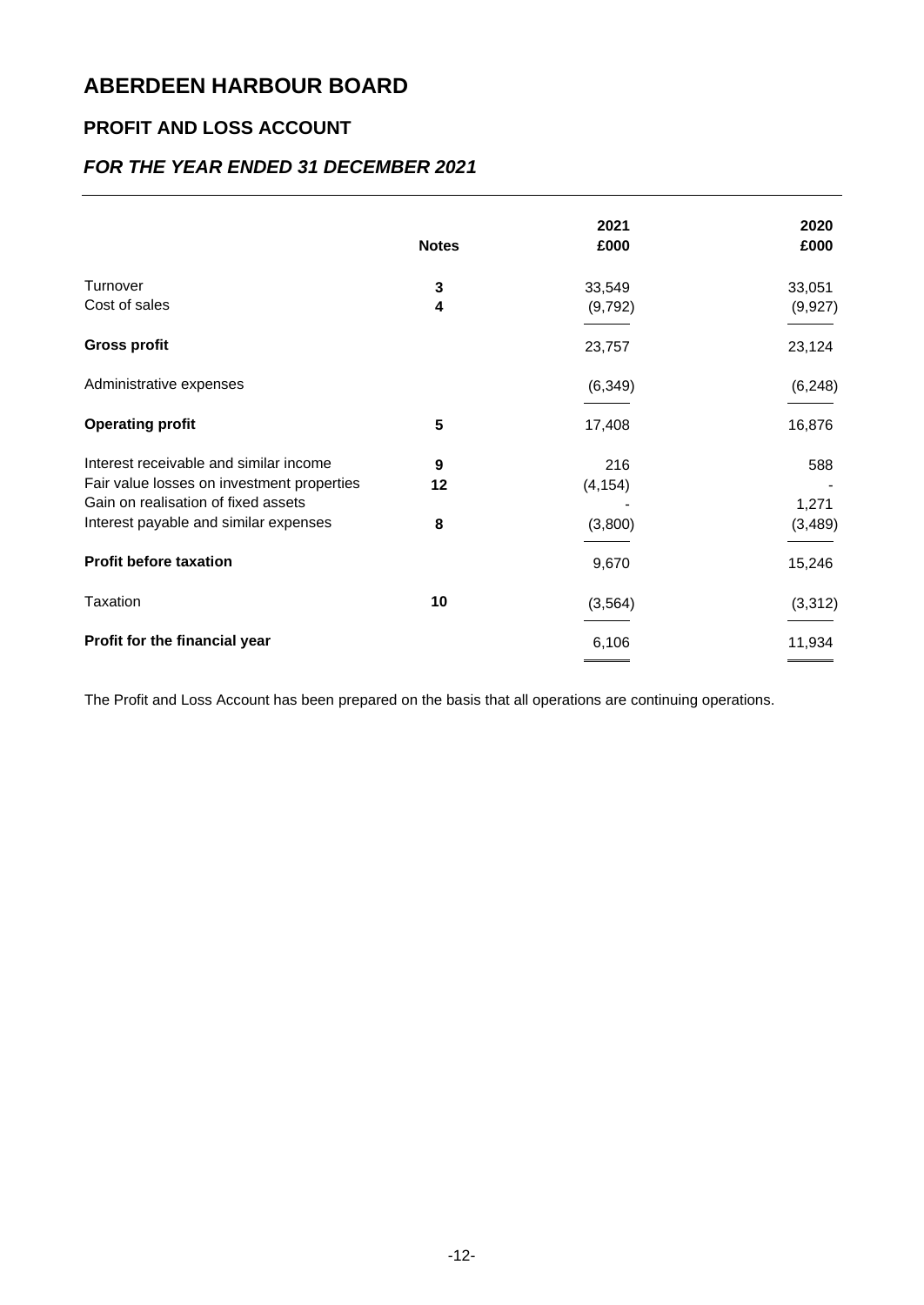## **STATEMENT OF COMPREHENSIVE INCOME**

### *FOR THE YEAR ENDED 31 DECEMBER 2021*

|                                                          | <b>Note</b> | 2021<br>£000 | 2020<br>£000 |
|----------------------------------------------------------|-------------|--------------|--------------|
| <b>Profit for the financial year</b>                     |             | 6,106        | 11,934       |
| Other comprehensive income/(expense)                     |             |              |              |
| Actuarial gain/(loss) on defined benefit pension schemes | 22          | 4.793        | (4,296)      |
| Tax relating to other comprehensive (income)/expense     | 10          | (1, 392)     | 670          |
| Other comprehensive income/(expense) for the year        |             | 3,401        | (3,626)      |
|                                                          |             |              |              |
| Total comprehensive income for the year                  |             | 9,507        | 8,308        |
|                                                          |             |              |              |

Profit and total comprehensive income for the year are attributable to the Board.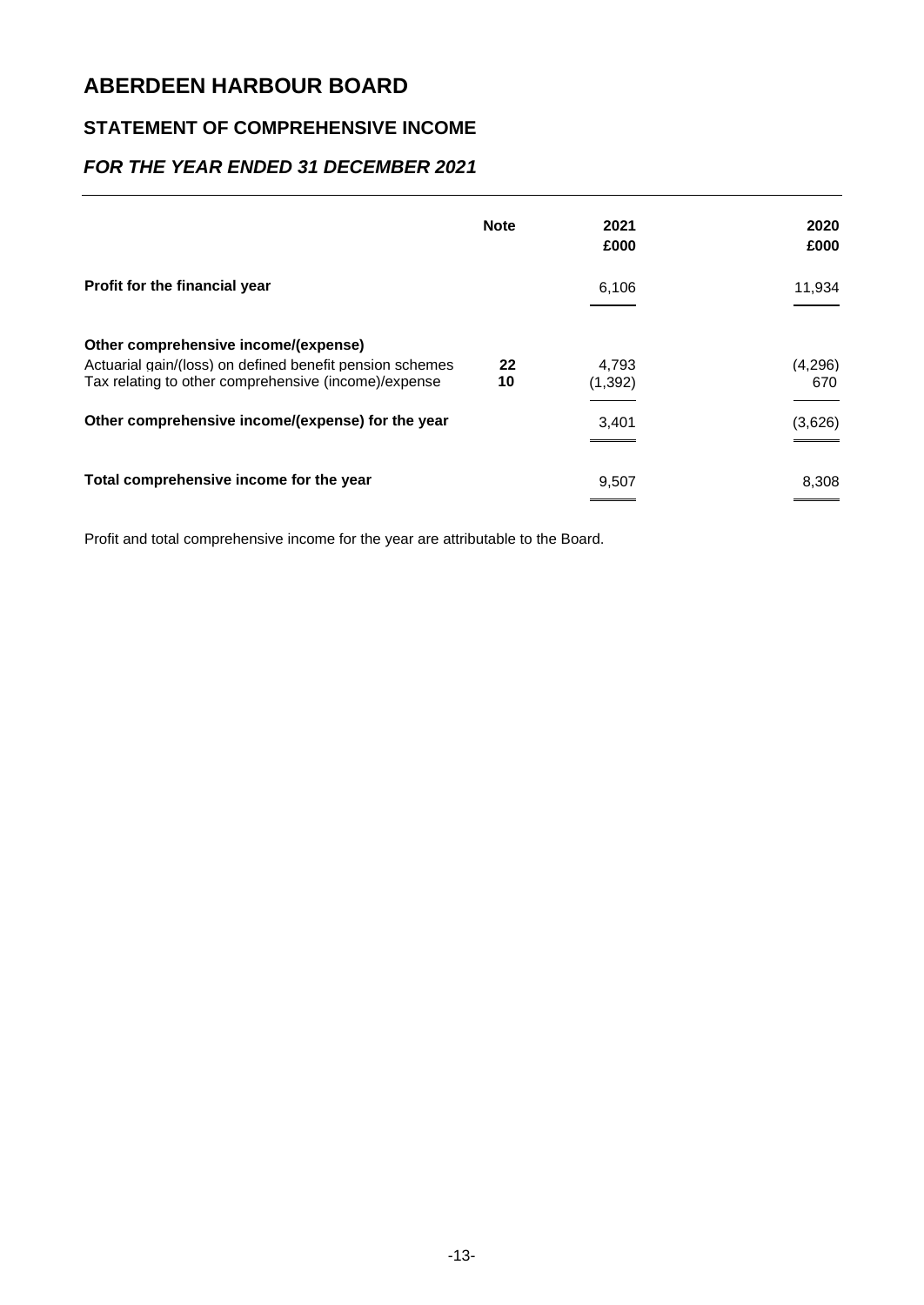### **BALANCE SHEET**

### *AS AT 31 DECEMBER 2021*

|                                                          |              | 2021      |            | 2020      |            |
|----------------------------------------------------------|--------------|-----------|------------|-----------|------------|
|                                                          | <b>Notes</b> | £000      | £000       | £000      | £000       |
| <b>Fixed assets</b>                                      |              |           |            |           |            |
| Tangible assets                                          | 11           |           | 419,530    |           | 340,710    |
| Investment properties                                    | 12           |           | 35,105     |           | 31,151     |
|                                                          |              |           | 454,635    |           | 371,861    |
| <b>Current assets</b>                                    |              |           |            |           |            |
| <b>Stocks</b>                                            | 15           | 79        |            | 81        |            |
| Debtors falling due after one year                       | 16           | 4,163     |            | 1,871     |            |
| Debtors falling due within one year                      | 16           | 4,634     |            | 5,354     |            |
| Cash at bank and in hand                                 |              | 21,343    |            | 106,736   |            |
|                                                          |              |           |            |           |            |
|                                                          |              | 30,219    |            | 114,042   |            |
| <b>Creditors: amounts falling due within</b><br>one year | 17           | (13, 108) |            | (22, 650) |            |
| <b>Net current assets</b>                                |              |           | 17,111     |           | 91,392     |
| <b>Total assets less current liabilities</b>             |              |           | 471,746    |           | 463,253    |
| <b>Creditors: amounts falling due after</b>              | 17           |           |            |           |            |
| more than one year                                       |              |           | (199, 607) |           | (202, 049) |
| <b>Provisions for liabilities</b>                        | 19           |           | (14, 388)  |           | (8, 120)   |
|                                                          |              |           |            |           |            |
| Net assets excluding pension surplus                     |              |           | 257,751    |           | 253,084    |
| Defined benefit pension surplus                          | 22           |           | 8,077      |           | 3,237      |
| <b>Net assets</b>                                        |              |           | 265,828    |           | 256,321    |
|                                                          |              |           |            |           |            |
| <b>Capital and reserves</b>                              |              |           |            |           |            |
| Other reserves                                           | 23           |           | 5,102      |           | 7,350      |
| Profit and loss reserves                                 | 23           |           | 260,726    |           | 248,971    |
| <b>Total equity</b>                                      |              |           | 265,828    |           | 256,321    |
|                                                          |              |           |            |           |            |

The financial statements were approved by the Board members and authorised for issue on 28 March 2022 and signed on its behalf by:

Abut Y Walg

f guw 27 zS 1

A Y MacKenzie **R** Sanguinetti **Chairman Chairman Chief Executive**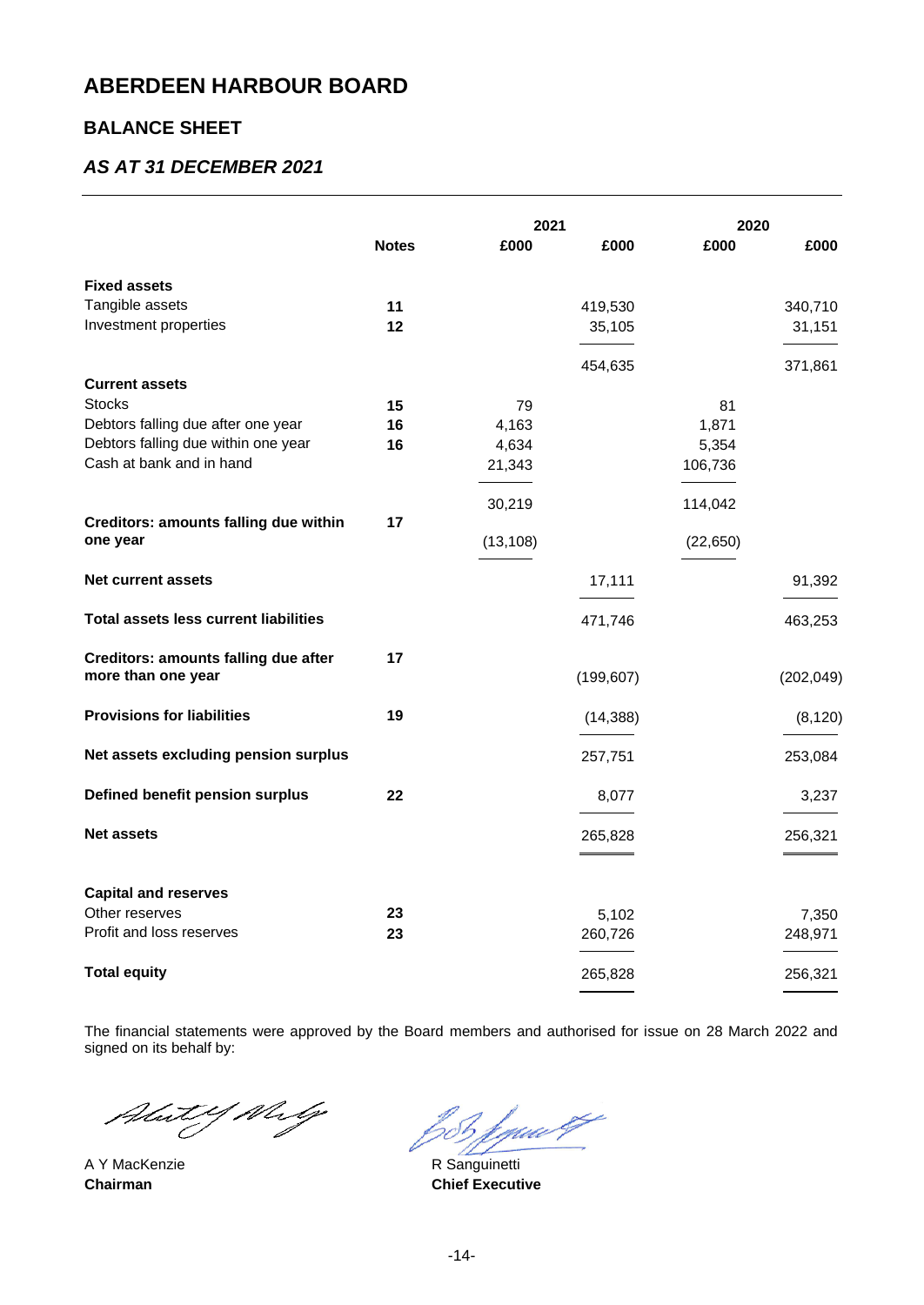## **STATEMENT OF CHANGES IN EQUITY**

## *FOR THE YEAR ENDED 31 DECEMBER 2021*

|                                                                                                | Other<br>reserves | <b>Profit and</b><br>loss<br>reserves | <b>Total</b>   |
|------------------------------------------------------------------------------------------------|-------------------|---------------------------------------|----------------|
|                                                                                                | £000              | £000                                  | £000           |
| <b>Balance at 1 January 2020</b>                                                               | 7,283             | 240,730                               | 248,013        |
| Year ended 31 December 2020:<br>Profit for the year<br>Other comprehensive (expense) / income: | 67                | 11,867                                | 11,934         |
| Actuarial losses on defined benefit plans<br>Tax relating to other comprehensive income        |                   | (4,296)<br>670                        | (4,296)<br>670 |
| Total comprehensive income for the year                                                        | 67                | 8,241                                 | 8,308          |
| <b>Balance at 31 December 2020</b>                                                             | 7,350             | 248,971                               | 256,321        |
| Year ended 31 December 2021:                                                                   |                   |                                       |                |
| Profit for the year<br>Other comprehensive (expense)/income:                                   | (2, 248)          | 8,354                                 | 6,106          |
| Actuarial gain on defined benefit plans                                                        |                   | 4,793                                 | 4,793          |
| Tax relating to other comprehensive expense                                                    |                   | (1, 392)                              | (1, 392)       |
| Total comprehensive (expense) / income for the year                                            | (2, 248)          | 11,755                                | 9,507          |
| <b>Balance at 31 December 2021</b>                                                             | 5,102             | 260,726                               | 265,828        |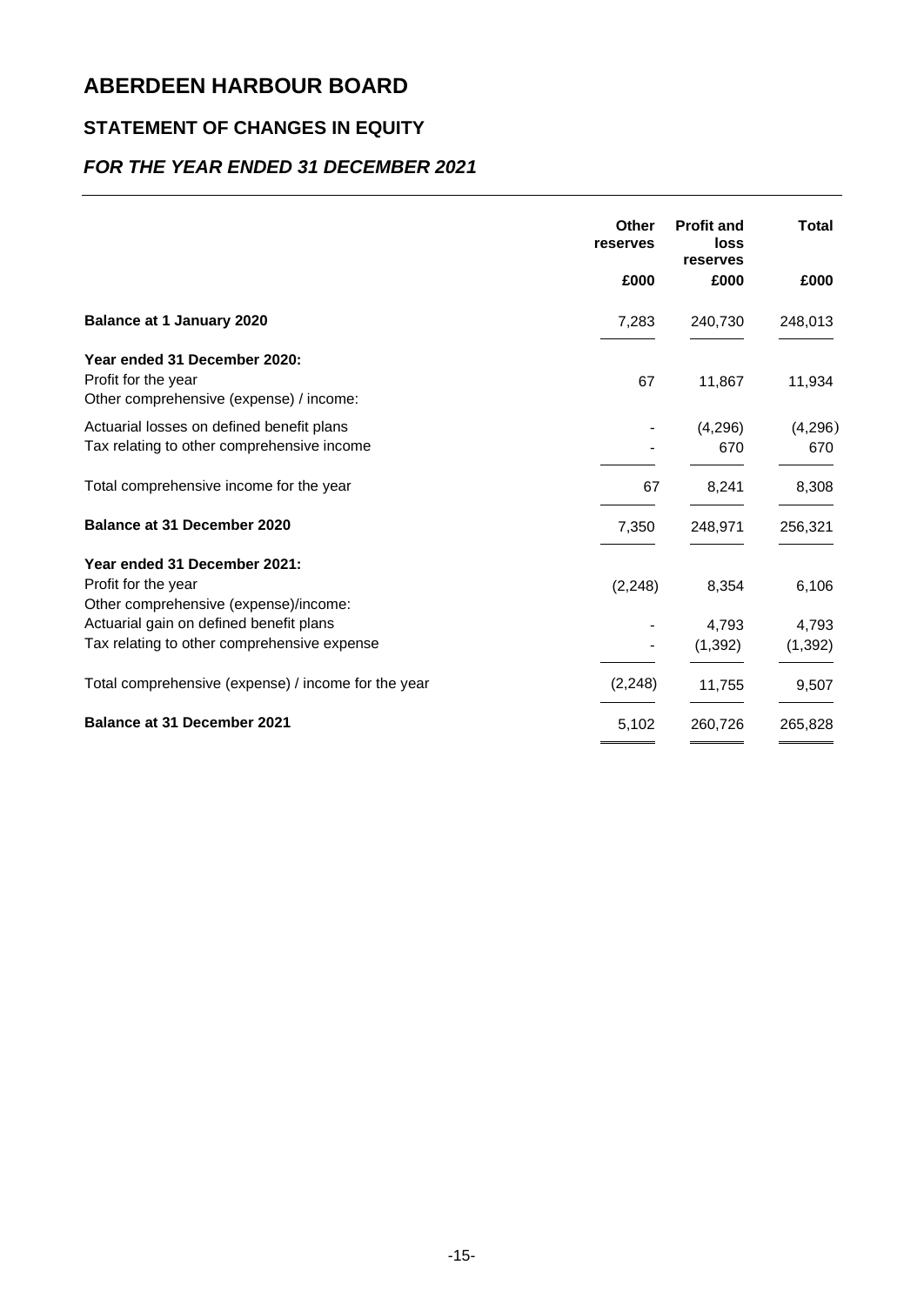## **STATEMENT OF CASH FLOWS**

## *FOR THE YEAR ENDED 31 DECEMBER 2021*

|                                                     |              | 2021       |                 | 2020      |                 |
|-----------------------------------------------------|--------------|------------|-----------------|-----------|-----------------|
|                                                     | <b>Notes</b> | £000       | £000            | £000      | £000            |
| Cash flows from operating activities                |              |            |                 |           |                 |
| Cash generated from operations<br>Income taxes paid | 28           |            | 20,700<br>(850) |           | 23,119<br>(731) |
| Net cash inflow from operating activities           |              |            | 19,850          |           | 22,388          |
| <b>Investing activities</b>                         |              |            |                 |           |                 |
| Purchase of tangible fixed assets                   |              | (104, 131) |                 | (49, 373) |                 |
| Proceeds on disposal of tangible fixed assets       |              | 148        |                 | 1,271     |                 |
| Interest received                                   |              | 216        |                 | 387       |                 |
| Net cash used in investing activities               |              |            | (103, 767)      |           | (47, 715)       |
| <b>Financing activities</b>                         |              |            |                 |           |                 |
| Loan repayments during the year                     |              | (938)      |                 |           |                 |
| Increase in capital investment grants               |              | 2,000      |                 | 1,000     |                 |
| Proceeds from new bank loans                        |              |            |                 | 60,000    |                 |
| Interest paid                                       |              | (2,538)    |                 | (2,700)   |                 |
| Net cash (used in) / generated from                 |              |            |                 |           |                 |
| financing activities                                |              |            | (1, 476)        |           | 58,300          |
| Net (decrease) / increase in cash and cash          |              |            |                 |           |                 |
| equivalents                                         |              |            | (85, 393)       |           | 32,973          |
| Cash and cash equivalents at beginning of year      |              |            | 106,736         |           | 73,763          |
| Cash and cash equivalents at end of year            |              |            | 21,343          |           | 106,736         |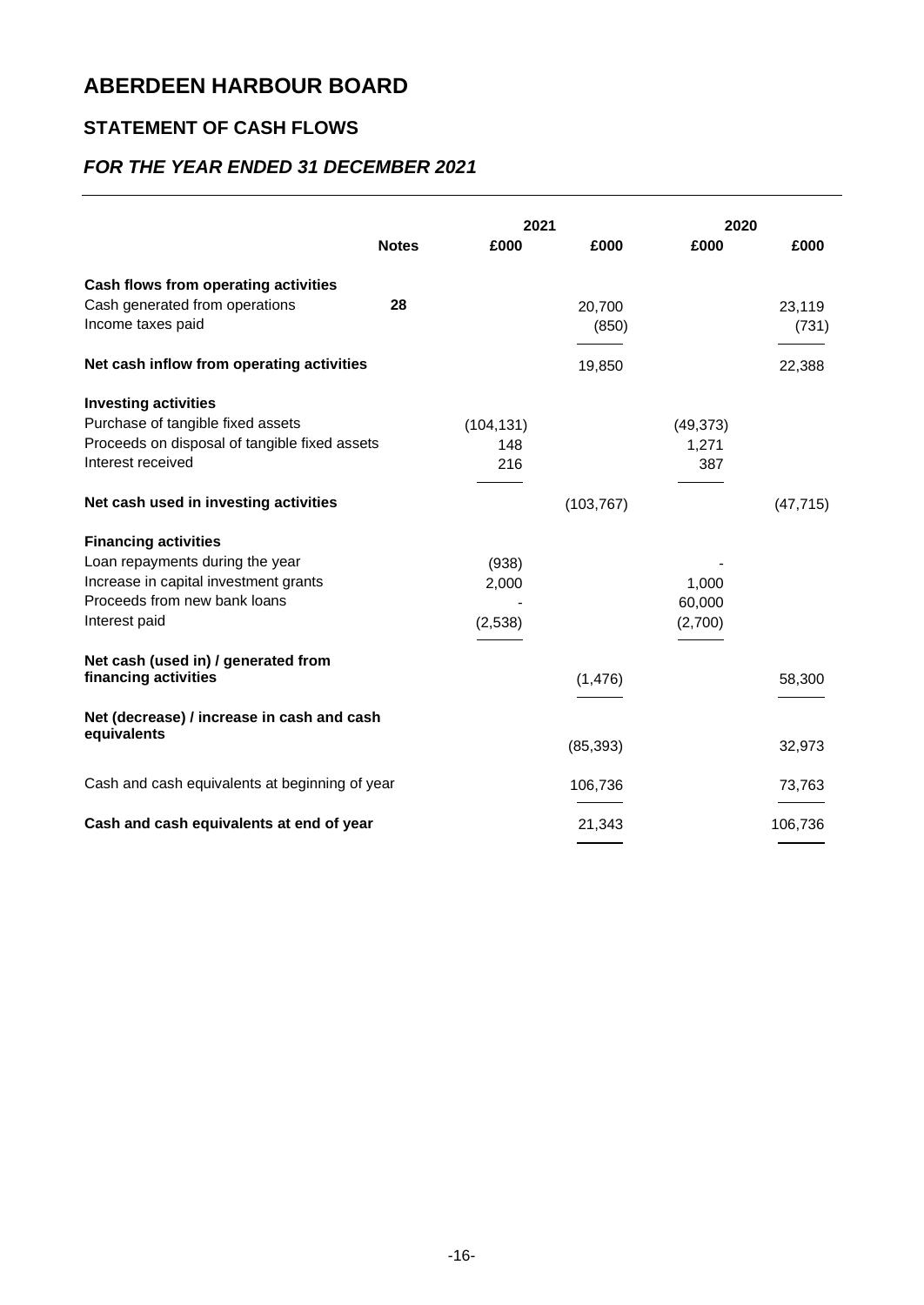### **NOTES TO THE FINANCIAL STATEMENTS**

### *FOR THE YEAR ENDED 31 DECEMBER 2021*

#### **1 Accounting policies**

#### **Board information**

Aberdeen Harbour Board (the "Board") is a trust port having its principal place of business in Scotland. The main office is 16 Regent Quay, Aberdeen, AB11 5SS.

#### **1.1 Accounting convention**

The financial statements are prepared in sterling, which is the functional currency of the Board. Monetary amounts in these financial statements are rounded to the nearest £000.

The financial statements have been prepared on the historical cost convention, modified to include the revaluation of investment properties. The principal accounting policies adopted are set out below.

applicable in the UK and Republic of Ireland" ("FRS 102") and the requirements of the Companies Act 2006. These financial statements have been prepared in accordance with FRS 102 "The Financial Reporting Standard

#### These financial statements have been prepared in accordance with FRS 102 "The Financial Reporting Standard **1.2 Going concern**

The Board members at the time of approving the financial statements, have a reasonable expectation that the Board has adequate resources to continue in operational existence for at least 12 months from the date of signing these financial statements. In reaching this conclusion, they have considered the ongoing impact on trading from the Covid-19 pandemic and funding requirements of the Aberdeen Harbour Expansion Plan. The Board members believe that there are sufficient reserves to continue to withstand any ongoing impacts from the pandemic and complete the expansion plan. Thus they continue to adopt the going concern basis of accounting in preparing the financial statements.

In reaching their conclusion, it was noted that two of the Board's financial covenants in respect of its loan with the European Investment Bank ("EIB") were renegotiated ahead of the 31 December 2021 and revised covenants were agreed, meaning covenant compliance was achieved at the year-end test date. The two specific covenants were in respect of liquidity and interest cover ratio. As such, the EIB bank loan continues to be appropriately agreed between current and long-term liabilities within these financial statements, in accordance with the repayment terms of the loan agreement,

#### **1.3 Turnover**

Revenue is measured at the fair value of the consideration received in respect of services provided in the normal course of business stated net of any discounts, rebates or Value Added Tax. Generally revenue is recognised when the significant risks and rewards associated with the service have passed to the customer and the amount of revenue can be measured reliably. Revenue is based on the movement of vessels, cargo and passengers through the port and on provision of ancillary services by the Board such as pilotage and port-side support services and applying agreed port tariffs. Revenue is recognised on completion of the port traffic and on provision of the services. Rents receivable are recognised on a straight line basis over the lease term.

#### **1.4 Tangible fixed assets**

Tangible fixed assets are initially measured at cost and subsequently measured at cost, net of depreciation and any impairment losses.

Depreciation is calculated on a straight line basis on the asset costs using asset lives consistent with past practice, subject to a maximum quay life of 40 years. Dredgings are depreciated over a 40 year period. Dock, structures, roads and permanent ways are depreciated over the periods of between 20 and 40 years. Plant and machinery are depreciated on the basis of an economic life of 3 to 20 years depending on the nature of the asset. Floating craft is depreciated over a period of 15 years. Buildings are depreciated over the periods of between 20 and 50 years. Land and capital works in progress are not depreciated.

Included in capital works in progress are costs of £363.9m (2020 - £274.1m) in relation to the Aberdeen Harbour Expansion Project. Capital works in progress is valued at cost.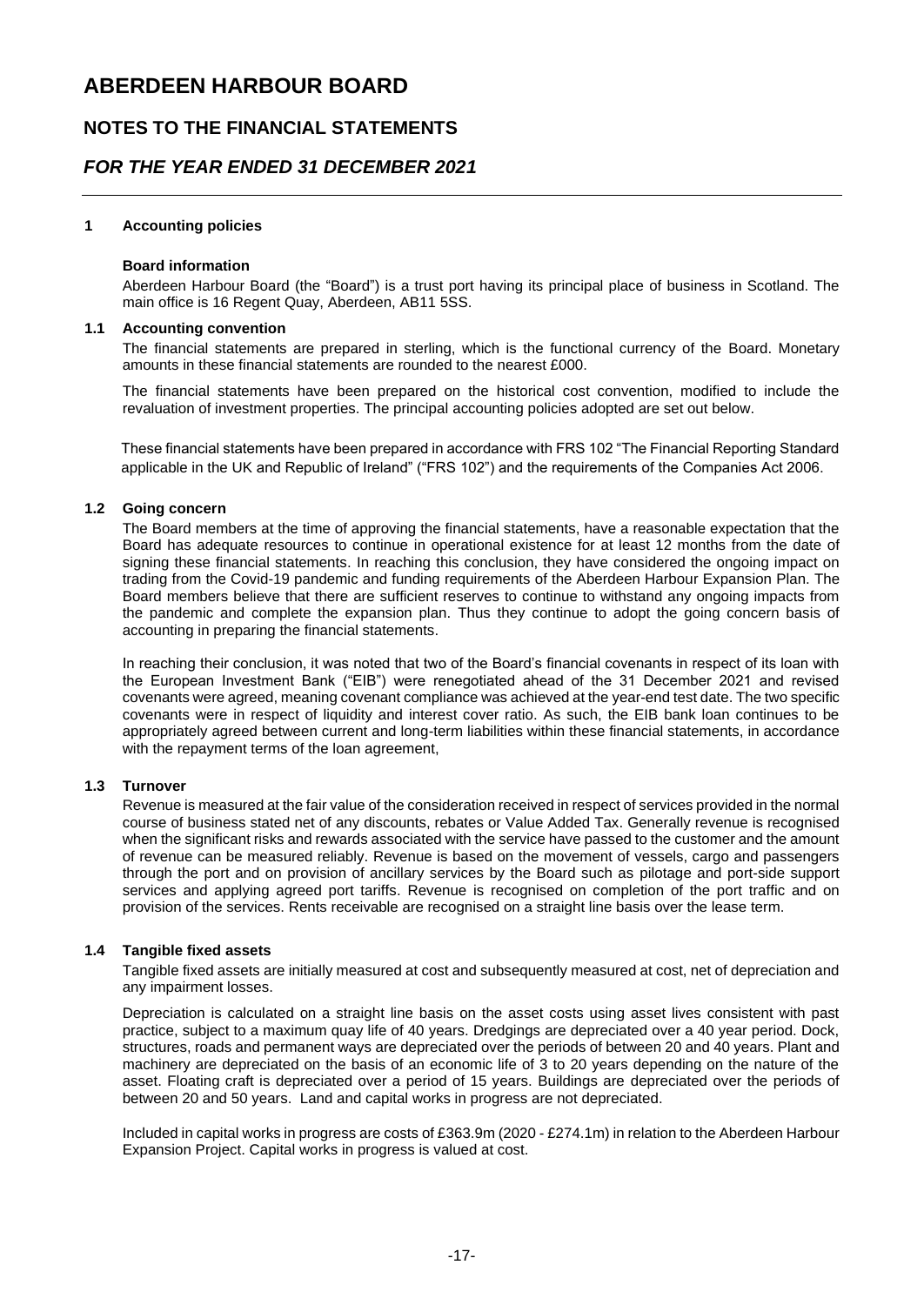### **NOTES TO THE FINANCIAL STATEMENTS (CONTINUED)**

### *FOR THE YEAR ENDED 31 DECEMBER 2021*

#### **1 Accounting policies (continued)**

#### **1.5 Investment properties**

 Investment property, which is property held to earn rentals and/or for capital appreciation, is measured using the fair value model and stated at its fair value as the reporting end date. The surplus or deficit on revaluation is recognised in the profit and loss account.

#### **1.6 Fixed asset investments**

Investments held as fixed assets are stated at cost less impairment.

#### **1.7 Impairment of fixed assets**

At each reporting end date, the Board reviews the carrying amounts of its tangible assets to determine whether there is any indication that those assets have suffered an impairment loss. If any such indication exists, the recoverable amount of the asset is estimated in order to determine the extent of the impairment loss (if any). Where it is not possible to estimate the recoverable amount of an individual asset, the Board estimates the recoverable amount of the cash-generating unit to which the asset belongs.

#### **1.8 Stocks**

Stocks are valued at lower of invoice cost on an average cost basis and estimated net realisable value. Provision is made for obsolete stock.

#### **1.9 Cash and cash equivalents**

Cash and cash equivalents include cash in hand, deposits held at call with banks and other short-term liquid investments with original maturities of twelve months or less.

#### **1.10 Financial assets**

The Board has elected to apply the provisions of Section 11 'Basic Financial Instruments' and Section 12 'Other Financial Instruments Issues' of FRS 102 to all of its financial instruments.

Financial assets are recognised in the Board's balance sheet when the Board becomes party to the contractual provisions of the instrument.

Financial assets are classified into specified categories. The classification depends on the nature and purpose of the financial assets and is determined at the time of recognition.

Basic financial assets, which include trade and other receivables and cash and bank balances, are initially measured at transaction price including transaction costs and are subsequently carried at amortised cost using the effective interest method, unless the arrangement constitutes a financing transaction, where the transaction is measured at the present value of the future receipts discounted at a market rate of interest.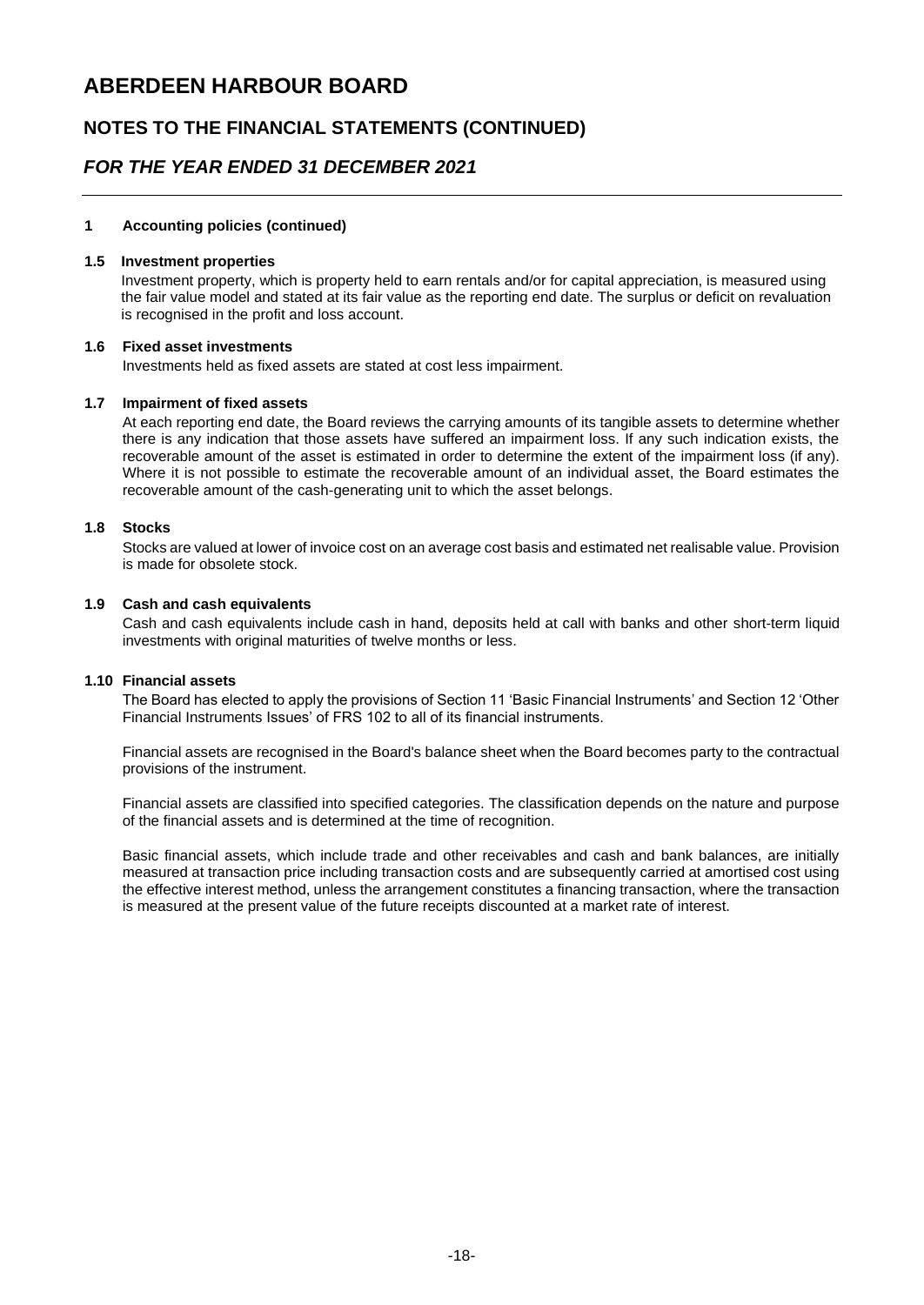### **NOTES TO THE FINANCIAL STATEMENTS (CONTINUED)**

### *FOR THE YEAR ENDED 31 DECEMBER 2021*

#### **1 Accounting policies (continued)**

#### **Financial assets (continued)**

#### *Loans and receivables*

Trade debtors, loans and other receivables that have fixed or determinable payments that are not quoted in an active market are classified as 'loans and receivables'. Loans and receivables are measured at amortised cost using the effective interest method, less any impairment.

Interest is recognised by applying the effective interest rate, except for short-term receivables when the recognition of interest would be immaterial. The effective interest method is a method of calculating the amortised cost of a debt instrument and of allocating the interest income over the relevant period. The effective interest rate is the rate that exactly discounts estimated future cash receipts through the expected life of the debt instrument to the net carrying amount on initial recognition.

#### *Impairment of financial assets*

Financial assets, other than those held at fair value through profit and loss account, are assessed for indicators of impairment at each reporting end date.

Financial assets are impaired where there is objective evidence that, as a result of one or more events that occurred after the initial recognition of the financial asset, the estimated future cash flows have been affected. The impairment loss is recognised in profit and loss account.

#### *Derecognition of financial assets*

Financial assets are derecognised only when the contractual rights to the cash flows from the asset expire or are settled, or when the Board transfers the financial asset and substantially all the risks and rewards of ownership to another entity, or if some significant risks and rewards of ownership are retained but control of the asset has transferred to another party that is able to sell the asset in its entirety to an unrelated third party.

#### **1.11 Financial liabilities**

Basic financial liabilities, including loans, trade and other payables, are initially recognised at transaction price unless the arrangement constitutes a financing transaction, where the debt instrument is measured at the present value of the future receipts discounted at a market rate of interest.

Debt instruments are subsequently carried at amortised cost, using the effective interest rate method.

Trade payables are obligations to pay for goods or services that have been acquired in the ordinary course of business from suppliers. Accounts payable are classified as current liabilities if payment is due within one year or less. If not, they are presented as non-current liabilities. Trade payables are recognised initially at transaction price and subsequently measured at amortised cost using the effective interest method.

#### *Derecognition of financial liabilities*

Financial liabilities are derecognised when, and only when, the Board's obligations are discharged, cancelled, or they expire.

#### **1.12 Taxation**

The tax expense represents the sum of the tax currently payable and deferred tax.

#### *Current tax*

The tax currently payable is based on taxable profit for the year. Taxable profit differs from net profit as reported in the profit and loss account because it excludes items of income or expense that are taxable or deductible in other years and it further excludes items that are never taxable or deductible. The Board's liability for current tax is calculated using tax rates that have been enacted or substantively enacted by the reporting end date.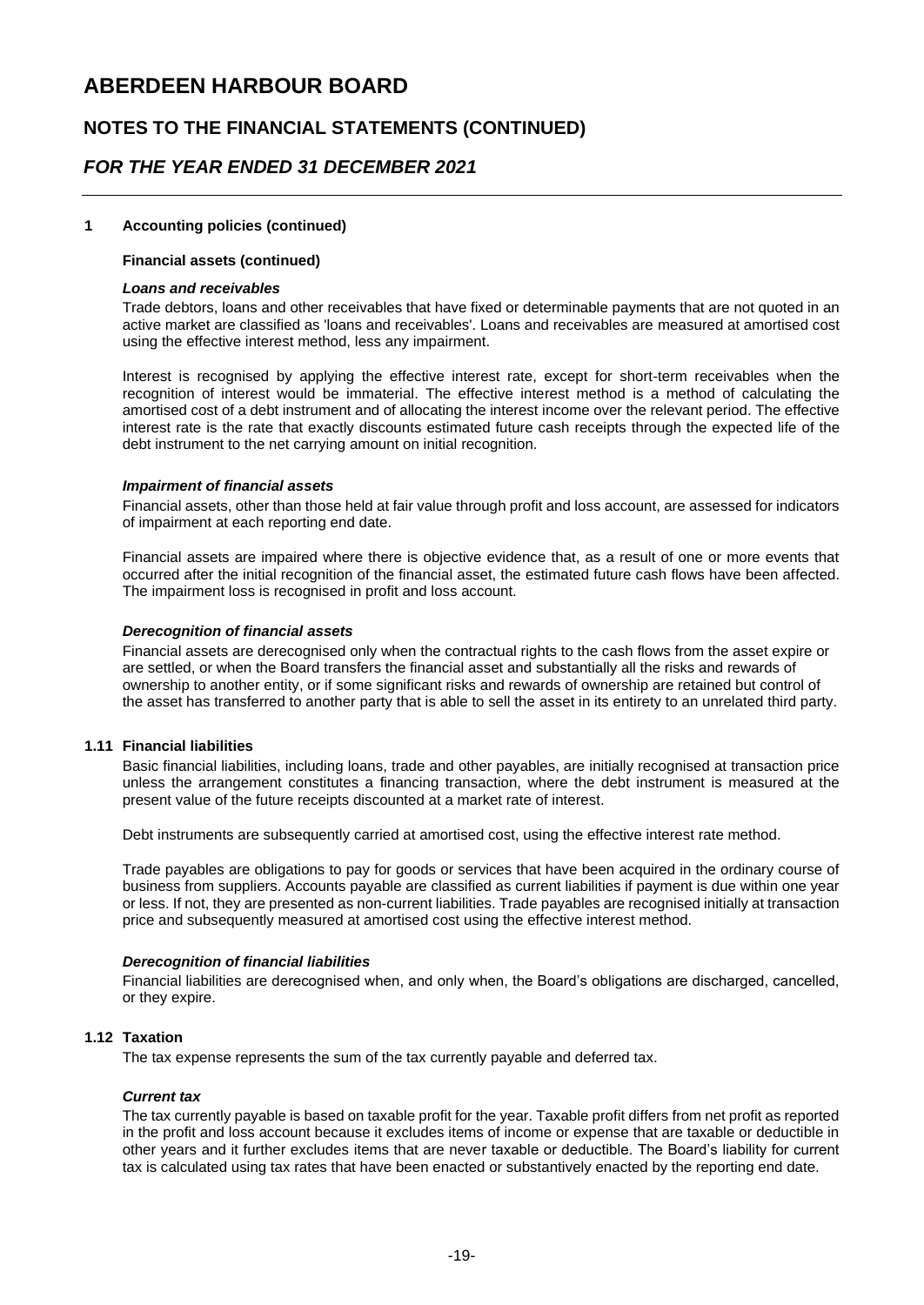### **NOTES TO THE FINANCIAL STATEMENTS (CONTINUED)**

### *FOR THE YEAR ENDED 31 DECEMBER 2021*

#### **1 Accounting policies (continued)**

#### **Taxation (continued)**

#### *Deferred tax*

Deferred tax liabilities are generally recognised for all timing differences and deferred tax assets are recognised to the extent that it is probable that they will be recovered against the reversal of deferred tax liabilities or other future taxable profits. Such assets and liabilities are not recognised if the timing difference arises from goodwill or from the initial recognition of other assets and liabilities in a transaction that affects neither the tax profit nor the accounting profit.

The carrying amount of deferred tax assets is reviewed at each reporting end date and reduced to the extent that it is no longer probable that sufficient taxable profits will be available to allow all or part of the asset to be recovered. Deferred tax is calculated at the tax rates that are expected to apply in the period when the liability is settled or the asset is realised. Deferred tax is charged or credited in the profit and loss account, except when it relates to items charged or credited directly to equity, in which case the deferred tax is also dealt with in equity. Deferred tax assets and liabilities are offset when the Board has a legally enforceable right to offset current tax assets and liabilities and the deferred tax assets and liabilities relate to taxes levied by the same tax authority.

#### **1.13 Employee benefits**

The costs of short-term employee benefits are recognised as a liability and an expense, unless those costs are required to be recognised as part of the cost of stock or fixed assets.

The cost of any unused holiday entitlement is recognised in the period in which the employee's services are received.

Termination benefits are recognised immediately as an expense when the Board is demonstrably committed to terminate the employment of an employee or to provide termination benefits.

#### **1.14 Leases**

Leases are classified as finance leases whenever the terms of the lease transfer substantially all the risks and rewards of ownership to the lessees. All other leases are classified as operating leases.

Rentals payable under operating leases, including any lease incentives received, are charged to expenditure on a straight line basis over the term of the relevant lease except where another more systematic basis is more representative of the time pattern in which economic benefits from the lease asset are consumed.

#### **1.15 Capital investment grants**

Capital investment grants are credited to the profit and loss account over the expected useful lives of the relevant fixed assets.

#### **1.16 Provisions**

Provisions are recognised when the Board has a present legal or constructive obligation as a result of past events; it is probably that an outflow of resources will be required to settle the obligation and the amount of the obligation can be estimated reliability. Provisions are measured at the present value of the expenditures expected to be required to settle the obligation.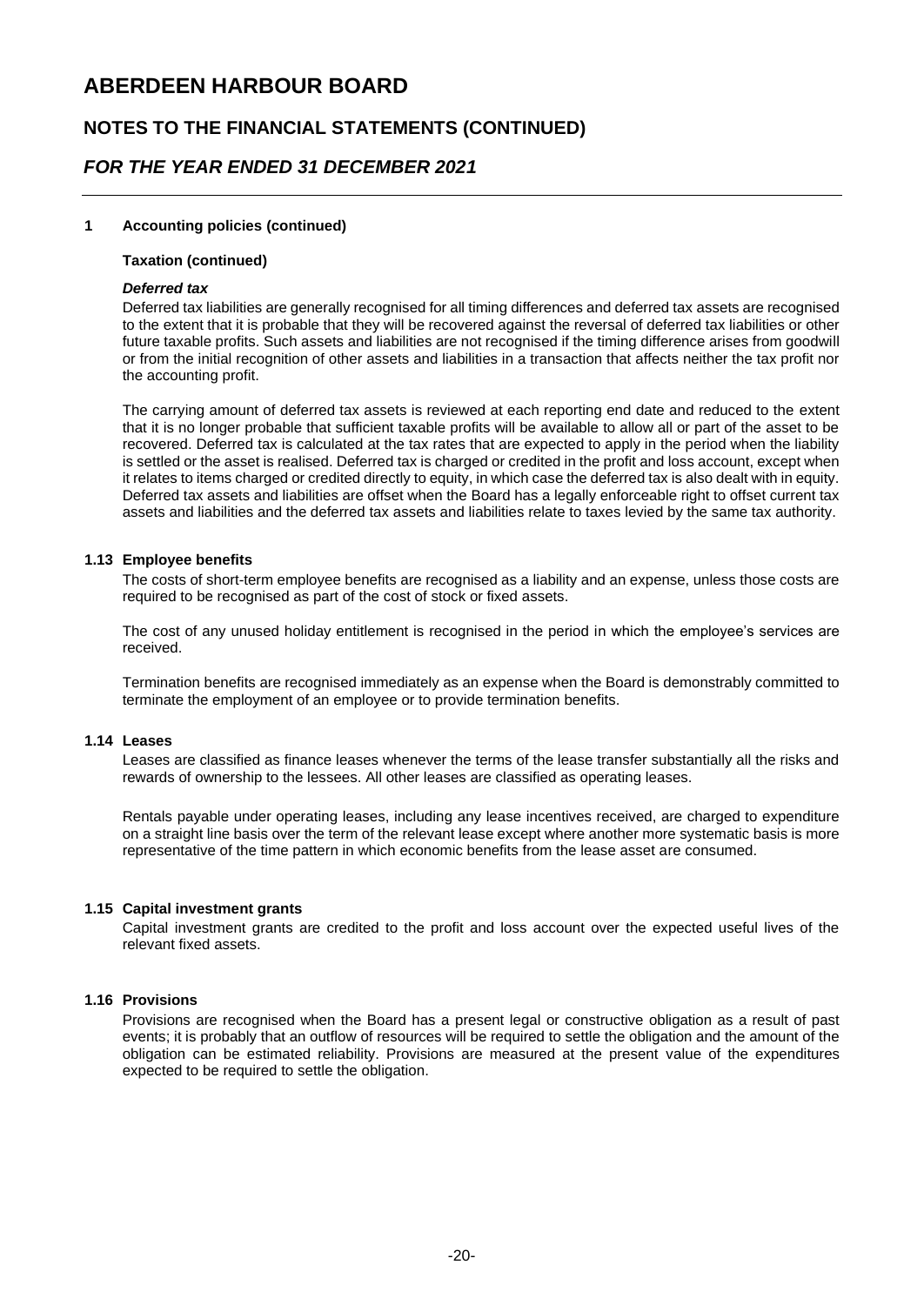### **NOTES TO THE FINANCIAL STATEMENTS (CONTINUED)**

### *FOR THE YEAR ENDED 31 DECEMBER 2021*

#### **1 Accounting policies (continued)**

#### **1.17 Retirement benefits**

The Board operates one defined benefit pension scheme and participates in another (Pilots' National Pension Fund).

- For the main scheme, in accordance with FRS 102, the service cost of pension provision relating to the year, together with the cost of any benefits relating to past service, is charged to operating profit. A charge equal to interest on the scheme liabilities and a credit equivalent to the long-term expected return on assets are included in the profit and loss account under 'Interest Receivable and Similar Income'. The difference between the market value of the scheme assets and the present value of the accrued pension liabilities is shown as an asset or liability on the balance sheet. A defined benefit pension scheme asset is recognised only when an entity has an unconditional right to the asset, assuming the gradual settlement of the scheme liabilities over time until all members have left the scheme. Deferred tax is recognised in relation to the timing differences arising on pension costs. Any difference between the net interest on assets and the return actually achieved is recognised in the statement of other comprehensive income along with differences which arise from other experience or assumption changes.
- The Pilots' National Pension Fund is accounted for as if it were a defined contribution as the Board's ultimate share of assets and liabilities cannot be identified.

The Board also operates a defined contribution pension scheme. Contributions payable to the Board's defined contribution pension scheme are charged to the profit and loss account in the period to which they relate. Differences between contributions payable in the year and contributions actually paid are shown as either accruals or prepayments in the balance sheet.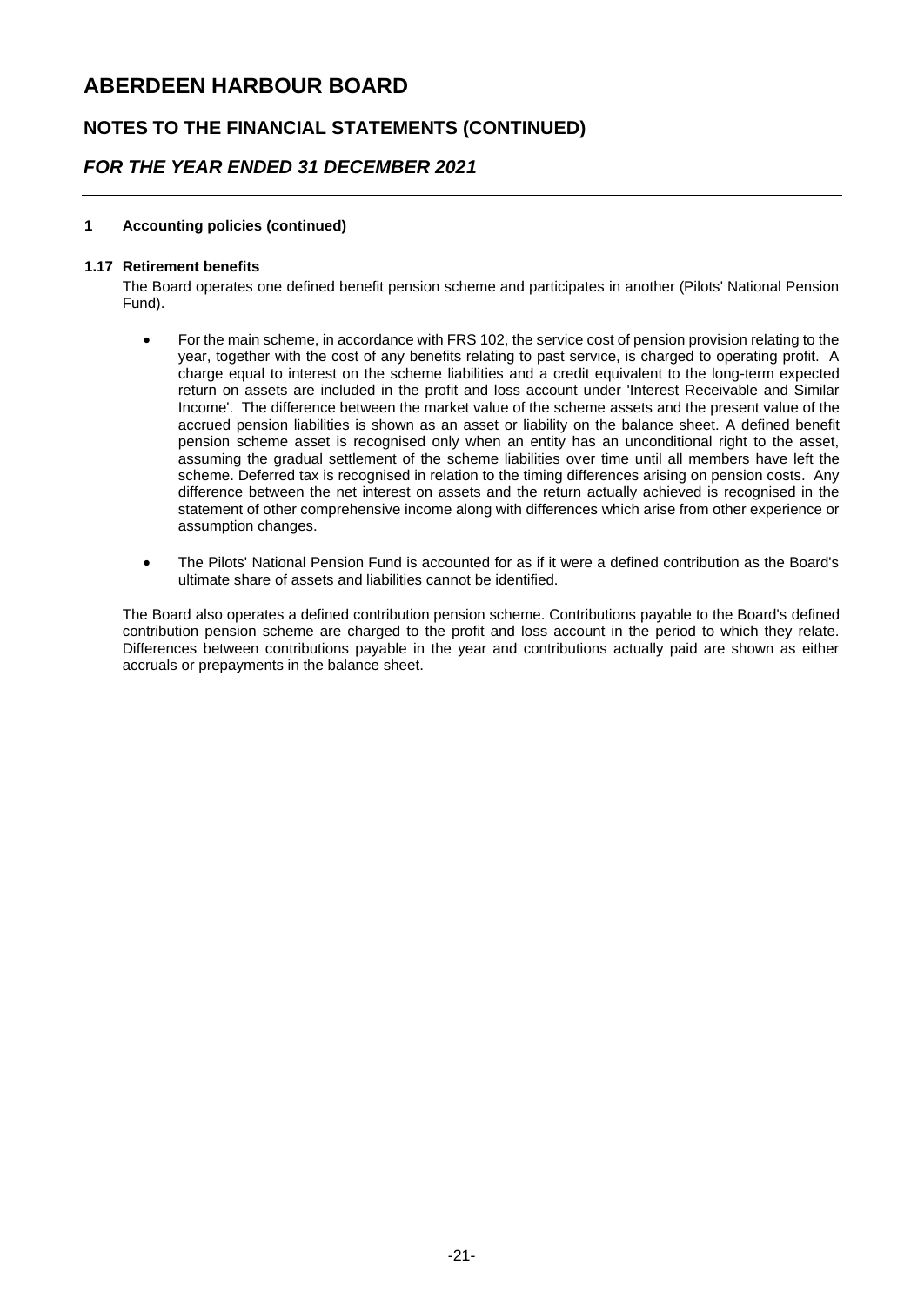### **NOTES TO THE FINANCIAL STATEMENTS (CONTINUED)**

### *FOR THE YEAR ENDED 31 DECEMBER 2021*

#### **2 Judgements and key sources of estimation uncertainty**

In the application of the Board's accounting policies, the board members are required to make judgements, estimates and assumptions about the carrying amount of assets and liabilities that are not readily apparent from other sources. The estimates and associated assumptions are based on historical experience and other factors that are considered to be relevant. Actual results may differ from these estimates. The estimates and underlying assumptions are reviewed on an ongoing basis. Revisions to accounting estimates are recognised in the period in which the estimate is revised, if the revision affects only that period, or in the period of the revision and future periods if the revision affects both current and future periods.

The estimates and assumptions which have a significant risk of causing a material adjustment to the carrying amount of assets and liabilities are outlined below:

#### *Investment properties carrying value*

The Board holds its investment property portfolio at fair value, in accordance with its stated accounting policy. As per note 12 to these financial statements, a desktop valuation was undertaken at the end of 2021 by J & E Shepherd Chartered Surveyors, representing the investment property portfolio fair value assessment at 31 December 2021.

#### *Useful economic life of fixed assets*

Land & Buildings, Dredging, Dock Structures, Plant & Machinery, and Floating Craft are depreciated over the useful lives of the assets. Useful lives are based on the Board's estimates of the period that the assets will generate revenue, which are reviewed annually for continued appropriateness. The carrying values are tested for impairment when there is an indication that the value of the assets might be impaired. When carrying out impairment tests, these would be based upon future cash flow forecasts and these forecasts would be based upon management judgement. Future events could cause the assumptions to change.

The Board members have considered whether or not there were indicators of impairment and concluded that at the balance sheet date none were identified. The assessment included both external sources such as the market conditions, and internal sources such as physical damage and obsolescence.

#### *Provisions for dilapidations*

 Provision is made for dilapidations in respect of certain investment properties, which requires the Board's best estimate of the expenditure that will be incurred to reinstate the properties based on contractual requirements. Where necessary, external parties with the necessary technical expertise are engaged to provide these cost estimates. At the 31 December 2021 the dilapidations provision is £0.9m (2020: £0.8m).

#### *Defined benefit pension scheme*

including estimated retirement dates, salary levels at retirement, mortality rates, determination of discount rates for measuring plan obligations and net interest expense and assumptions for inflation rates. Pension and other post retirement assumptions are reviewed by the Board at the end of each year. These assumptions are used pension scheme surplus or deficit at the balance sheet date. The assumptions reflect historical experience and current trends. The assumptions used are provided in note 22. Accounting for pensions and other-post retirement benefits involves judgements about uncertain events to determine the projected benefit obligations at the year-end and hence determine the net defined benefit

The surplus for the defined benefit pension scheme of £8.1m (2020: £3.2m) has been recognised on the basis over time until all members have left the scheme, with the scheme being closed to new members since 31 that the Board has an unconditional right to this asset, assuming the gradual settlement of the scheme liabilities October 2013.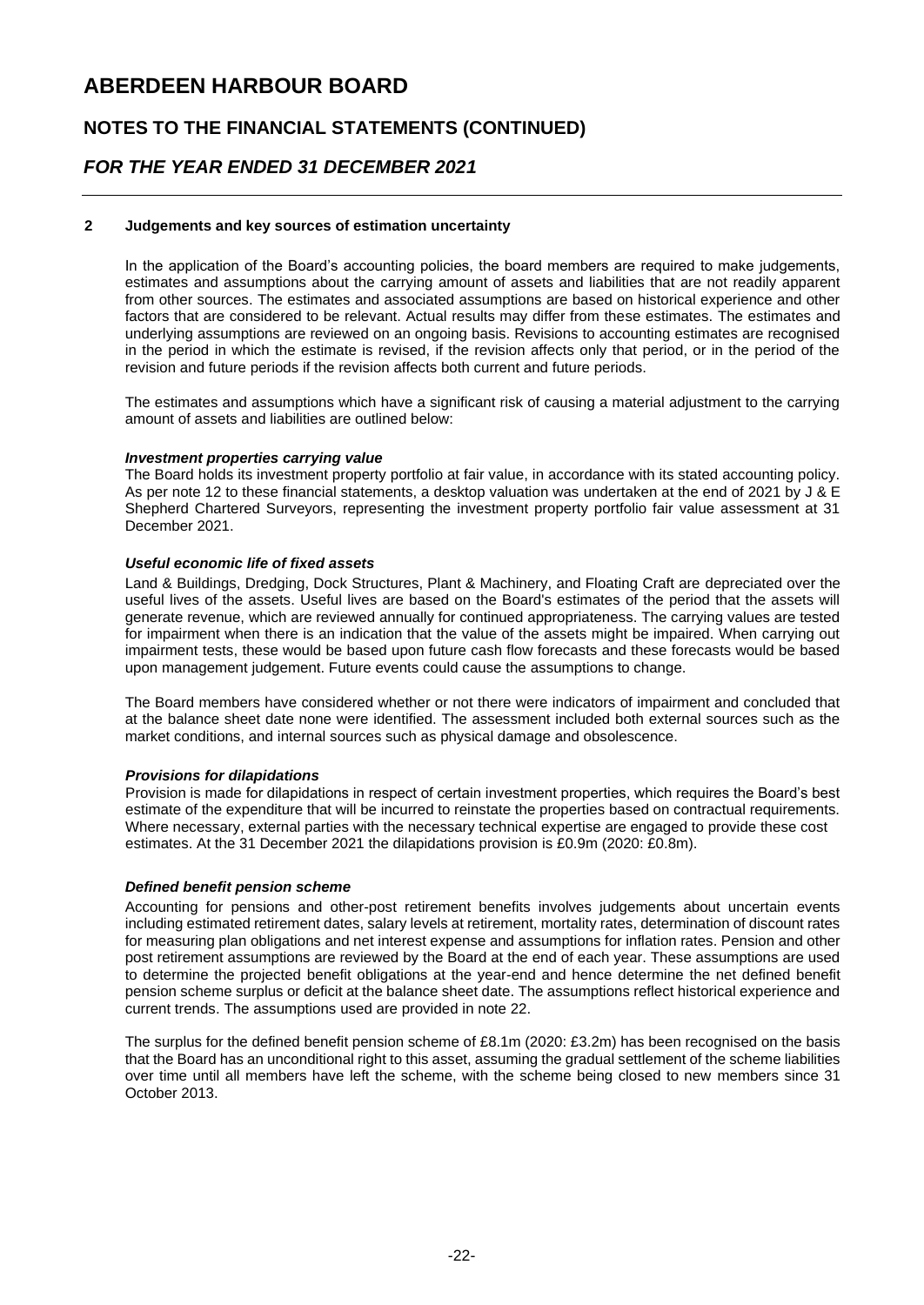## **NOTES TO THE FINANCIAL STATEMENTS (CONTINUED)**

## *FOR THE YEAR ENDED 31 DECEMBER 2021*

#### **3 Turnover**

An analysis of the Board's turnover is as follows:

|                          | 2021   | 2020   |
|--------------------------|--------|--------|
|                          | £000   | £000   |
| <b>Turnover</b>          |        |        |
| Dues: on yessels         | 14,383 | 14,932 |
| Dues: on goods           | 9,686  | 9,155  |
| Cranage and weighbridges | 204    | 200    |
| Storage                  | 502    | 441    |
| Rent                     | 6,280  | 5,704  |
| Pilotage                 | 2,358  | 2,427  |
| Other revenue            | 136    | 192    |
|                          | 33,549 | 33,051 |
|                          |        |        |
|                          |        |        |

#### **Other significant revenue**

| Interest income (net) (note 9) | 216 | 588 |
|--------------------------------|-----|-----|
|                                |     |     |

| 4 | Cost of sales                                                            | 2021<br>£000 | 2020<br>£000 |
|---|--------------------------------------------------------------------------|--------------|--------------|
|   | Operating and maintenance                                                | 7,076        | 7,244        |
|   | Dredging                                                                 | 526          | 443          |
|   | Depreciation (net of grants)                                             | 2,254        | 2,240        |
|   | Gain on disposal of fixed assets                                         | (64)         |              |
|   |                                                                          | 9,792        | 9,927        |
| 5 | <b>Operating profit</b>                                                  | 2021<br>£000 | 2020<br>£000 |
|   | Operating profit for the year is stated after charging/(crediting):      |              |              |
|   | Direct costs of pilotage                                                 | 2,314        | 2,342        |
|   | Fees payable to the Board's auditors for the audit of the Board's annual |              |              |
|   | accounts                                                                 | 31           | 32           |
|   | Depreciation of owned tangible fixed assets                              | 2,502        | 2,522        |
|   | Gain on disposal of fixed assets                                         | (64)         | (1,271)      |
|   | Operating lease charges                                                  | 594          | 556          |
|   |                                                                          |              |              |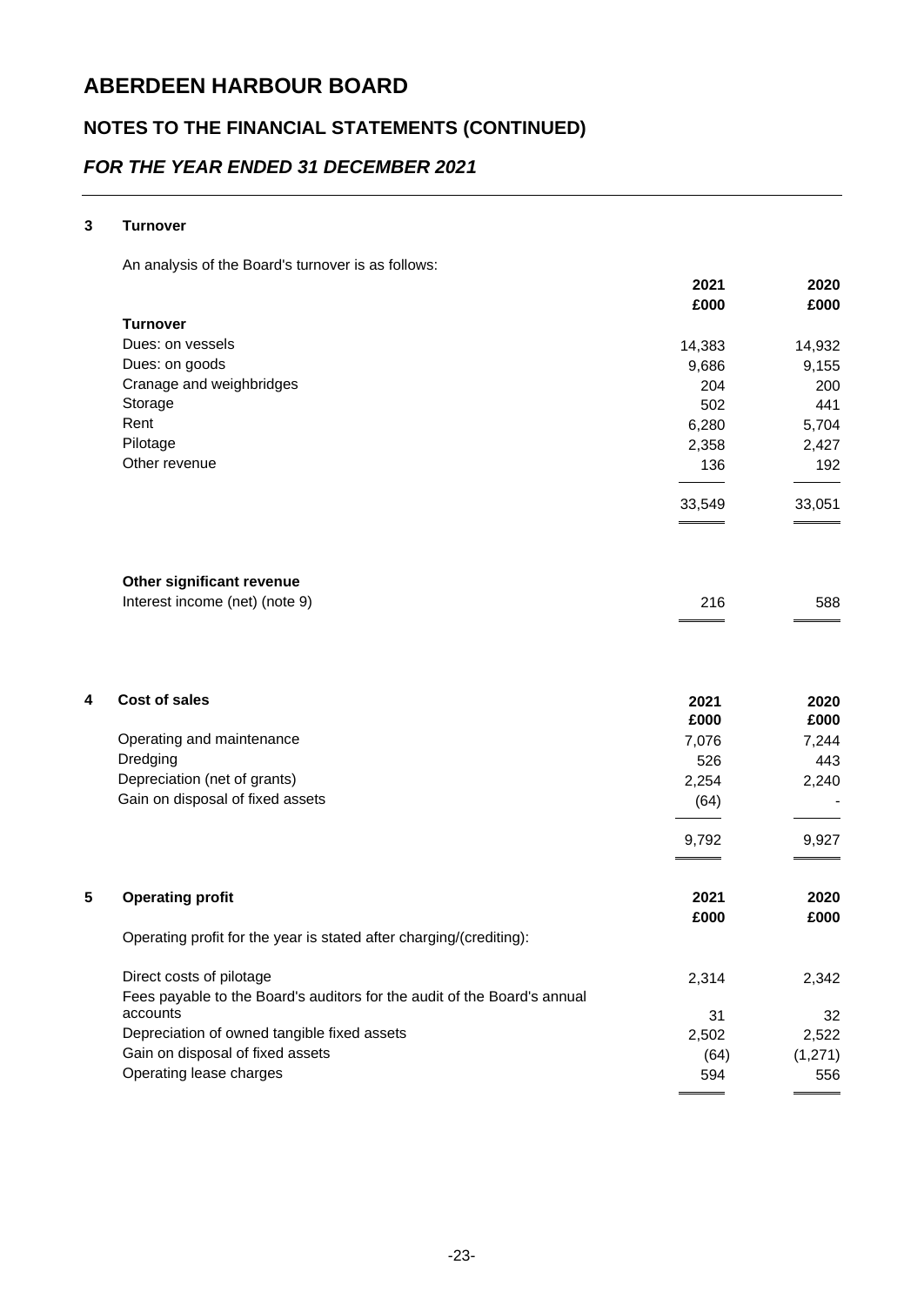### **NOTES TO THE FINANCIAL STATEMENTS (CONTINUED)**

### *FOR THE YEAR ENDED 31 DECEMBER 2021*

#### **6 Employees**

The average monthly number of persons (including executive board members) employed by the Board during the year was:

|   |                                                             | 2021          | 2020          |
|---|-------------------------------------------------------------|---------------|---------------|
|   |                                                             | <b>Number</b> | <b>Number</b> |
|   | <b>Executive Board Members</b>                              | $\mathsf 3$   | 3             |
|   | Administrative and Managerial                               | 54            | 49            |
|   | Operating and Maintenance                                   | 41            | 40            |
|   |                                                             | 98            | 92            |
|   |                                                             |               |               |
|   | Their aggregate remuneration comprised:                     |               |               |
|   |                                                             | 2021          | 2020          |
|   |                                                             | £000          | £000          |
|   | Wages and salaries                                          | 5,123         | 5,449         |
|   | Social security costs                                       | 587           | 625           |
|   | Pension costs                                               | 1,883         | 1,667         |
|   |                                                             | 7,593         | 7,741         |
|   |                                                             |               |               |
| 7 | <b>Board members' remuneration</b>                          | 2021          | 2020          |
|   |                                                             | £000          | £000          |
|   | Remuneration for qualifying services                        | 554           | 630           |
|   | Board pension contributions to defined contribution schemes | 43            | 65            |
|   |                                                             | 597           | 695           |

The number of Board members for whom retirement benefits are accruing under defined contribution schemes amounted to 3 (2020 - 3).

Remuneration disclosed above include the following amounts paid to the highest paid Board member:

|                                                             | 2021<br>£000 | 2020<br>£000 |
|-------------------------------------------------------------|--------------|--------------|
| Remuneration for qualifying services                        | 124          | 256          |
| Board pension contributions to defined contribution schemes | 9            | 10           |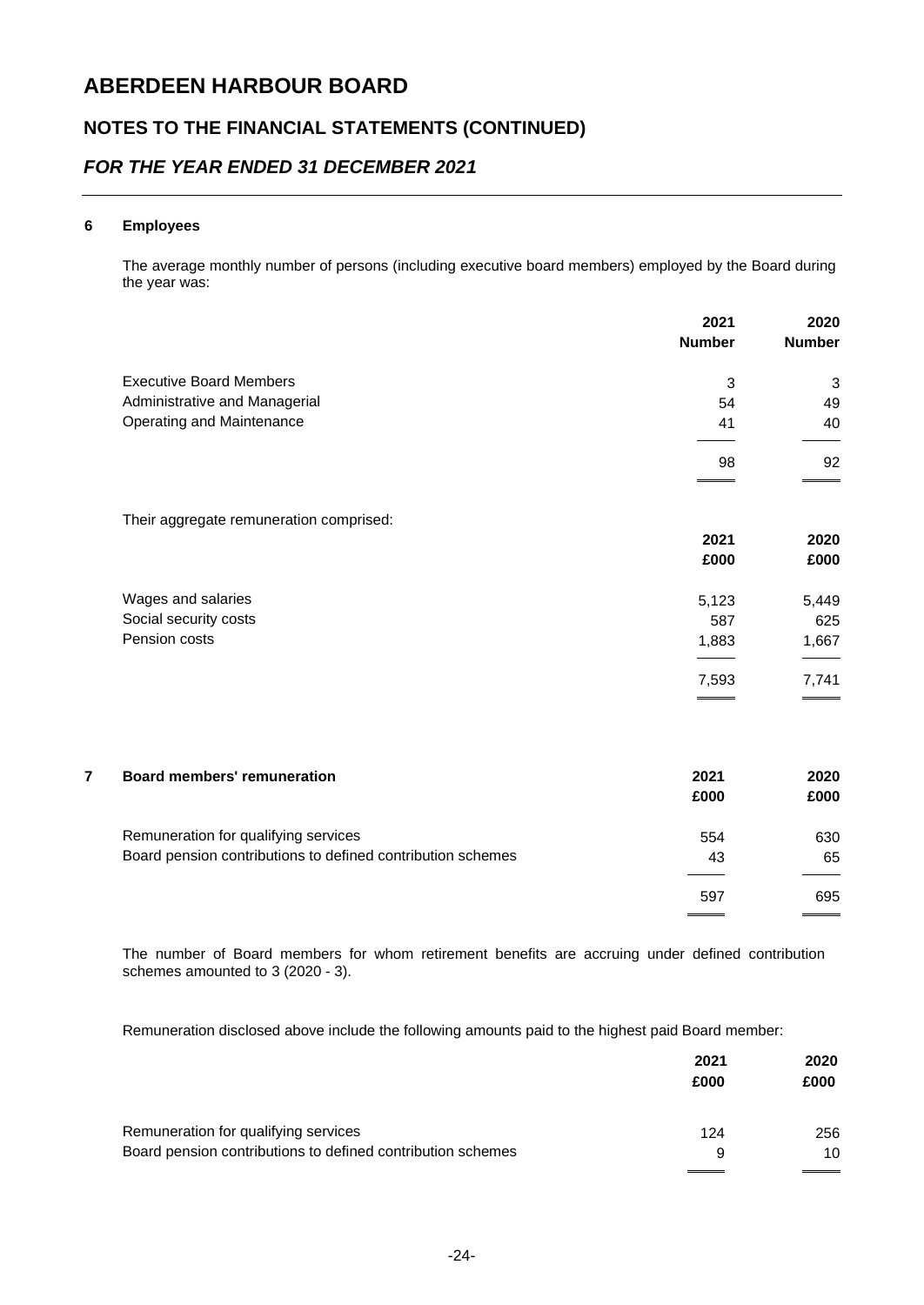## **NOTES TO THE FINANCIAL STATEMENTS (CONTINUED)**

## *FOR THE YEAR ENDED 31 DECEMBER 2021*

| 8  | Interest payable and similar expenses                         |       |       |
|----|---------------------------------------------------------------|-------|-------|
|    |                                                               | 2021  | 2020  |
|    |                                                               | £000  | £000  |
|    | Interest on financial liabilities measured at amortised cost: |       |       |
|    | Interest on bank overdrafts and loans                         | 3,800 | 3,489 |
|    |                                                               |       |       |
|    |                                                               |       |       |
| 9  | Interest receivable and similar income                        | 2021  | 2020  |
|    |                                                               | £000  | £000  |
|    | Interest income                                               |       |       |
|    | Interest on bank deposits                                     | 90    | 335   |
|    | Other interest income                                         | 74    | 87    |
|    | Total interest revenue                                        | 164   | 422   |
|    |                                                               |       |       |
|    | Other finance income                                          |       |       |
|    | Net finance income on net pension scheme surplus              | 52    | 166   |
|    |                                                               | 52    | 166   |
|    |                                                               |       |       |
|    | Total interest receivable and similar income                  | 216   | 588   |
|    |                                                               |       |       |
|    |                                                               |       |       |
| 10 | <b>Taxation</b>                                               |       |       |
|    |                                                               | 2021  | 2020  |
|    |                                                               | £000  | £000  |
|    | <b>Current tax</b>                                            |       |       |
|    | UK corporation tax on profits for the current period          | 1,621 | 1,830 |
|    | Adjustments in respect of prior periods                       | (876) | (989) |
|    | Total current tax                                             | 745   | 841   |
|    |                                                               |       |       |
|    | <b>Deferred tax</b>                                           |       |       |
|    | Origination and reversal of timing differences                | 155   | 998   |
|    | Adjustments in respect of prior periods                       | 538   | 842   |
|    | Effect of tax rate change on opening balance                  | 2,126 | 631   |
|    | Total deferred tax                                            | 2,819 | 2,471 |
|    |                                                               |       |       |
|    | Total tax charge                                              | 3,564 | 3,312 |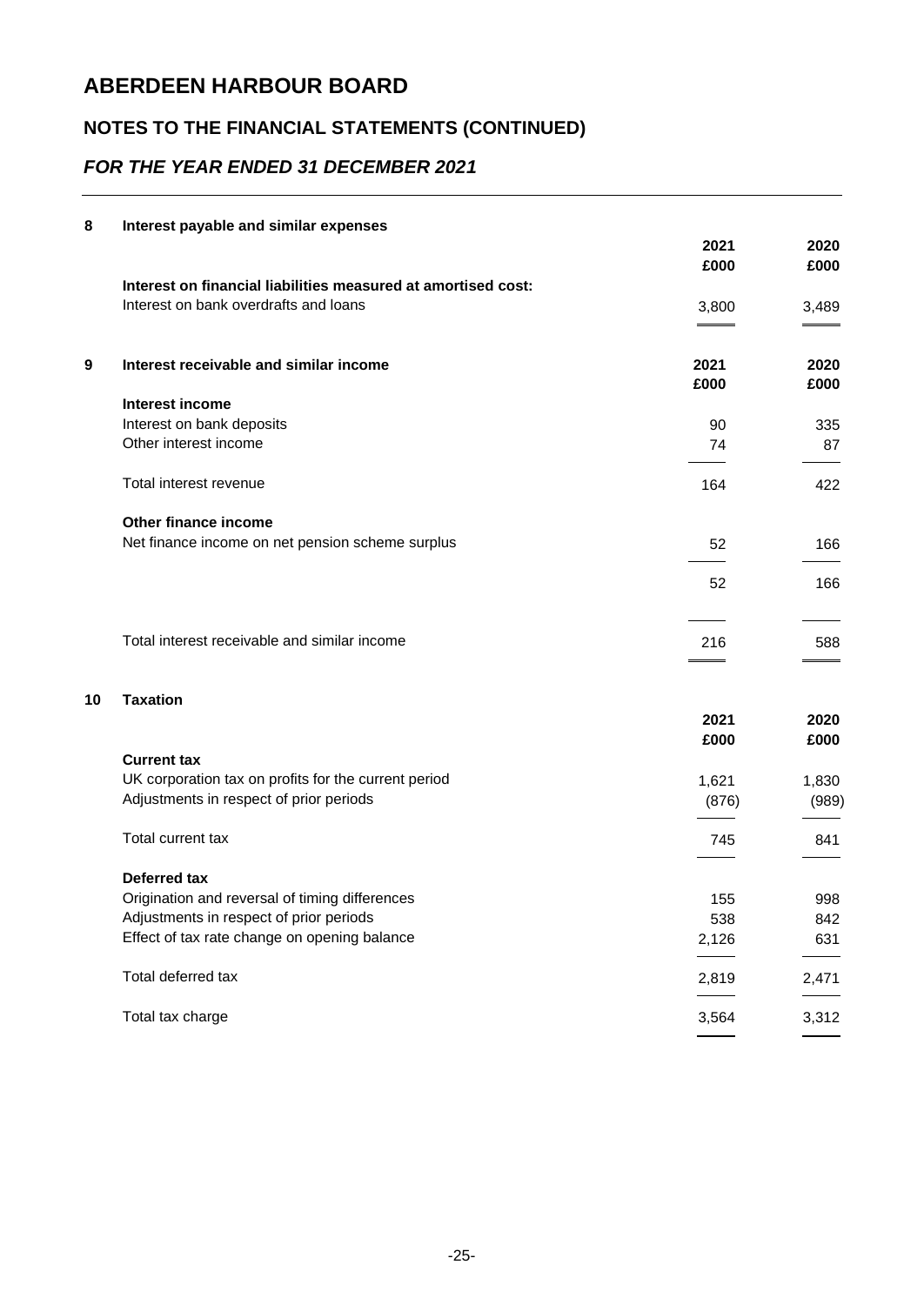### **NOTES TO THE FINANCIAL STATEMENTS (CONTINUED)**

### *FOR THE YEAR ENDED 31 DECEMBER 2021*

#### **10 Taxation (continued)**

The actual charge for the year can be reconciled to the expected charge for the year based on the profit or loss and the standard rate of tax as follows:

| 2020<br>2021<br>£000<br>£000 |
|------------------------------|
| 15,246<br>9,670              |
|                              |
| 2,897<br>1,837               |
| (241)<br>793                 |
| (876)<br>(989)               |
| 324<br>284                   |
| 538<br>842                   |
| 631<br>2,126                 |
| 35<br>(1, 178)               |
| (147)                        |
| 3,312<br>3,564               |
|                              |

In addition to the amount charged to the profit and loss account, the following amounts relating to tax have been recognised directly in other comprehensive income:

|                                                                                             | 2021<br>£000 | 2020<br>£000 |
|---------------------------------------------------------------------------------------------|--------------|--------------|
| Deferred tax arising on:<br>Actuarial differences recognised as other comprehensive expense | 1.392        | (670)        |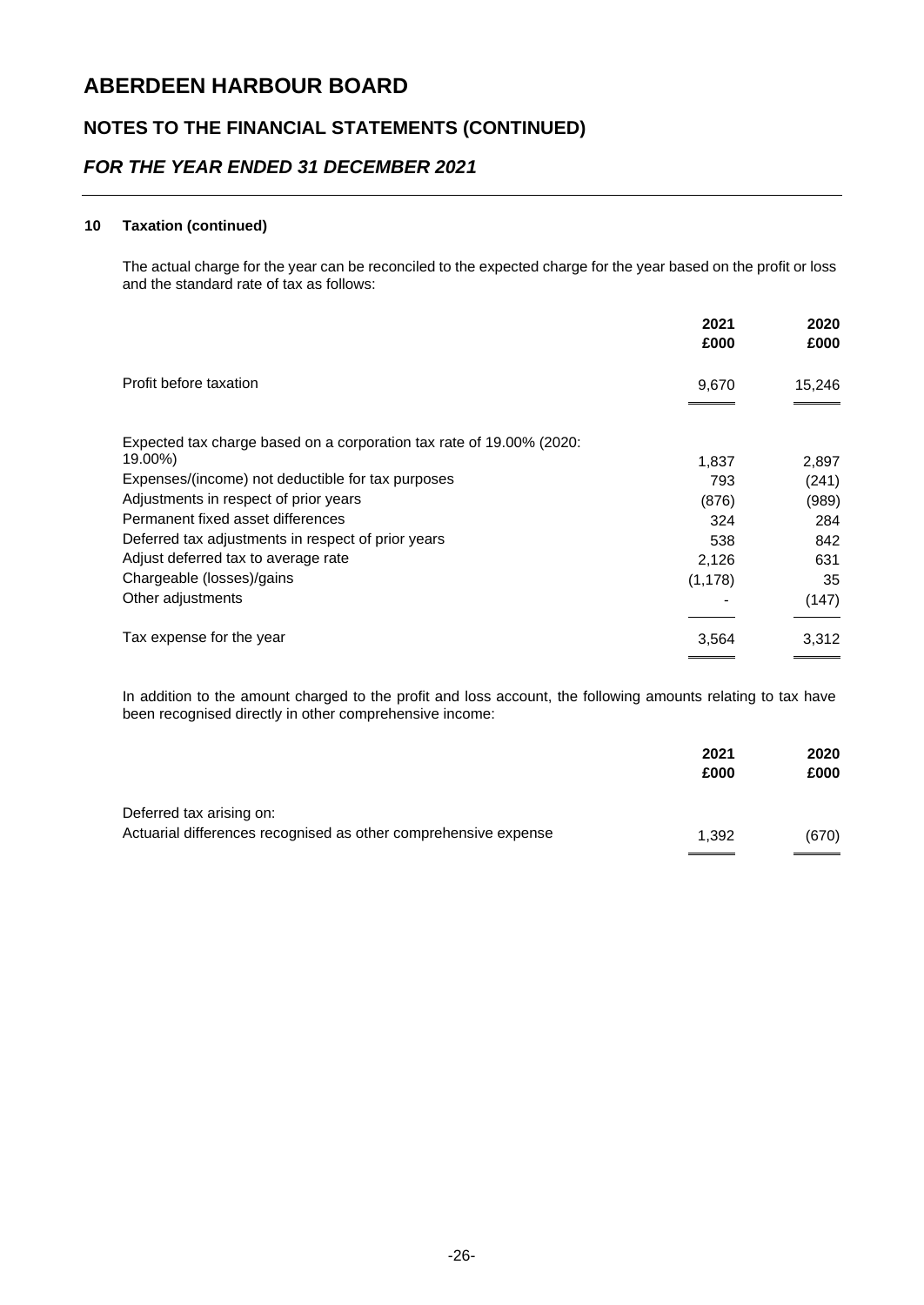### **NOTES TO THE FINANCIAL STATEMENTS (CONTINUED)**

### *FOR THE YEAR ENDED 31 DECEMBER 2021*

#### **11 Tangible fixed assets**

| <b>Land and</b><br>buildings<br>Freehold | <b>Dredging</b> | Docks,<br>Structures,<br>Roads and<br>Permanent<br><b>Way</b> | <b>Plant and</b><br>machinery | <b>Floating</b><br>Craft | <b>Capital</b><br>Works in<br><b>Progress</b> | <b>Total</b> |
|------------------------------------------|-----------------|---------------------------------------------------------------|-------------------------------|--------------------------|-----------------------------------------------|--------------|
| £000                                     | £000            | £000                                                          | £000                          | £000                     | £000                                          | £000         |
|                                          |                 |                                                               |                               |                          |                                               |              |
| 26,336                                   | 9,767           | 91,558                                                        | 9,360                         | 2,406                    | 274,127                                       | 413,554      |
|                                          |                 | 78                                                            | 26                            |                          | 89,802                                        | 89,906       |
| (8,550)                                  |                 | (560)                                                         | (1,090)                       |                          | $\blacksquare$                                | (10, 200)    |
| 17,786                                   | 9,767           | 91,076                                                        | 8,296                         | 2,406                    | 363,929                                       | 493,260      |
|                                          |                 |                                                               |                               |                          |                                               |              |
| 9,715                                    | 3,345           | 49,788                                                        | 8,017                         | 1,979                    | $\blacksquare$                                | 72,844       |
| 238                                      | 214             | 1,680                                                         | 256                           | 114                      | $\blacksquare$                                | 2,502        |
| (953)                                    |                 | (84)                                                          | (579)                         |                          | $\overline{\phantom{a}}$                      | (1,616)      |
| 9,000                                    | 3,559           | 51,384                                                        | 7,694                         | 2,093                    | $\qquad \qquad \blacksquare$                  | 73,730       |
|                                          |                 |                                                               |                               |                          |                                               |              |
| 8,786                                    | 6,208           | 39,692                                                        | 602                           | 313                      | 363,929                                       | 419,530      |
| 16,621                                   | 6,422           | 41,770                                                        | 1,343                         | 427                      | 274,127                                       | 340,710      |
|                                          |                 |                                                               |                               |                          |                                               |              |

Included in cost of land and buildings is freehold land of £4,185,883 (2020 - £11,782,959) which is not depreciated.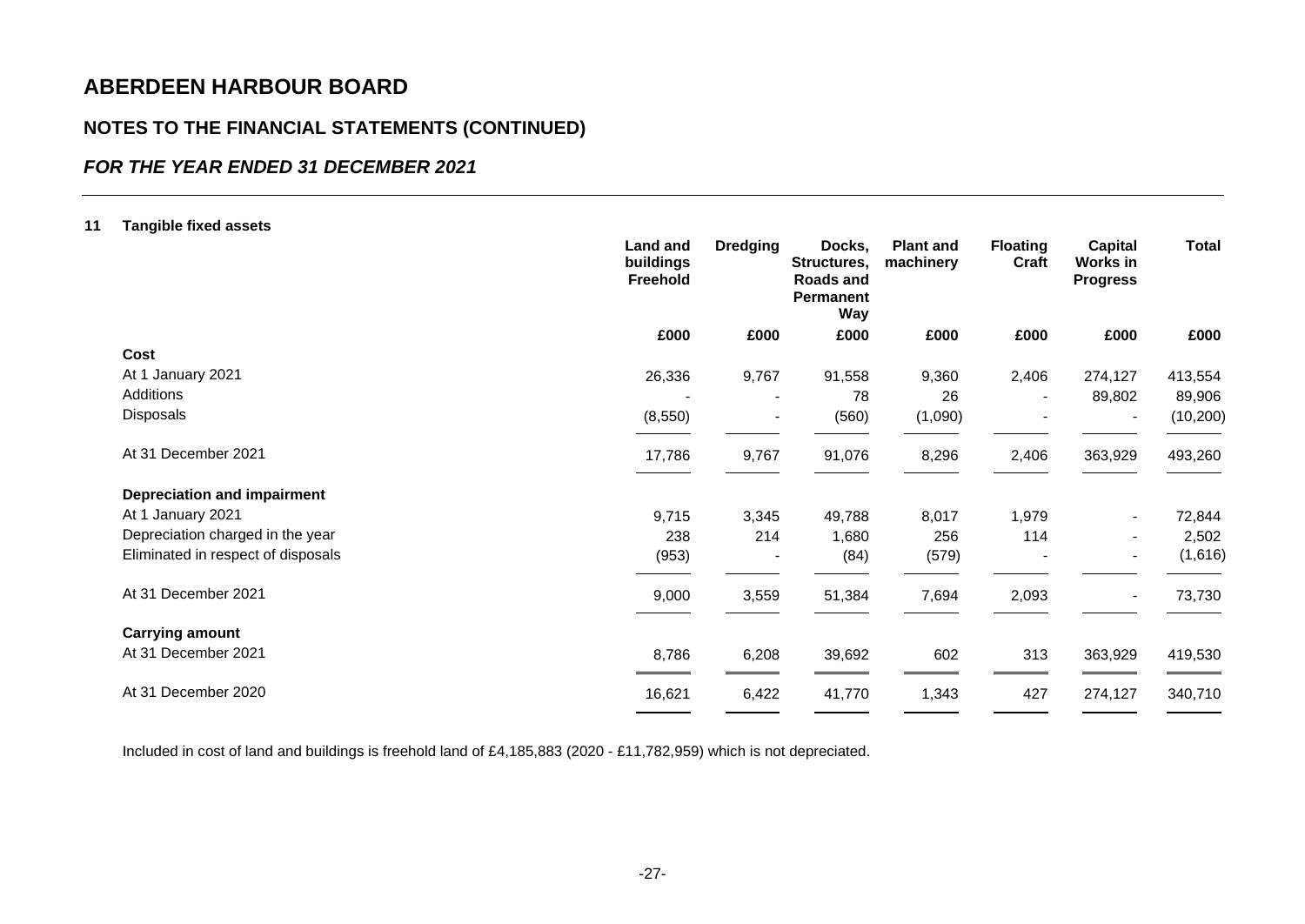### **NOTES TO THE FINANCIAL STATEMENTS (CONTINUED)**

### *FOR THE YEAR ENDED 31 DECEMBER 2021*

#### **12 Investment properties**

|                                                 | £000     |
|-------------------------------------------------|----------|
| <b>Fair value</b>                               |          |
| At 1 January 2021                               | 31.151   |
| Transfers from Land & Buildings in Fixed Assets | 8.108    |
| Net losses through fair value adjustments       | (4, 154) |
| As at 31 December 2021                          | 35,105   |

The fair value of the investment properties has been arrived at on the basis of a desktop valuation carried out by J & E Shepherd Chartered Surveyors, who are independent from the Board. The valuation was made on an open market value basis by reference to market evidence of transaction prices for similar properties as at 31 December 2021 and was undertaken in the last few months of 2021.

#### **13 Investments**

Aberdeen Harbour Board owns 100% of the issued ordinary share capital of Aberdeen Harbour Limited and Aberdeen Services Limited which are companies incorporated in Scotland. Both companies are currently dormant.

The results of Aberdeen Harbour Limited and Aberdeen Services Limited are not material and therefore group financial statements have not been prepared. For the year ended 31 December 2021, Aberdeen Harbour Limited reported results for the year of £nil and net assets of £1 and Aberdeen Harbour Services reported results for the year of £nil and net assets of £2.

#### **14 Financial instruments**

|    |                                                 | 2021<br>£000 | 2020<br>£000 |
|----|-------------------------------------------------|--------------|--------------|
|    | <b>Carrying amount of financial assets</b>      |              |              |
|    | Instruments measured at amortised cost          | 24,418       | 109,735      |
|    |                                                 | 24,418       | 109,735      |
|    | <b>Carrying amount of financial liabilities</b> |              |              |
|    | Instruments measured at amortised cost          | 186,808      | 200,705      |
|    |                                                 | 186,808      | 200,705      |
| 15 | <b>Stocks</b>                                   |              |              |
|    |                                                 | 2021<br>£000 | 2020<br>£000 |
|    |                                                 |              |              |
|    | <b>Stocks</b>                                   | 79           | 81           |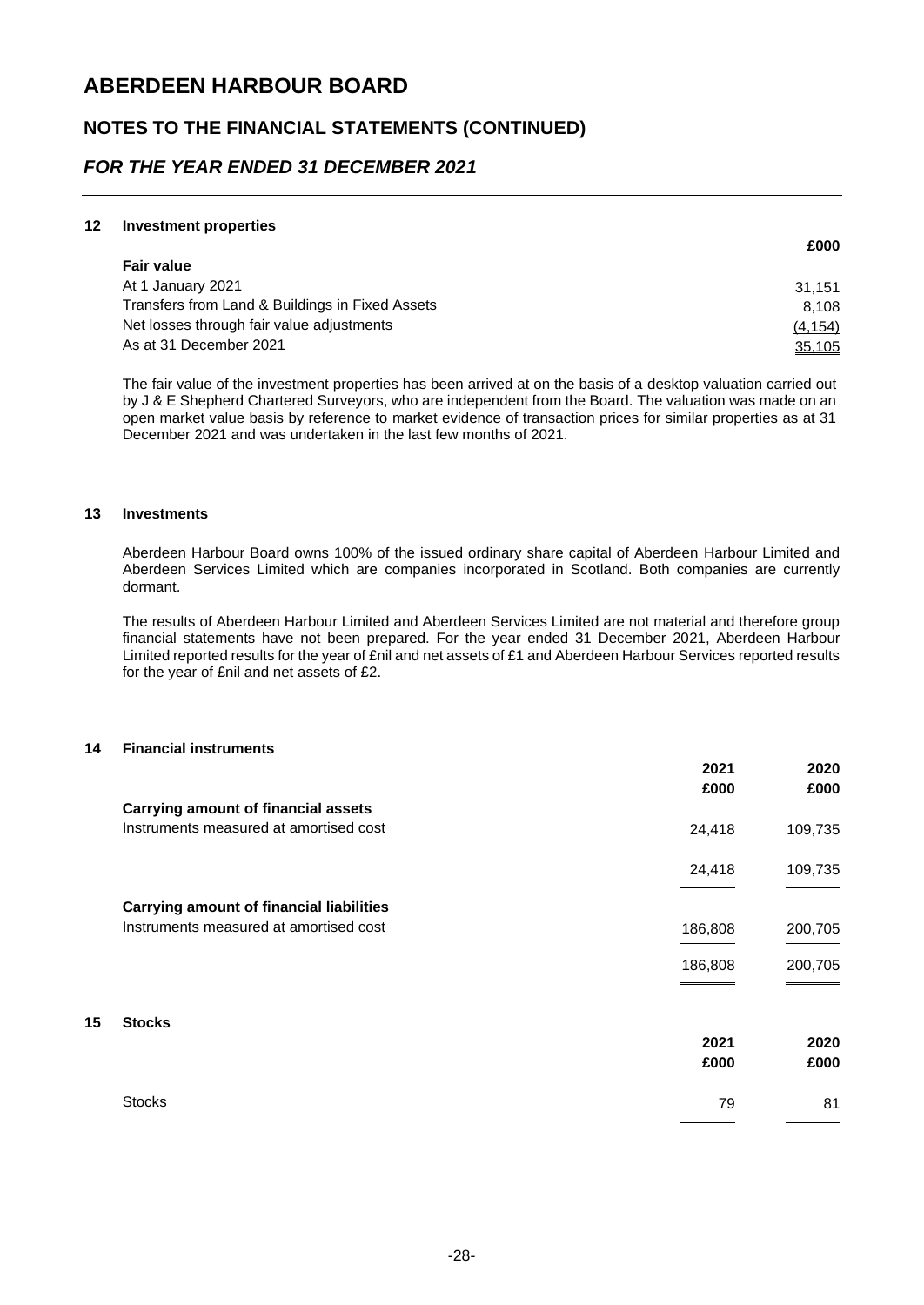### **NOTES TO THE FINANCIAL STATEMENTS (CONTINUED)**

### *FOR THE YEAR ENDED 31 DECEMBER 2021*

#### **16 Debtors**

| Amounts falling due within one year: | 2021<br>£000 | 2020<br>£000 |
|--------------------------------------|--------------|--------------|
| Trade debtors                        | 3,075        | 2,949        |
| Corporation tax recoverable          | 275          | 169          |
| Other debtors                        | 950          | 1,547        |
| Prepayments and accrued income       | 334          | 689          |
|                                      | 4,634        | 5,354        |
| Amounts falling due after one year:  |              |              |
| Other debtors                        | 819          | 474          |
| Deferred tax asset (note 20)         | 3,344        | 1,397        |
|                                      | 4,163        | 1,871        |
| <b>Total debtors</b>                 | 8,797        | 7,225        |

#### **17 Creditors**

|    |                                   | Due within one year |        | Due after one year |         |         |
|----|-----------------------------------|---------------------|--------|--------------------|---------|---------|
|    |                                   |                     | 2021   | 2020               | 2021    | 2020    |
|    |                                   | <b>Notes</b>        | £000   | £000               | £000    | £000    |
|    | Loans and overdrafts              | 18                  | 3,750  | 417                | 175,312 | 179,583 |
|    | Taxation and social security      |                     | 194    | 188                |         |         |
|    | Capital investment grants         | 21                  |        |                    | 22,700  | 20,700  |
|    | Trade creditors                   |                     | 4,252  | 7,774              |         |         |
|    | Rent payments received on account |                     | 1,226  | 1,160              |         |         |
|    | Accruals                          |                     | 2,090  | 6,298              |         |         |
|    | Other creditors                   |                     | 1,596  | 6,813              | 1,595   | 1,766   |
|    |                                   |                     | 13,108 | 22,650             | 199,607 | 202,049 |
| 18 | <b>Loans and overdrafts</b>       |                     |        |                    | 2021    | 2020    |
|    |                                   |                     |        |                    | £000    | £000    |
|    |                                   |                     |        |                    |         |         |

| Bank loans - Payable after one year | 175.312 | 179,583 |
|-------------------------------------|---------|---------|
|                                     |         | _______ |

Bank loans – Payable within one year 3,750 417

The long-term loans are secured by a negative pledge over the assets of the Board whereby they cannot pledge their assets as security against any other loan.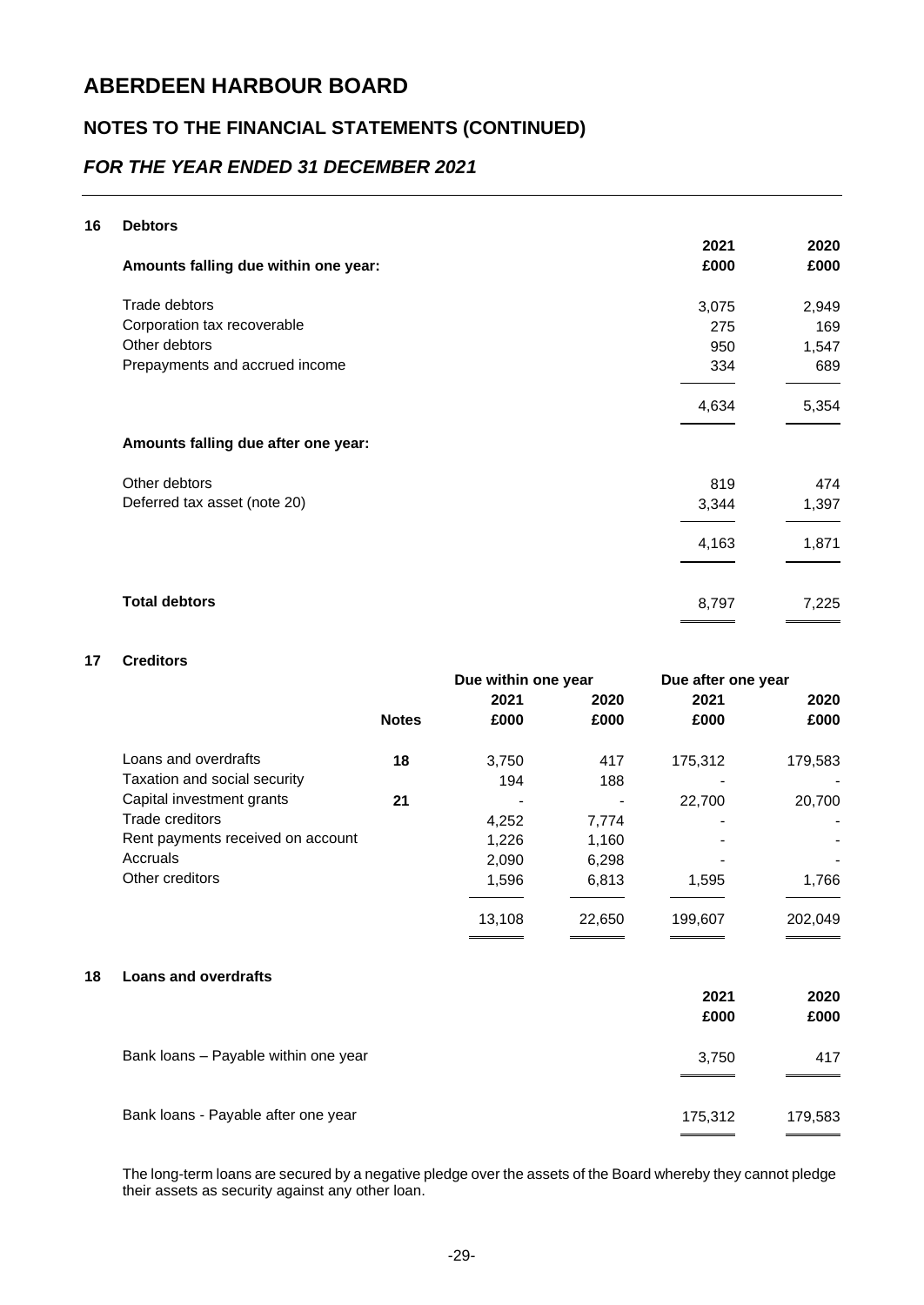### **NOTES TO THE FINANCIAL STATEMENTS (CONTINUED)**

### *FOR THE YEAR ENDED 31 DECEMBER 2021*

| 19 | <b>Provisions for liabilities</b>                    | <b>Notes</b> | 2021<br>£000  | 2020<br>£000 |
|----|------------------------------------------------------|--------------|---------------|--------------|
|    | Deferred tax liabilities<br>Dilapidations provisions | 20           | 13,444<br>944 | 7,286<br>834 |
|    |                                                      |              | 14,388        | 8,120        |

#### **20 Deferred taxation**

The following are the major deferred tax liabilities and assets recognised by the Board and movements thereon:

| <b>Balances:</b>                                                                   | <b>Liabilities</b><br>2021<br>£000 | <b>Liabilities</b><br>2020<br>£000 | <b>Assets</b><br>2021<br>£000 | <b>Assets</b><br>2020<br>£000 |
|------------------------------------------------------------------------------------|------------------------------------|------------------------------------|-------------------------------|-------------------------------|
| Accelerated capital allowances<br>Pension contributions unpaid at the year end     | 11,425                             | 6,671                              | 308                           | 267                           |
| Unrealised loss on investment properties<br>Deferred tax on defined pension scheme | 2.019                              | 615                                | 3,036                         | 1,130                         |
|                                                                                    | 13.444                             | 7.286                              | 3,344                         | 1,397                         |

#### **21 Capital investment grants**

|                           | 2021<br>£000 | 2020<br>£000 |
|---------------------------|--------------|--------------|
| Capital investment grants | 22,700       | 20,700       |
|                           | 22,700       | 20,700       |

#### **22 Retirement benefit schemes**

#### **Defined contribution schemes**

The Board operates a defined contribution pension plan for its employees. The amount recognised as an expense in the year was £564,959 (2020 - £594,286).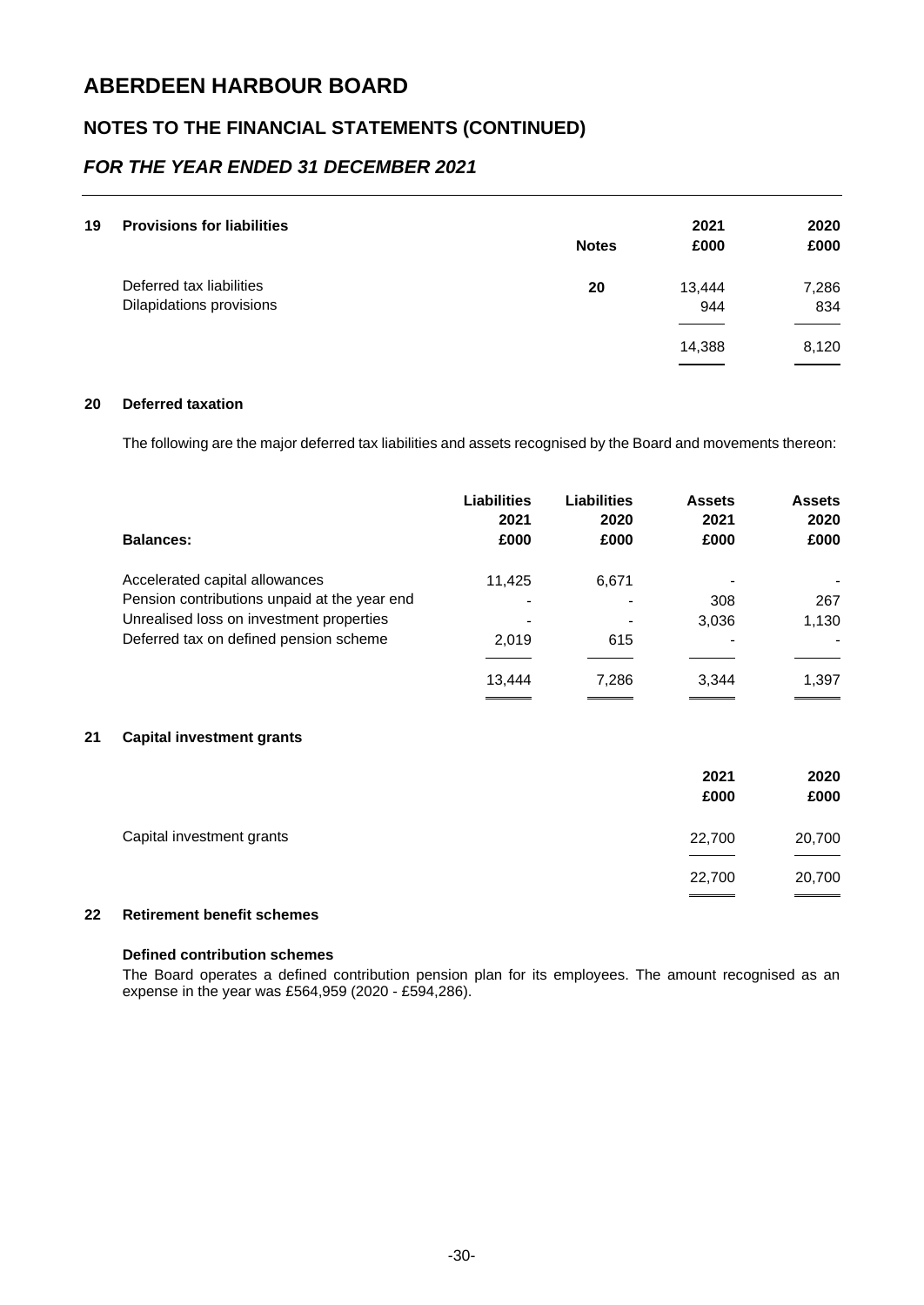### **NOTES TO THE FINANCIAL STATEMENTS (CONTINUED)**

### *FOR THE YEAR ENDED 31 DECEMBER 2021*

#### **22 Retirement benefit schemes (continued)**

#### **Defined benefit schemes**

The Board operates a defined benefit pension plan for qualifying employees providing benefits based upon final pensionable pay. The pension plan is funded by payment of contributions and the assets of the plan are held in a separately administered fund. The fund was closed to new members on the 31 October 2013.

The most recent triennial valuation was carried out at 31 March 2020 and this showed that the market value of the Fund's assets were £70.4 million, compared to £73.9 million of benefits that had accrued to the members (95% funded), allowing for the expected future increases in earnings. The contributions to the scheme are determined by a qualified actuary and in 2021 were £1,436,000 (2020 - £1,313,000). The funding level was reviewed again at the 1st September 2020 and this reached 100% due mainly to an improvement in the value of the investments since their significant falls in February and March 2020.

The Board is also contributing for four current employees to a defined benefit pension plan called the Pilot's National Pension Fund. The PNPF is unusual in that the membership of the Fund includes both employed and self-employed members. As at 31 December 2019 the valuation of the Fund's assets totalled £321.6 million, which represented 67% of the liabilities and resulting in a deficit of £159.3 million. A decision of the courts in June 2010 determined that the Trustees of the PNPF could amend the Trust Deed and Rules so that all Competent Harbour Authorities (pilot licensing authorities) whether direct employers or not would have a joint and several responsibilities to meet any funding deficit.

The Board's share of the funding deficit based on the Trustee's most recent valuation advice has been estimated at £2.72 million which the Trustees have agreed will be payable by monthly instalments over an 8 year period ending in December 2028. The obligation is included within other creditors at the year-end measured at its present value of future discounted cash flows.

In accordance with FRS 102, transactions with the PNPF are accounted for as if the Fund were a defined contribution scheme as there is insufficient information available to use defined benefit accounting for the multiemployer plan. During the year employer contributions paid to the PNPF amounted to £45,124 (2020 - £34,237). These have been included in cost of sales in the profit and loss account.

#### **The principal actuarial assumptions of the Board's defined benefit scheme were as follows:**

| 2021 | 2020 |
|------|------|
| %    | %    |
| 1.80 | 1.40 |
| 3.55 | 3.15 |
| 2.80 | 2.40 |
| 2.80 | 2.40 |
| 3.30 | 2.90 |
|      |      |

#### **The mortality assumptions used for longevity (in years) on retirement at age 65 are:**

|                                             | 2021  | 2020  |
|---------------------------------------------|-------|-------|
|                                             | Years | Years |
| Retired today (member age 65)               | 21.9  | 21.8  |
| Retiring in 25 years (member aged 40 today) | 23.2  | 23.4  |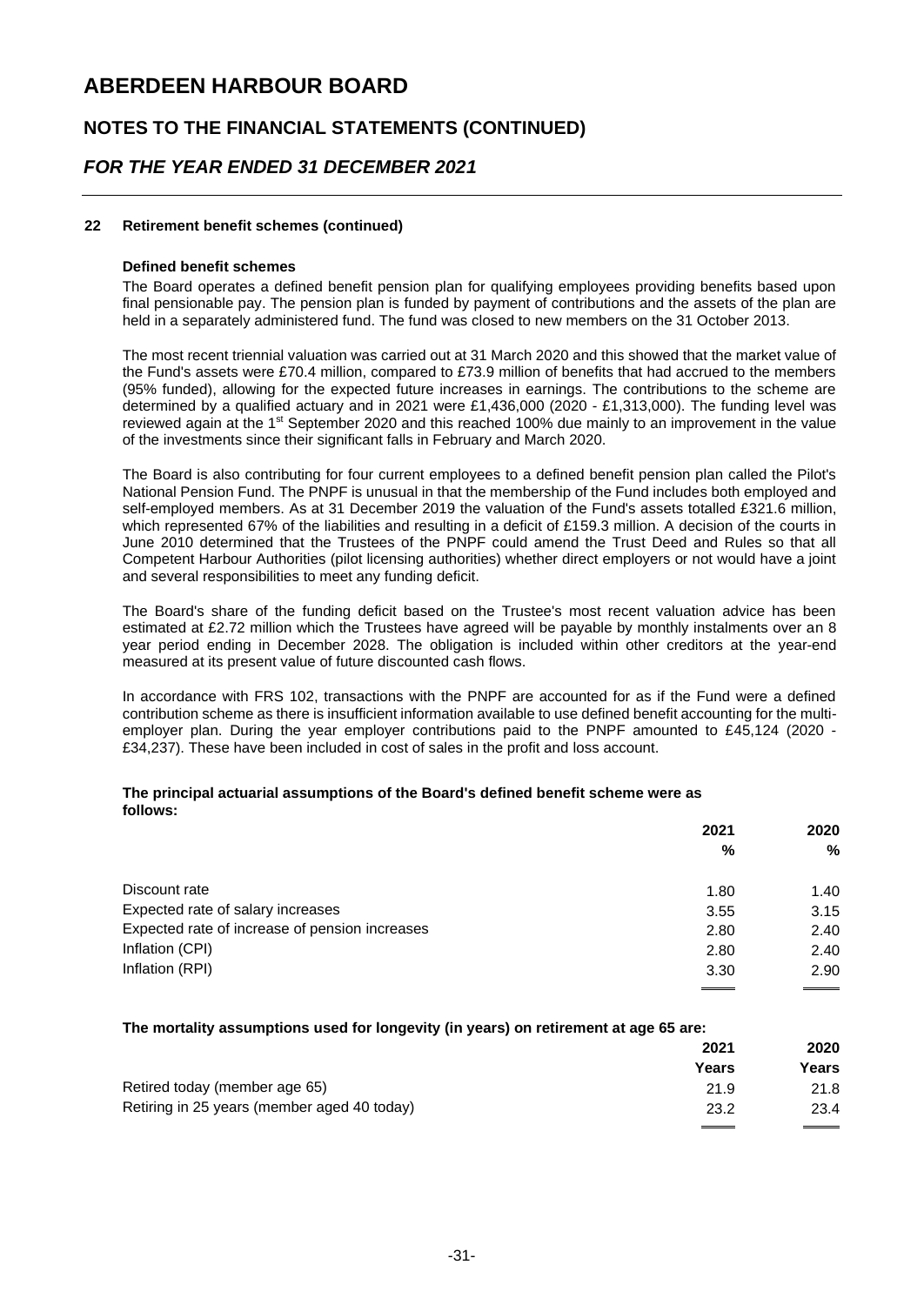### **NOTES TO THE FINANCIAL STATEMENTS (CONTINUED)**

### *FOR THE YEAR ENDED 31 DECEMBER 2021*

#### **22 Retirement benefit schemes (continued)**

|                                                         | 2021      | 2020      |
|---------------------------------------------------------|-----------|-----------|
| Amounts recognised in the profit and loss account       | £000      | £000      |
| Current service cost                                    | 1,134     | 1,018     |
| Past service cost                                       |           |           |
| Net interest on defined benefit asset                   | (52)      | (166)     |
| Administrative costs                                    | 307       | 304       |
| <b>Total costs</b>                                      | 1,389     | 1,156     |
| Amounts taken to other comprehensive income             |           |           |
|                                                         | 2021      | 2020      |
|                                                         | £000      | £000      |
| Effect of changes in assumptions                        | 400       | (9,373)   |
| Effect of experience adjustments                        |           | (218)     |
| Return on plan assets                                   | 4,393     | 5,295     |
| Actuarial gains / (losses)                              | 4,793     | (4,296)   |
|                                                         |           |           |
| Amounts recognised in the balance sheet was as follows: |           |           |
|                                                         | 2021      | 2020      |
|                                                         | £000      | £000      |
| Present value of defined benefit obligations            | (73, 522) | (76, 708) |
| Fair value of plan assets                               | 81,599    | 79,945    |
| Total surplus recognised                                | 8,077     | 3,237     |
|                                                         |           |           |

The Board members are of the view that it is appropriate to recognise the plan surplus on the basis that this will be recovered by the Board on the death of the last member.

#### **Changes in the present value of the defined benefits obligation are as follows:**

|                                      | 2021<br>£000 |
|--------------------------------------|--------------|
| Liabilities at 1 January 2021        | 76,708       |
| Current service cost                 | 1,134        |
| Interest cost                        | 1,039        |
| Actuarial gains                      | (400)        |
| Contributions by scheme members      | 71           |
| Benefits paid                        | (5,003)      |
| Insurance premiums for risk benefits | (27)         |
| At 31 December 2021                  | 73,522       |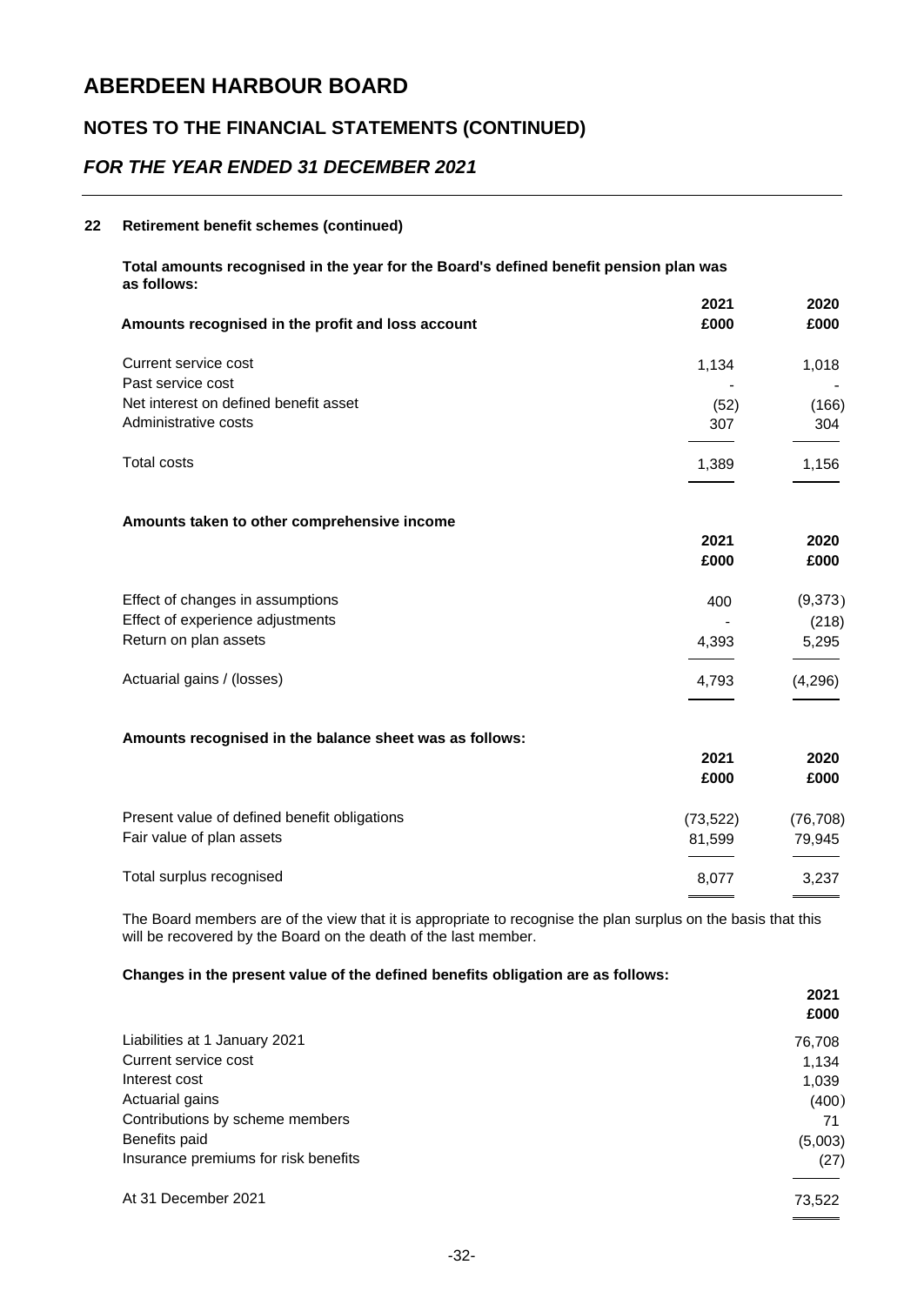## **NOTES TO THE FINANCIAL STATEMENTS (CONTINUED)**

### *FOR THE YEAR ENDED 31 DECEMBER 2020*

#### **22 Retirement benefit schemes (continued)**

The Board expects to contribute £1,506,364 to the pension scheme in 2022.

#### **Movements in the fair value of plan assets**

|                                                                    | 2021    |
|--------------------------------------------------------------------|---------|
|                                                                    | £000    |
| Fair value of assets at 1 January 2021                             | 79,945  |
| Interest income                                                    | 1.091   |
| Return on plan assets (excluding amounts included in net interest) | 4,393   |
| Administrative expenses                                            | (307)   |
| Insurance premiums for risk                                        | (27)    |
| Contributions by the employer                                      | 1,436   |
| Contributions by scheme members                                    | 71      |
| Benefits paid                                                      | (5,003) |
| At 31 December 2021                                                | 81,599  |

Fair value of plan assets at the reporting period end

|                              | 2021   | 2020   |
|------------------------------|--------|--------|
|                              | £000   | £000   |
| Equity instruments           | 8,756  | 11,329 |
| Debt instruments             | 6,562  | 10,193 |
| Diversified growth funds     | 23,795 | 20,061 |
| Liability driven investments | 28,198 | 24,562 |
| Cash and cash equivalents    | 208    | 273    |
| Property                     | 7,236  | 6,658  |
| Direct lending               | 6,844  | 6,869  |
|                              | 81,599 | 79,945 |
|                              |        |        |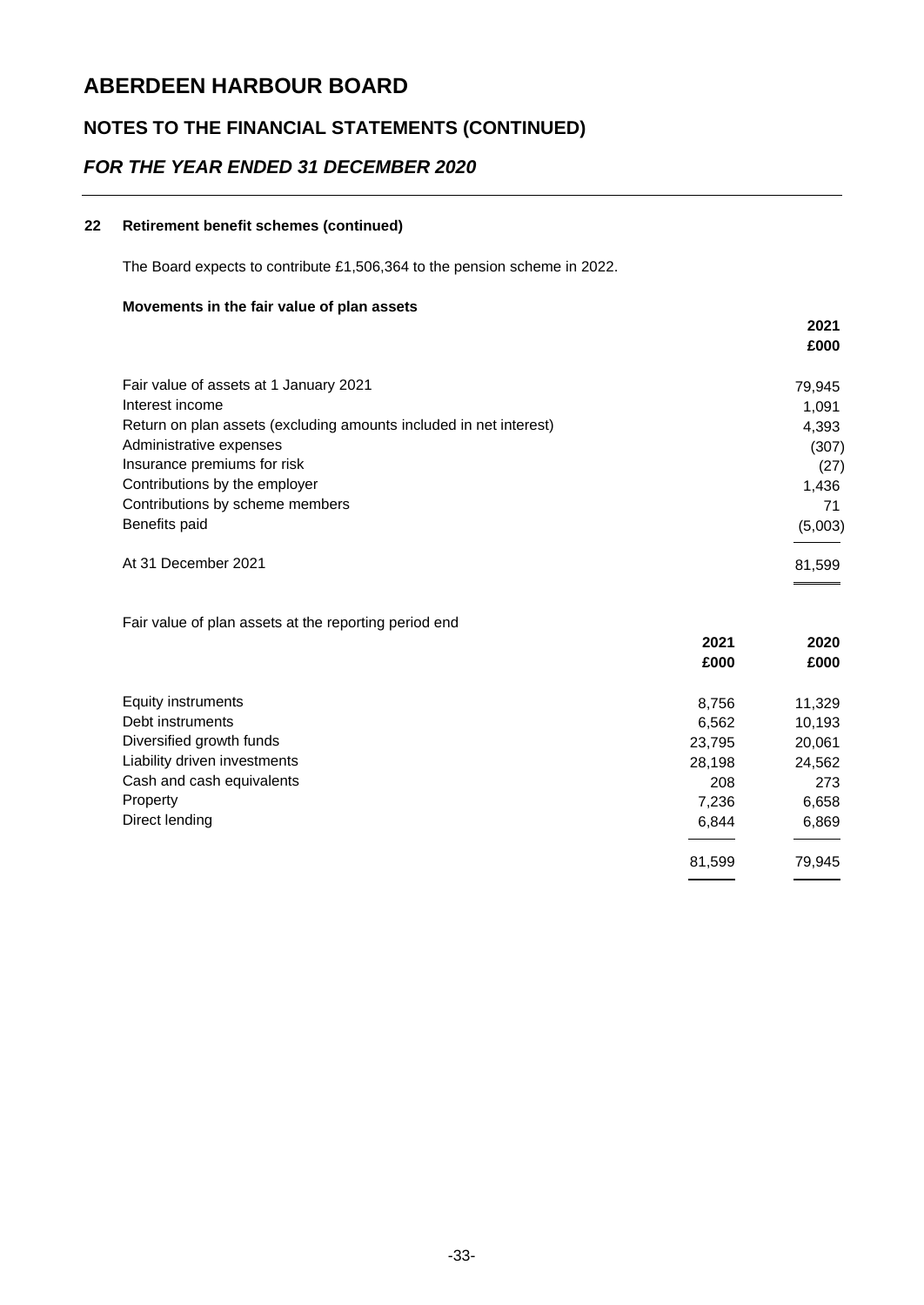### **NOTES TO THE FINANCIAL STATEMENTS (CONTINUED)**

### *FOR THE YEAR ENDED 31 DECEMBER 2021*

#### **23 Reserves**

#### **Profit and loss reserves**

The profit and loss account represents cumulative realised profits and losses.

#### **Other reserves**

Other reserves relate to the revaluation of investment properties and represents the cumulative effect of revaluations net of deferred tax of investment properties. The reserve has been made to separately identify non-distributable profits from distributable profits.

#### **24 Operating lease commitments**

#### **Lessee**

At the reporting end date the Board had outstanding commitments for future minimum lease payments under non-cancellable operating leases, which fall due as follows:

|                            | 2021   | 2020   |
|----------------------------|--------|--------|
|                            | £000   | £000   |
| Within one year            | 646    | 602    |
| Between two and five years | 2,796  | 2,672  |
| In over five years         | 56,649 | 57,838 |
|                            | 60,091 | 61,112 |
|                            |        |        |

#### **Lessor**

The Board owns 28 (2020 - 22) investment properties for rental purposes. Rental income, including investment property income, earned during the year was £6,280,162 (2020 - £5,703,950). All operating lease contracts contain market review clauses in the event that the lessee exercises its option to renew. The lessee does not have an option to purchase the property at the expiry of the lease period.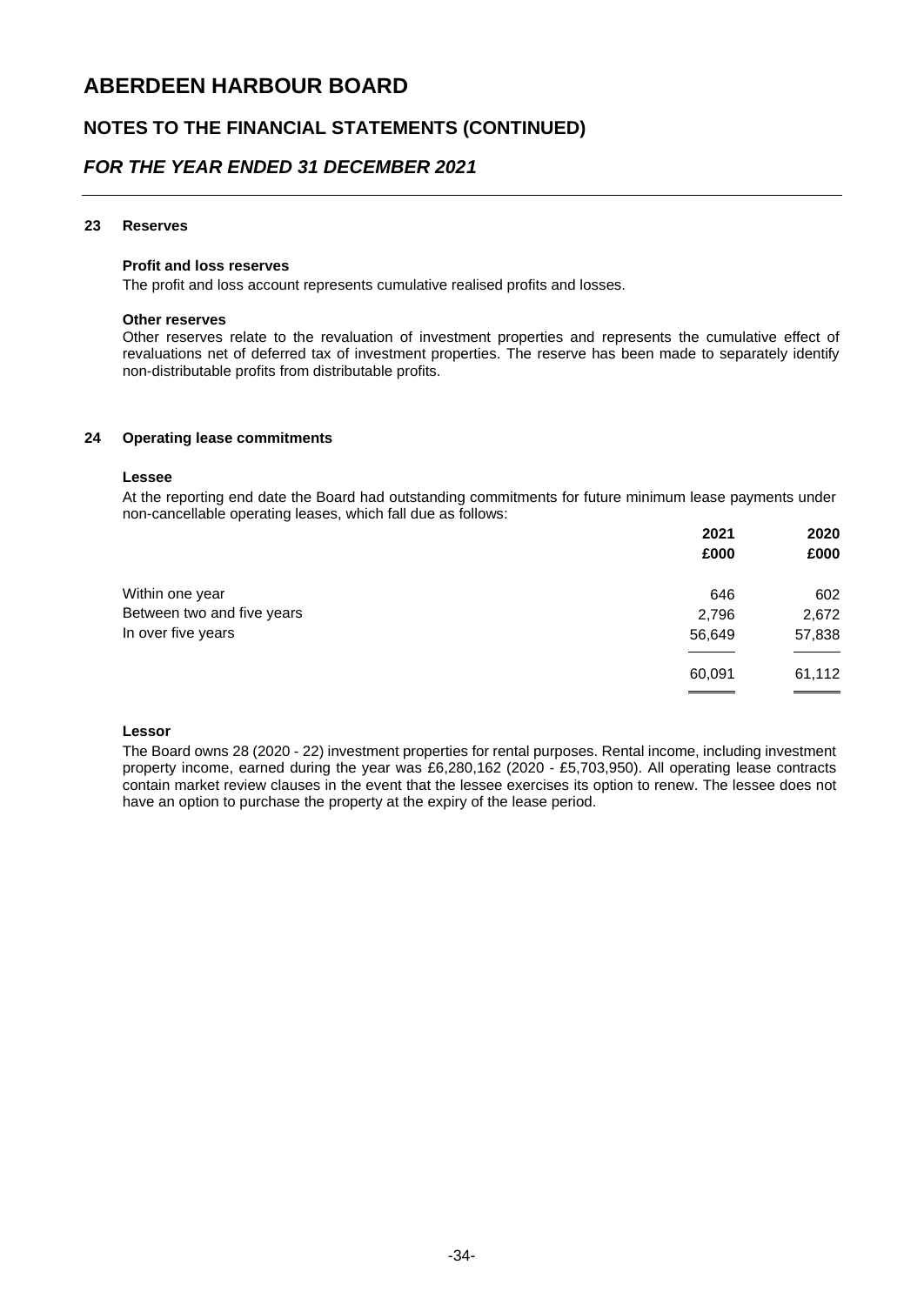### **NOTES TO THE FINANCIAL STATEMENTS (CONTINUED)**

### *FOR THE YEAR ENDED 31 DECEMBER 2021*

#### **24 Operating lease commitments (continued)**

At the reporting end date the Board had contracted with tenants for the following minimum lease payments:

|                            | 2021   | 2020   |
|----------------------------|--------|--------|
|                            | £000   | £000   |
| Within one year            | 6,200  | 5,977  |
| Between two and five years | 15,347 | 17,049 |
| In over five years         | 22,562 | 20,555 |
|                            | 44,109 | 43,581 |

#### **25 Capital commitments**

At 31 December the Board had capital commitments as follows: Contracted for but not provided in the financial statements:

|                                      | 2021<br>£000 | 2020<br>£000 |
|--------------------------------------|--------------|--------------|
| Acquisition of tangible fixed assets | 10.178       | 7.434        |

#### **26 Related party transactions**

#### **Remuneration of key management personnel**

The remuneration of key management personnel, some of who are also board members, is as follows.

|                        | 2021<br>£000 | 2020<br>£000 |
|------------------------|--------------|--------------|
| Aggregate compensation | 700          | 989          |

No guarantees have been given or received.

#### **27 Analysis of changes in net debt**

| 1 Januarv<br>2021<br>£000 |           | Cash flows 31 December<br>2021 |  |
|---------------------------|-----------|--------------------------------|--|
|                           | £000      | £000                           |  |
| 106,736                   | (85, 393) | 21,343                         |  |
| (180,000)                 | 938       | (179,062)                      |  |
| (73, 264)                 | (84.455)  | (157, 719)                     |  |
|                           |           |                                |  |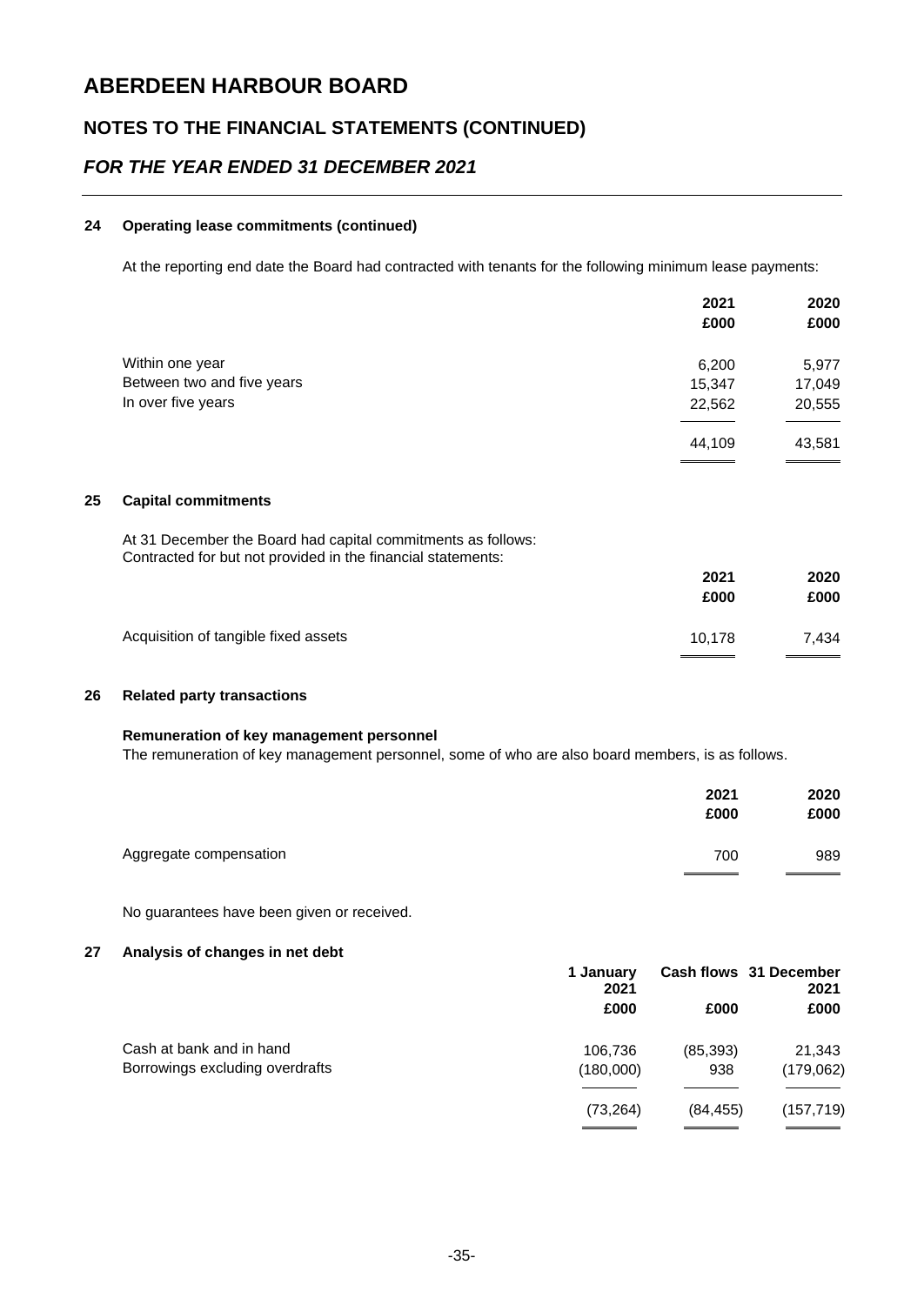## **NOTES TO THE FINANCIAL STATEMENTS (CONTINUED)**

## *FOR THE YEAR ENDED 31 DECEMBER 2021*

#### **28 Cash generated from operations**

|                                                      | 2021<br>£000 | 2020<br>£000 |
|------------------------------------------------------|--------------|--------------|
| Profit for the year                                  | 6,106        | 11,934       |
| <b>Adjustments for:</b>                              |              |              |
| Income tax expense                                   | 3,564        | 3,312        |
| Finance costs                                        | 3,800        | 3,489        |
| Investment income                                    | (216)        | (588)        |
| Gain on disposal of tangible fixed assets            | (64)         | (1,271)      |
| Fair value gains on Investment Properties            | 4,154        |              |
| Depreciation and impairment of tangible fixed assets | 2,502        | 2,522        |
| Pension scheme non-cash movement                     | (47)         | (157)        |
| <b>Movements in working capital:</b>                 |              |              |
| Decrease in stocks                                   | 2            | 5            |
| Decrease in debtors                                  | 873          | 2,899        |
| Increase in creditors                                | 26           | 974          |
| <b>Cash generated from operations</b>                | 20,700       | 23,119       |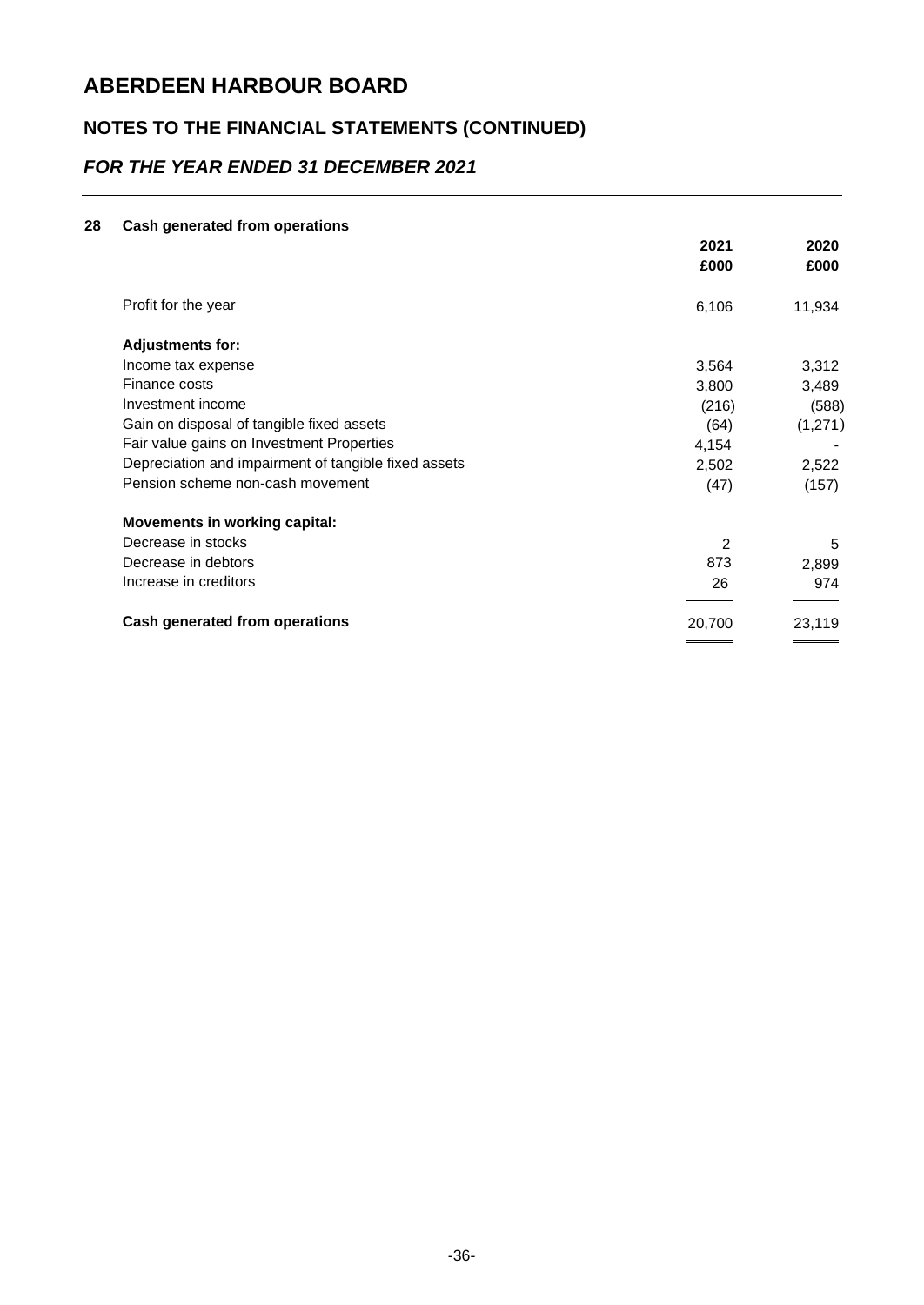# **ABERDEEN HARBOUR BOARD MANAGEMENT INFORMATION FOR THE YEAR ENDED 31 DECEMBER 2021**